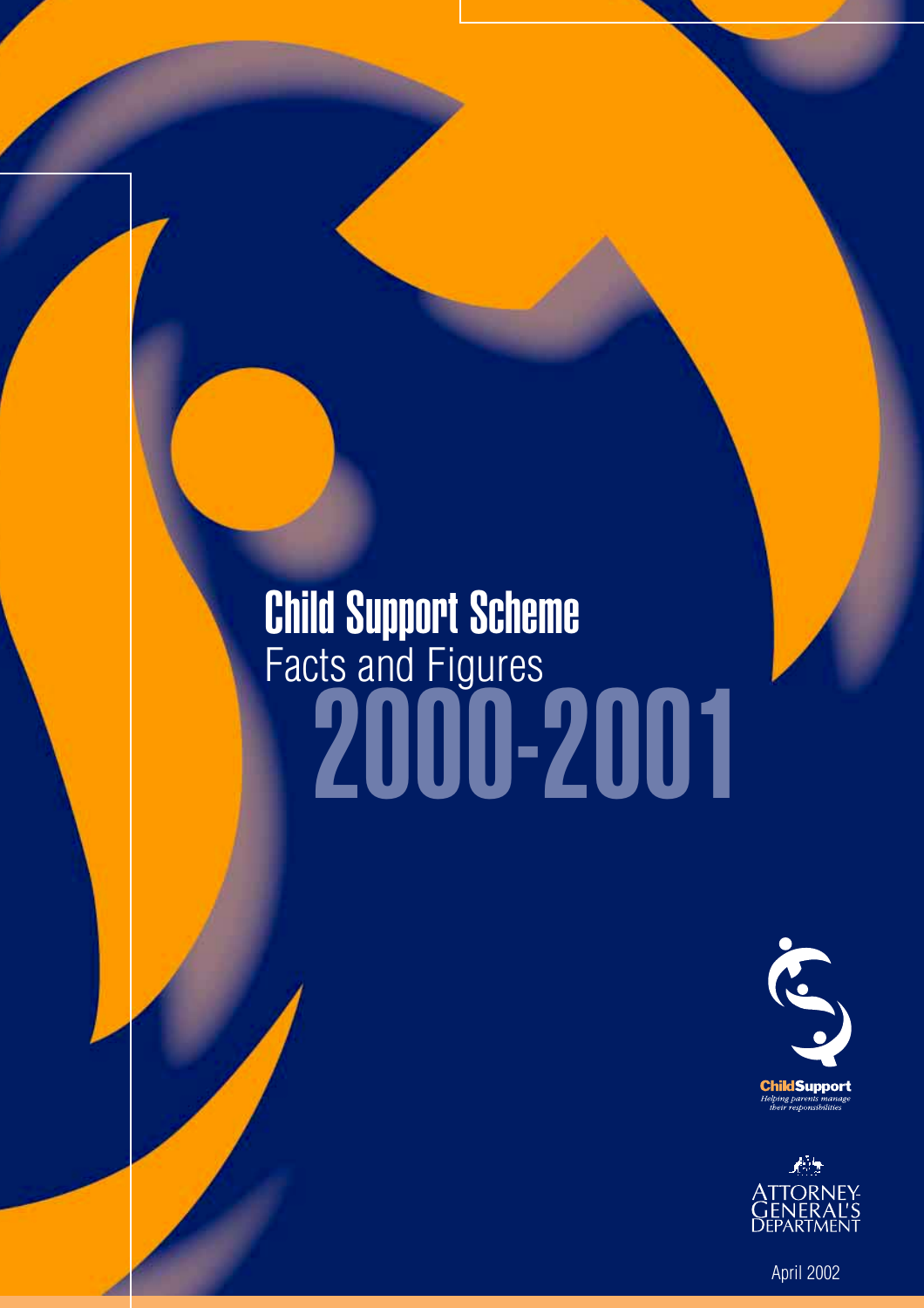# Facts and Figures<br>2000-2001 Child Support Scheme





April 2002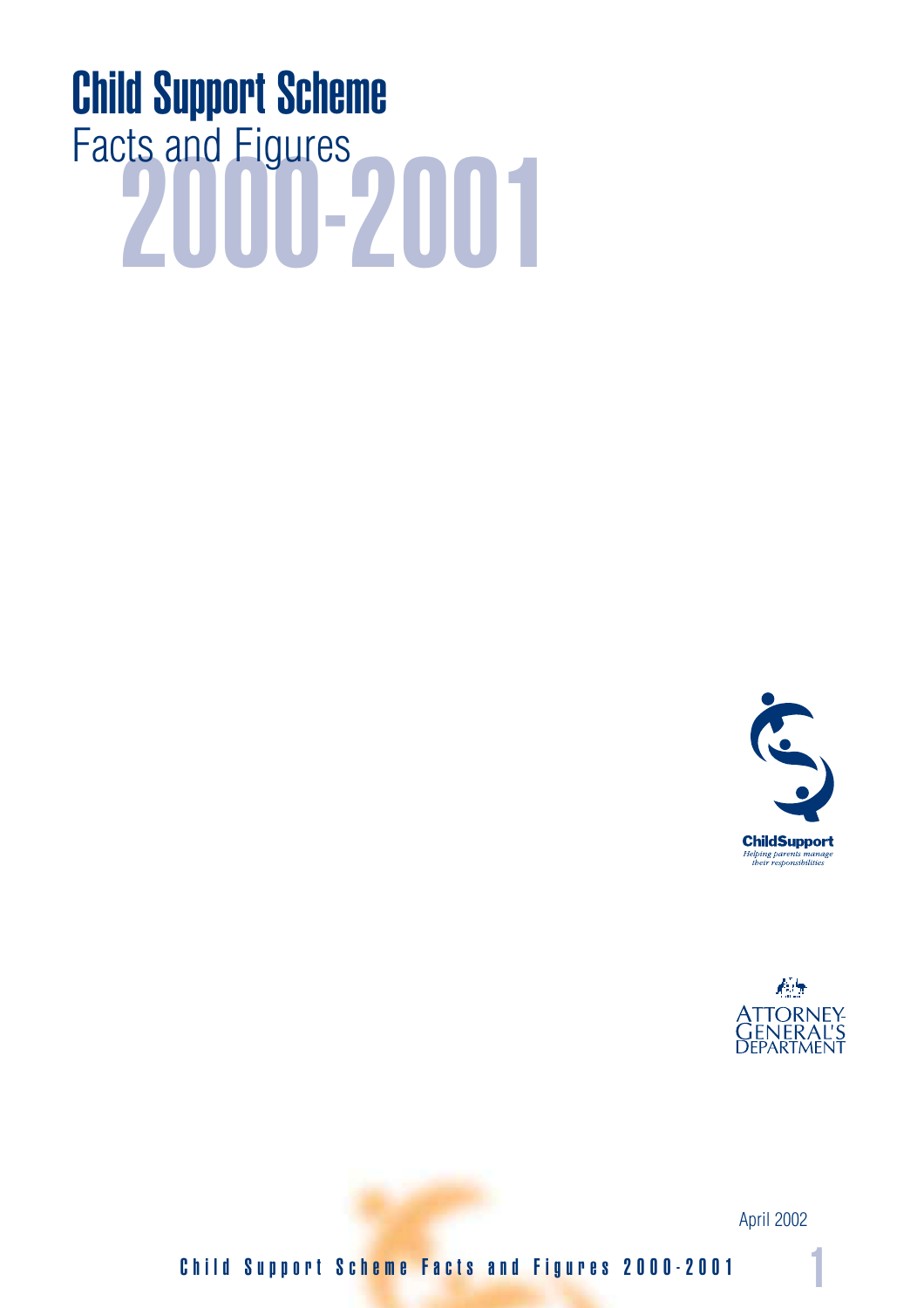#### **Comments on this Paper**

Comments on this paper are welcomed and should be addressed to:

Arvie Dobson Senior Research Officer Client Research Unit Child Support Agency Dept of Family and Community Services 40 Cameron Avenue BELCONNEN ACT 2617

E-mail: arvie.dobson@csa.gov.au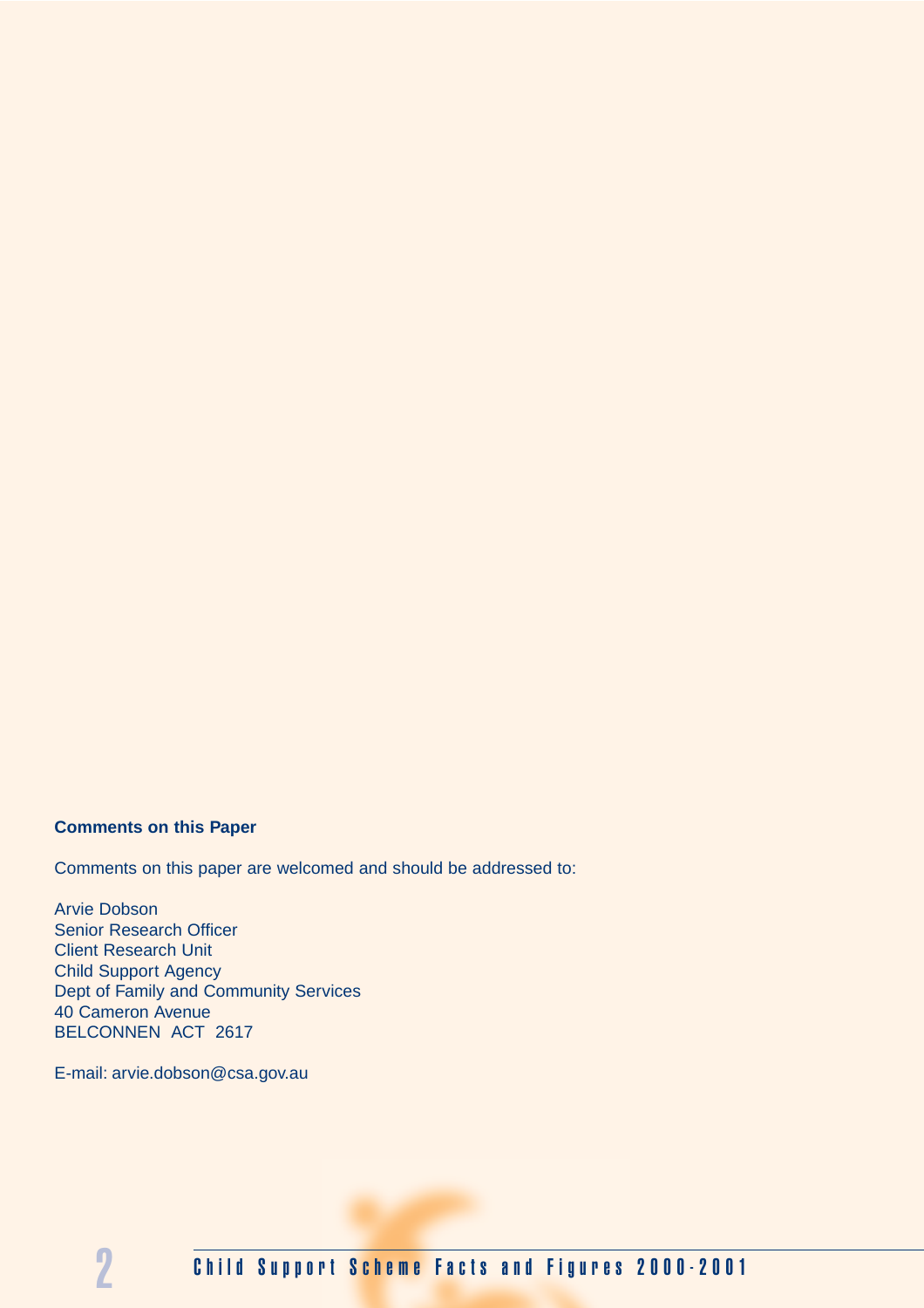### **Index**

|                     | <b>Summary Sheet</b>                                                                        | 6              |
|---------------------|---------------------------------------------------------------------------------------------|----------------|
| <b>Introduction</b> |                                                                                             | $\overline{7}$ |
| 1.0                 | A Brief Overview and History of the Australian Child<br><b>Support Scheme</b>               | 7              |
| 1.1                 | The Aims of the Child Support Scheme                                                        | $\overline{7}$ |
| 1.2                 | A Brief History of the Child Support Scheme                                                 | 7              |
| 1.3                 | The Child Support Formula                                                                   | 8              |
| 1.4                 | Administrative Arrangements Between the CSA, FaCS and AGD                                   | 9              |
|                     | 1.4.1 The Child Support Agency in the Department of<br><b>Family and Community Services</b> | 9              |
|                     | 1.4.2 The Attorney-General's Department                                                     | 10             |
| 1.5                 | How the Child Support Scheme Works                                                          | 10             |
| 2.0                 | <b>Child Support in the Department of Family</b><br>and Community Services                  | 11             |
| 2.1                 | <b>Child Support Customers</b>                                                              | 11             |
| 2.2                 | Maintenance Action Being Taken by FaCS Child Support Customers                              | 11             |
| 3.0                 | <b>Caseload</b>                                                                             | 12             |
| 3.1                 | Active Caseload at June 2001                                                                | 12             |
| 3.2                 | Caseload by Stage and Payment Arrangement                                                   | 12             |
| 3.3                 | <b>Assessment Type</b>                                                                      | 13             |
| 3.4                 | <b>Change of Assessment</b>                                                                 | 15             |
| 3.5                 | <b>Type of Care Arrangement</b>                                                             | 15             |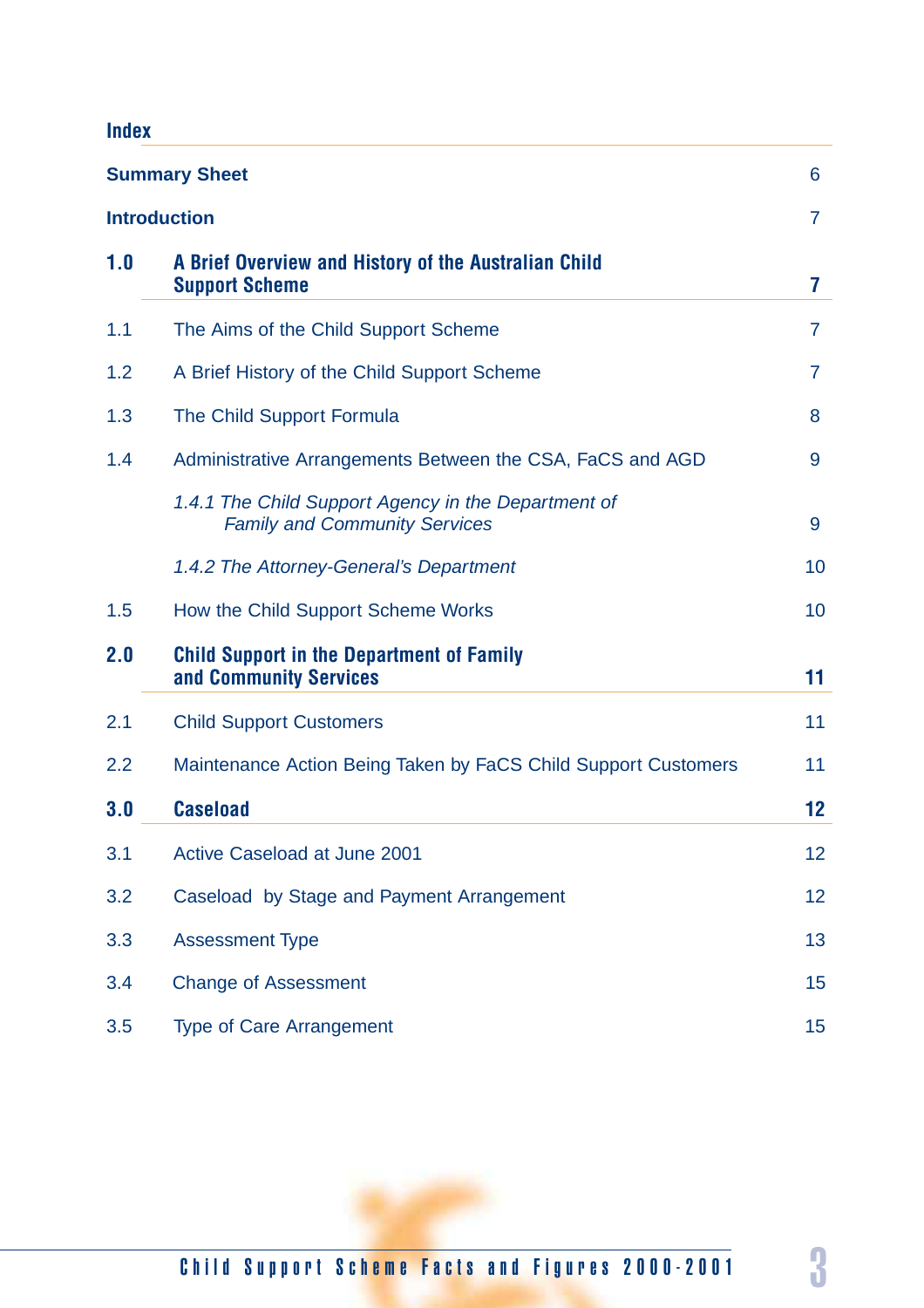| 4.0 | <b>Client Overview by Payment Arrangement and Stage</b>                                          | 17 |
|-----|--------------------------------------------------------------------------------------------------|----|
| 4.1 | <b>Number of Clients</b>                                                                         | 17 |
| 4.2 | <b>Number of Children</b>                                                                        | 17 |
|     | 4.2.1 Children covered by Child Support assessments (Stage 2)                                    | 17 |
|     | 4.2.2 Payers' Subsequent Families                                                                | 18 |
| 4.3 | Number and Gender of Payers and Payees                                                           | 19 |
| 4.4 | Age of Cases                                                                                     | 19 |
| 4.5 | Income of Payers and Payees                                                                      | 19 |
| 4.6 | Income Sources of CSA Payers Who Lodge Tax Returns                                               | 21 |
| 5.0 | <b>Program Outcomes</b>                                                                          | 22 |
| 5.1 | <b>Liabilities</b>                                                                               | 22 |
|     | 5.1.1 Liabilities by CSA and Private Collect                                                     | 22 |
|     | 5.1.2 Average Child Support Liabilities                                                          | 24 |
| 5.2 | <b>Payments</b>                                                                                  | 24 |
|     | 5.2.1 Total Credits and Liabilities                                                              | 24 |
|     | 5.2.2 Child Support Transferred                                                                  | 27 |
|     | 5.2.3 Collections - CSA Collect Cases                                                            | 28 |
|     | 5.2.4 Liabilities and Debt - CSA Collect Cases                                                   | 30 |
|     | 5.2.5 Debt - CSA Collect Cases                                                                   | 30 |
| 6.0 | <b>Legal Services Overview</b>                                                                   | 31 |
| 6.1 | <b>Background</b>                                                                                | 31 |
| 6.2 | <b>Statistics and Advice Work Types</b>                                                          | 32 |
|     | 6.2.1 Legal Aid Commission Statistics                                                            | 32 |
|     | <b>6.2.2 Community Legal Services Statistics</b>                                                 | 32 |
| 6.3 | <b>Additional Child Support Information Collected by Community</b><br>Legal Services for 2000-01 | 32 |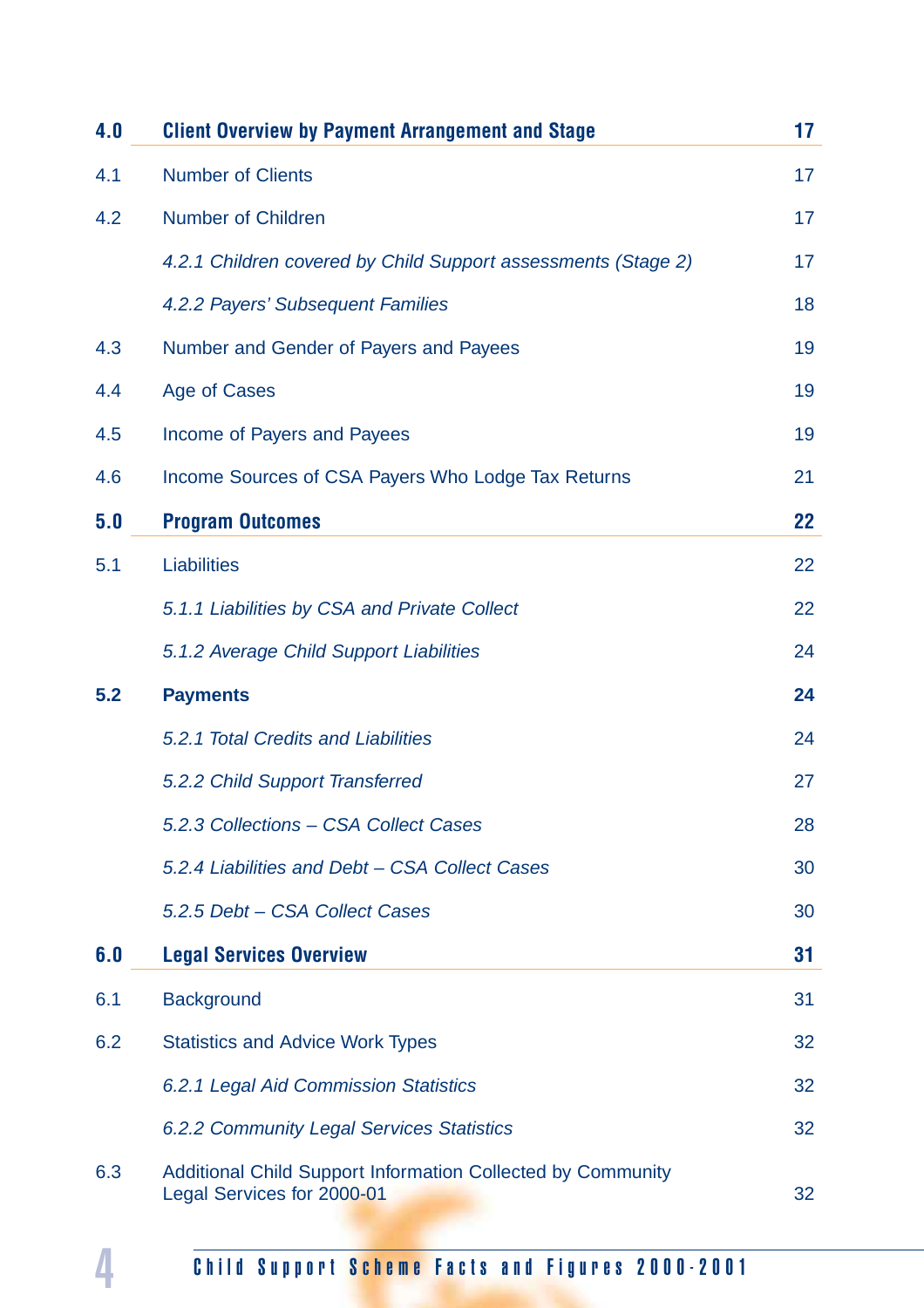| 7.0 | <b>Savings and Costs</b>                                     | 33 |
|-----|--------------------------------------------------------------|----|
| 7.1 | <b>Savings</b>                                               | 33 |
| 7.2 | <b>Scheme Costs</b>                                          | 34 |
| 7.3 | <b>Comparisons with Overseas Agencies</b>                    | 35 |
| 7.4 | <b>CSA Staff</b>                                             | 35 |
| 7.5 | <b>CSA Telephone Performance</b>                             | 36 |
|     | <b>Appendices</b>                                            |    |
|     | <b>Appendix 1: Contact Details</b>                           | 37 |
|     | <b>Appendix 2: Amounts Used in Child Support Assessments</b> | 40 |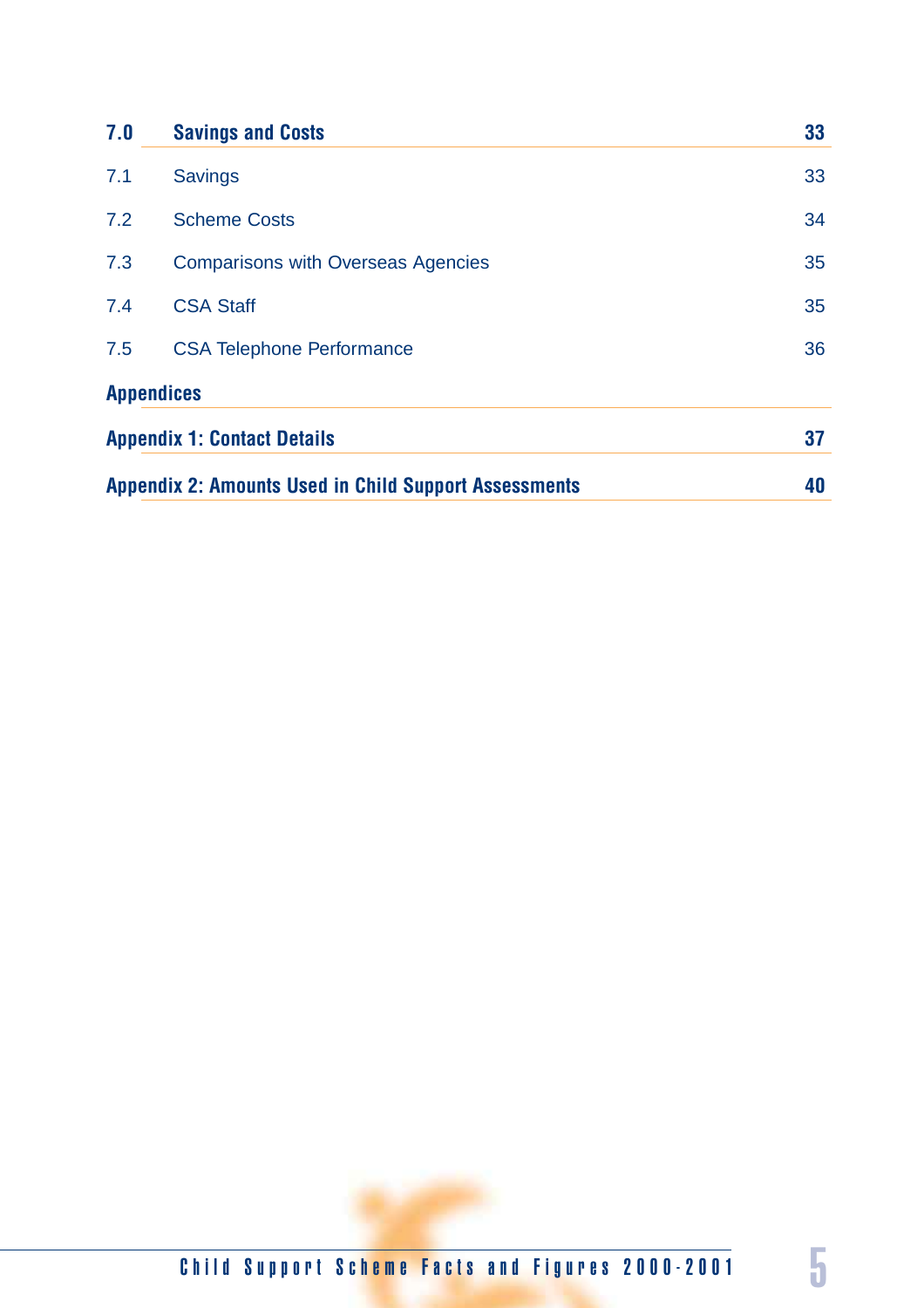|                                                 | 1998-99    | 1999-00    | 2000-01    |
|-------------------------------------------------|------------|------------|------------|
| <b>Support for Children</b>                     |            |            |            |
|                                                 |            |            |            |
| <b>Child Support transfers:</b>                 |            |            |            |
| <b>CSA Collect</b>                              | \$571.3m   | \$598.2m   | \$619.4m   |
| <b>Private Collect</b>                          | \$727.9m   | \$788.0m   | \$780.7m   |
| <b>Total</b>                                    | \$1,299.2m | \$1,386.2m | \$1,400.1m |
| CSA collection performance since inception:     | 85.2%      | 86.3%      | 87.5%      |
| <b>Total Collections</b>                        | \$3,357.5m | \$4,010.5m | \$4,698.4m |
| <b>Total Liabilities</b>                        | \$3,940.4m | \$4,645.2m | \$5,368.1m |
| Average weekly liabilities per case:            |            |            |            |
| Stage 1 CSA Collect                             | \$53.99    | \$52.64    | \$56.37    |
| <b>Stage 1 Private Collect</b>                  | \$51.03    | \$49.42    | \$49.56    |
| Stage 2 CSA Collect                             | \$94.93    | \$51.59    | \$47.01    |
| <b>Stage 2 Private Collect</b>                  | \$107.14   | \$86.66    | \$80.52    |
| <b>Support for Parents</b>                      |            |            |            |
| <b>CSA Caseload:</b>                            | 535,569    | 569,710    | 612,332    |
| % CSA Collect                                   | 56.0%      | 54.8%      | 52.3%      |
| % Private Collect                               | 44.0%      | 45.2%      | 47.7%      |
| % Stage 1 Court Orders                          | 8.6%       | 7.1%       | 5.7%       |
| % Stage 2 Formula Assessment                    | 91.4%      | 92.9%      | 94.3%      |
| Children whose parents have or are now          |            |            |            |
| taking Reasonable Maintenance Action to         |            |            |            |
| ensure eligibility for Family Allowance         | 970,439    | 999,261    | 1,015,962  |
| <b>CSA client numbers:</b><br>Payers            | 507,272    | 539,166    | 582,316    |
| Payees                                          | 506,692    | 539,154    | 582,518    |
| <b>Total</b>                                    | 1,013,964  | 1,078,320  | 1,164,834  |
| <b>Legal Services Funding</b>                   | \$7.6m     | \$7.7m     | \$7.8m     |
| <b>CSS Savings &amp; Costs to Government</b>    |            |            |            |
| Total savings to Government outlays             | \$419.2m   | \$425.0m   | \$380.4m   |
| <b>CSA</b><br>Scheme costs by agency:           | \$180.1m   | \$198.2m   | \$203.7m   |
| <b>FaCS</b>                                     | \$2.7m     | \$3.0m     | \$2.3m     |
| A-GD                                            | \$7.8m     | \$7.8m     | \$7.8m     |
| Dollars collected by CSA for each dollar spent. | \$7.21     | \$7.00     | \$6.87     |
| CSA cost to collect each dollar. <sup>1</sup>   | 13.9 cents | 14.3 cents | 14.6 cents |

### **Child Support Scheme - Key Facts and Figures**

*1. In previous years this was measured as Scheme costs to collect a dollar.*

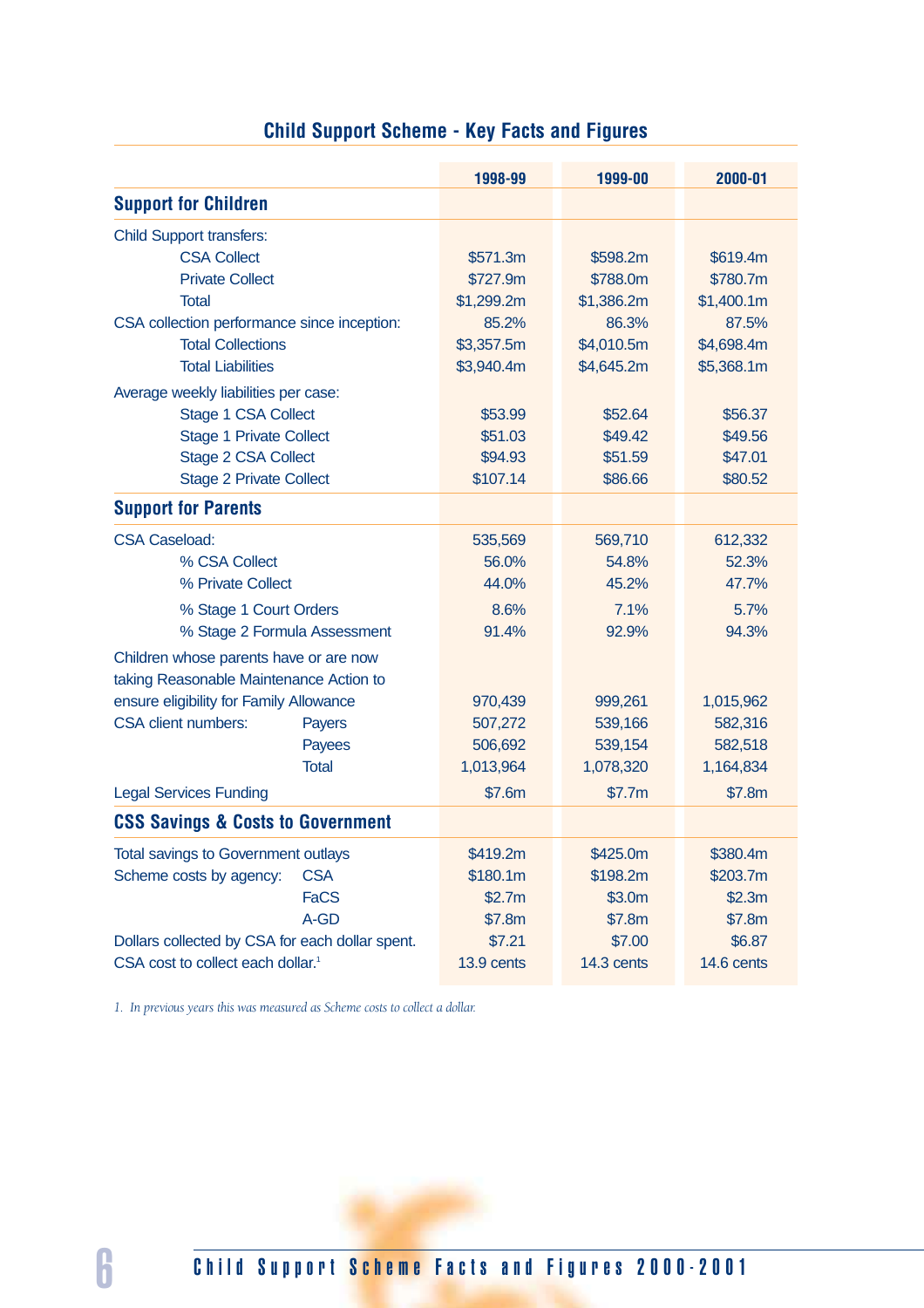## **Introduction**

This report is the fifth edition of Child Support Scheme Facts and Figures. The first edition dealing with 1996-97 data for the Scheme was released in 1998. This is an annual publication released jointly by the Agencies and Departments with responsibilities under the Child Support Scheme.

#### **1.0 A Brief Overview and History of the Australian Child Support Scheme**

#### **1.1 The Aims of the Child Support Scheme**

The Australian Child Support Scheme was introduced in 1988 to "strike a fairer balance between public and private forms of support [for children] to alleviate the poverty of sole parent families."<sup>1</sup> The Scheme aims to ensure that:

- parents share in the cost of supporting their children according to their capacity;
- adequate support is available to all children not living with both parents;
- Commonwealth involvement and expenditure is limited to the minimum necessary for ensuring children's needs are met;
- work incentives for both parents to participate in the labour force are not impaired; and
- the overall arrangements are non-intrusive to personal privacy and are simple, flexible and efficient.2

#### **1.2 A Brief History of the Child Support Scheme**

Prior to the introduction of the Child Support Scheme, child support could only be obtained by the parents reaching an agreement or by seeking an order from a court. This meant that child support was effectively denied to those parents who could not reach an agreement with their former partner and could not afford to take court action.

During the 1970s and 1980s there was a rapid growth in the number of single parents with day-today care and responsibility for the children of a former marriage or relationship. There was community concern and criticism about the prevailing child maintenance system. Three issues were of particular concern:

- the non payment of maintenance:
- the low levels of maintenance payments; and
- reliance on social welfare payments.

A number of reviews and studies resulted in the government deciding to establish a child support system to overcome these problems. The government published Child Support – A discussion paper on child maintenance in 1986 and, after extensive consultation with external parties, it implemented the Child Support Scheme in two stages.

Stage 1 was introduced by the Child Support (Registration and Collection) Act 1988. This Act gave the Commissioner of Taxation, as Child Support Registrar, the responsibility for collecting child support payments in respect of court orders and court-registered agreements. This collection is undertaken on application from the parent entitled to receive child support.

<sup>1</sup> Cabinet Sub-Committee on Maintenance, *Child Support: discussion paper on child maintenance* (1986), p. 14.

<sup>2</sup> *An examination of the operation and effectiveness of the Child Support Scheme, Government Response to the Report by the Joint Select Committee on Certain Family Law Issues,* November 1997, p.3.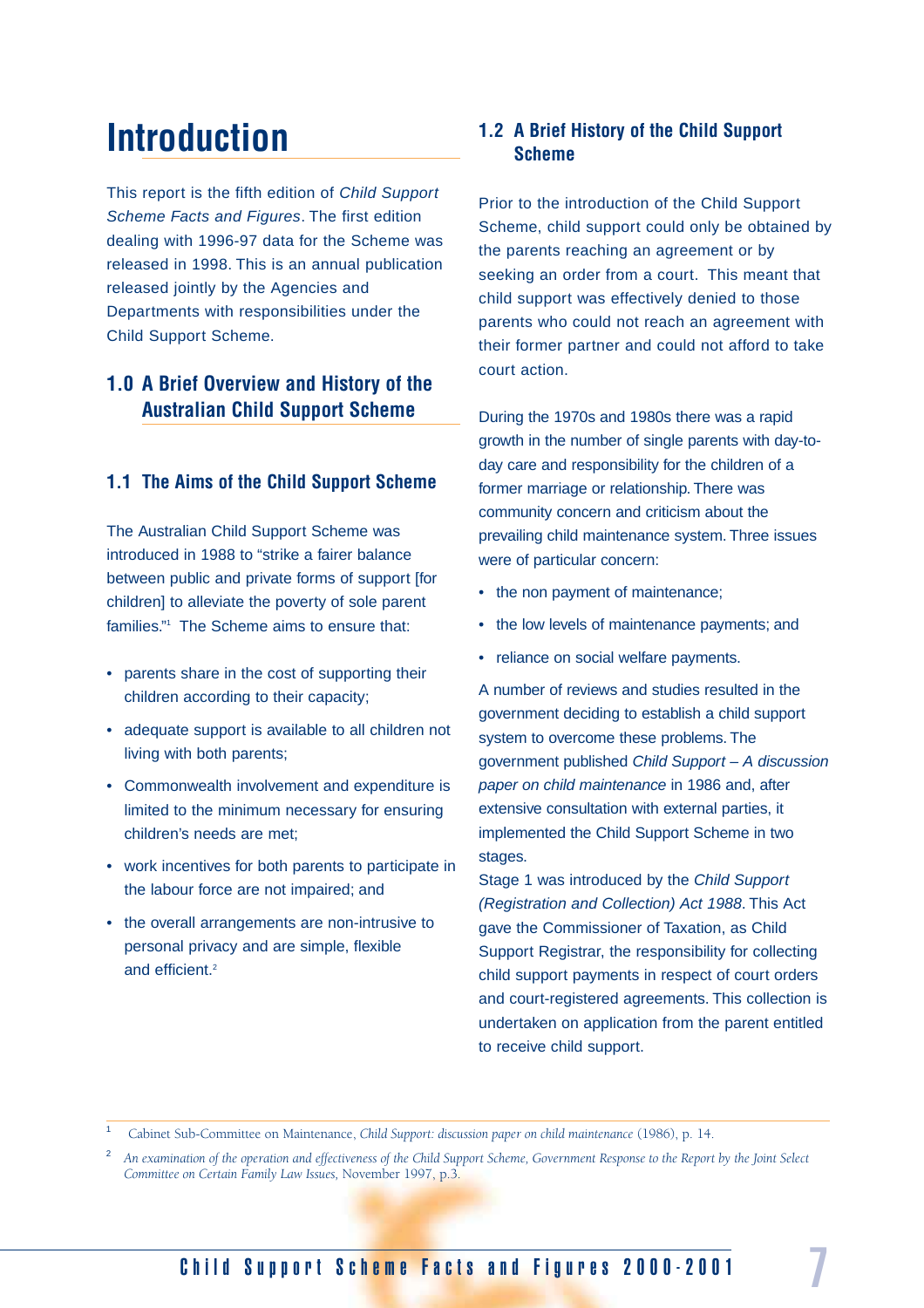Stage 2 was introduced by the Child Support (Assessment) Act 1989. This Act established a further responsibility on the Child Support Registrar to administratively assess child support using a formula based on the income of both parents, and therefore their capacity to pay. Stage 2 applies only to parents who separated on or after 1 October 1989, or who have a child born on or after that date.

Legislative reforms of the Scheme are ongoing. The Child Support Legislation Amendment Act 2001 received Royal Assent on 30 June 2001 and the reforms were implemented from 1 July 2001.

The measures included:

- support for second families with an additional reason for changing a formula assessment for parents who have income derived from a second job, regular overtime or other additional income source which is earned for the benefit of children from a subsequent family (commenced 1 July 2001);
- further support for second families with changes to the Family Tax Benefit and Child Care Benefit income tests to take into account 100 per cent of child support liabilities paid (commenced 1 July 2001);
- support for resident parents with a measure to allow child support debts to be recovered from the non-resident parent's share of the Family Tax Benefit for the children for whom they have a child support debt (commences 1 July 2002);
- introducing Departure Prohibition Orders to prevent non-resident parents from leaving Australia where they have persistently failed to meet their child support obligations;
- changes to recognise that the Child Support Agency is a part of FaCS.

#### **1.3. The Child Support Formula**

CSA uses a legislative formula to calculate the amount of child support to be paid. The formula is applied to the liable parent's taxable income (which, for CSA purposes, includes rental losses, exempt foreign employment income and Reportable Fringe Benefits):

- 1. Less an allowance for living expenses and for each natural or adopted dependent child living with the liable parent;
- 2. Less half the resident parent's excess income over average weekly earnings.

After making the above deductions, a percentage of the remaining income is paid as support. The percentage varies according to the number of children:

|                           | <b>Table 1.1: Child Support Percentages</b> |           |        |             |  |  |
|---------------------------|---------------------------------------------|-----------|--------|-------------|--|--|
| No. of Children 1         |                                             | $\sim$ 3. |        | 4 5 or more |  |  |
| Child Support 18% 27% 32% |                                             |           | $34\%$ | 36%         |  |  |

The basic formula used to assess the annual rate of child support is:

 ${(A - B) - (C / 2)}$   $\times D = E$ 

Where:

- A is the child support income amount (taxable income)
- B is the exempted income amount
- C is the amount of payee income above the disregarded income amount
- D is the child support percentage
- E is the amount payable by the payer

Taxable income used in the child support formula is the income shown on the payer's tax return for the last financial year. For child support purposes the maximum taxable income used in the formula from January 2001 was \$108,732.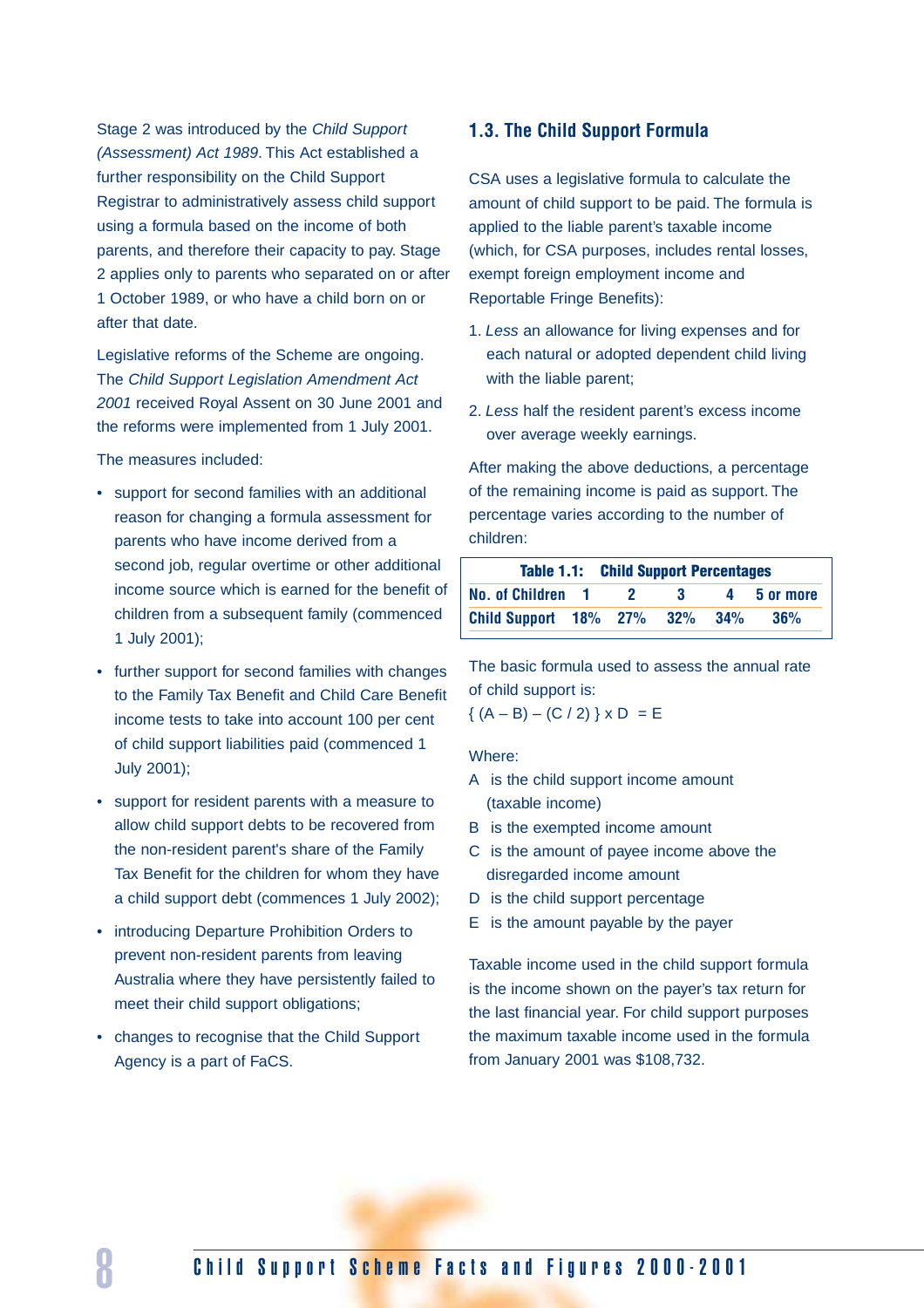A payer's exempt income is an allowance for living expenses and is deducted before the child support percentage is applied. It is based on 110 per cent of the single rate of social security pension. If the payer has care of other natural or adopted children, the exempt amount is increased to 220 per cent of the partnered pension rate plus an allowance for each child depending on their age (see Table 1.2).

| <b>Table 1.2: Exempt Income Amounts</b>       |                      |                      |  |  |  |  |  |
|-----------------------------------------------|----------------------|----------------------|--|--|--|--|--|
|                                               | <b>Exempt Income</b> | <b>Exempt Income</b> |  |  |  |  |  |
|                                               | 1.1.2000-31.12.2000  | 1.1.2001-31.12.2001  |  |  |  |  |  |
| No natural or adopted children                | \$10,482             | \$11,271             |  |  |  |  |  |
| With natural or adopted children <sup>1</sup> | \$17,498             | \$18,813             |  |  |  |  |  |
| <b>Allowance for child under 13</b>           | \$2,018              | \$2,049              |  |  |  |  |  |
| <b>Allowance for child 13-15</b>              | \$2,813              | \$2,857              |  |  |  |  |  |
| <b>Allowance for child 16-17</b>              | \$3,977              | \$4,276              |  |  |  |  |  |

If a payee's child support income amount exceeds the disregarded income amount<sup>3</sup>, then the liable parent's income is reduced by 50 per cent of the payee's excess income for the period concerned (the annual rate of the child support amount cannot be reduced below 25 per cent of the rate that would have been payable if the payee had less than the disregarded income amount). The payee's disregarded income amount is that part of the payee's income below Average Weekly Earnings of all employees.

If either parent's income has decreased by 15 per cent or more since the previous year of income, they could apply for the assessment to be varied to reflect their current income.

#### **1.4 Administrative Arrangements Between the Child Support Agency, the Department of Family and Community Services and the Attorney-General's Department**

Until October 1998 the Child Support Scheme was administered by the Child Support Agency as part of the Australian Taxation Office, the Department of Social Security and the Attorney-General's

Department.

In October 1998 it was announced CSA would be removed from the Australian Taxation Office and become part of the new Commonwealth Department of Family and Community Services (FaCS). As a result of these changes the Scheme partners are now the Department of Family and Community Services, incorporating CSA,

and the Attorney-General's Department

#### *1.4.1 The Child Support Agency in the Department of Family and Community Services*

The Child Support Agency was created to administer the Child Support (Registration and Collection) Act 1988 and the Child Support (Assessment) Act 1989.

The role of CSA is to:

- register cases;
- to assess child support payable (Stage 2 cases only);
- collect payments where requested; and
- provide an information service for parents on child support matters.

<sup>3</sup> The "disregarded income amount" recognises that the carer makes a significant contribution to the care of the children covered by the assessment. See Appendix 2 for more details.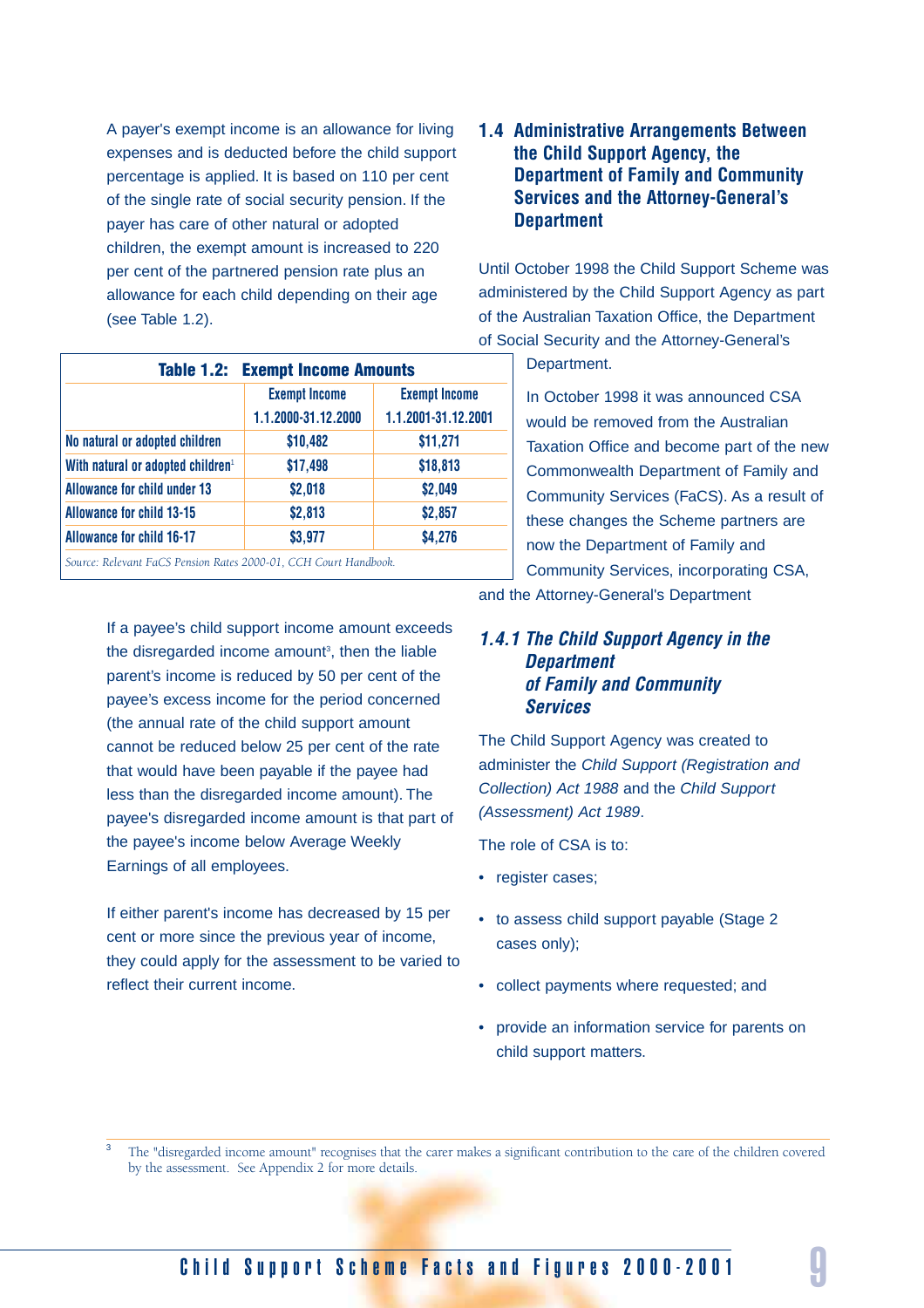These activities are undertaken in Branch Offices (currently 17) around Australia. CSA also has Regional Service Centres located in 21 Centrelink offices and one ATO Office (Darwin) in regional Australia.4

CSA has access to taxation information to enable efficient assessment and collection of child support.

The Commonwealth Department of Family and Community Services (FaCS) has a general responsibility to advise the government on matters relating to income support and social welfare policy, including child support. In addition to CSA, there are two further roles in the administration of the Child Support Scheme:

- strategic policy development, analysis and research; and
- ensuring appropriate linkages between income support and child support.

In relation to the latter, Centrelink undertakes the following:

- ensuring applicants for more than the minimum rate of Family Tax Benefit take reasonable action to obtain child support; and
- adjusting family allowance payments to individuals in receipt of child support payments.

Centrelink has 337 customer service and call centres across Australia. It makes an estimated 300 million payments per annum with 5.6 million customers.<sup>5</sup>

CSA and Centrelink are working together to enhance service delivery to mutual clients. Centrelink receives child support applications, and from late December 1998 has transmitted these electronically to CSA.

#### *1.4.2 The Attorney-General's Department*

The Attorney-General's Department (AGD) has a general responsibility to advise the Government on matters relating to family law. The Department also provides Legal Aid support to eligible parents under the Child Support Scheme.

#### **1.5 How the Child Support Scheme Works**

Australian families may make child support arrangements in one of three ways:

- Self-Administration: an entirely private arrangement between the parents, which includes cases where child support is not sought;
- Private Collect: registration with the Child Support Agency but with payment made directly between the parents; or
- CSA Collect: registration and collection by the Child Support Agency.

Registration with CSA can proceed on the application of either parent, however only the payee can apply for child support to be collected. The application can be to register a court order, a child support agreement or for CSA to issue an administrative assessment.

Payers can make payments directly to CSA where CSA collection is required. Alternatively, child support can be deducted from a payer's salary or wages in much the same way that income tax is deducted.

Where a payment is not made, and CSA is unable to come to a voluntary payment arrangement with the payer, the Registrar has a range of

- <sup>4</sup> "More child support services for Regional Australia", Media Release, Hon. Larry Anthony, Minister for Community Services, 31 August 1999.
- <sup>5</sup> *Centrelink Information.* A guide to payments and services, 2001-01, July 2001, p. 2.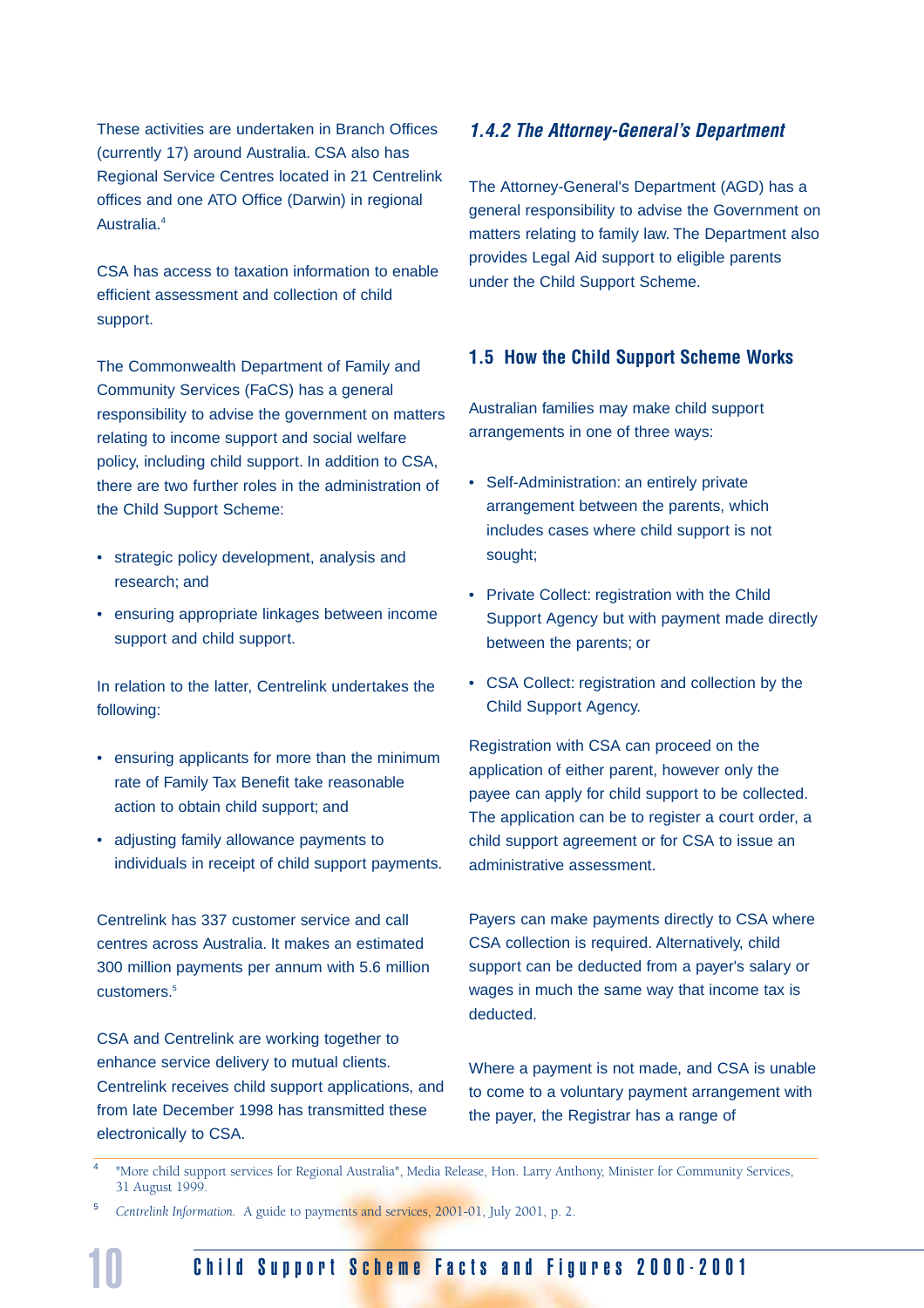administrative enforcement powers available, including:

- deduction from salary and wages (46.4 per cent or \$285.2 million of all CSA collections were paid this way in 2000-01);
- interception of income tax refunds (8.8 per cent or \$54.2 million of all CSA collections were paid this way in 2000-01);
- collection of monies owed to the defaulting parent from third parties under Section 72A, e.g. accessing funds in savings accounts, superannuation funds and solicitors' trust accounts (0.6 per cent or \$3.6 million of all CSA collections were paid this way in 2000-01).

In addition, debts can be pursued through the courts to seek orders for sale of assets and property, or debts can be pursued by instituting bankruptcy proceedings.

#### **2.0 Child Support in the Department of Family and Community Services**

#### **2.1 Child Support Customers**

Centrelink and CSA have mutual clients primarily as a result of the Maintenance Action Test. As mentioned in section 1.4.1, Family Allowance customers who have children from a previous relationship must take reasonable action to obtain child support. A high proportion of applications for registration with CSA, therefore, come from Centrelink. Reasonable action for Stage 2 customers means lodging an application for assessment under the child support formula and either:

- having the payments collected by CSA; or
- privately collecting 100 per cent of the assessed amount; or
- lodging a child support agreement that meets 100 per cent of the assessed amount.

#### **2.2 Maintenance Action Being Taken by FaCS Child Support Customers**

Maintenance action is recorded by Centrelink for each child because a parent may have different maintenance action in progress for different children e.g. where the children have different fathers.

The following is a summary of maintenance action being taken on behalf of children of FaCS Family Allowance customers. At June 2001:

- a total of 86.3 per cent of children of FaCS Family Allowance customers had maintenance action completed on their behalf. This means these cases were registered with CSA or an application had been lodged;
- another 7.5 per cent of children of FaCS Family Allowance customers were granted an exemption; and
- the remaining 6.3 per cent of children of FaCS customers at that time did not have reasonable maintenance action requirements met on their behalf.

Based on the figures in Table 2.1 and Chart 2.1, it can be seen that reasonable maintenance action requirements have been met for about 94 per cent of children (86 per cent "complete" plus 8 per cent "exempted") of FaCS child support customers. In fact, at June 2001, only 6 per cent of children did not have reasonable maintenance action requirements met on their behalf and, in many cases, this can be a temporary situation.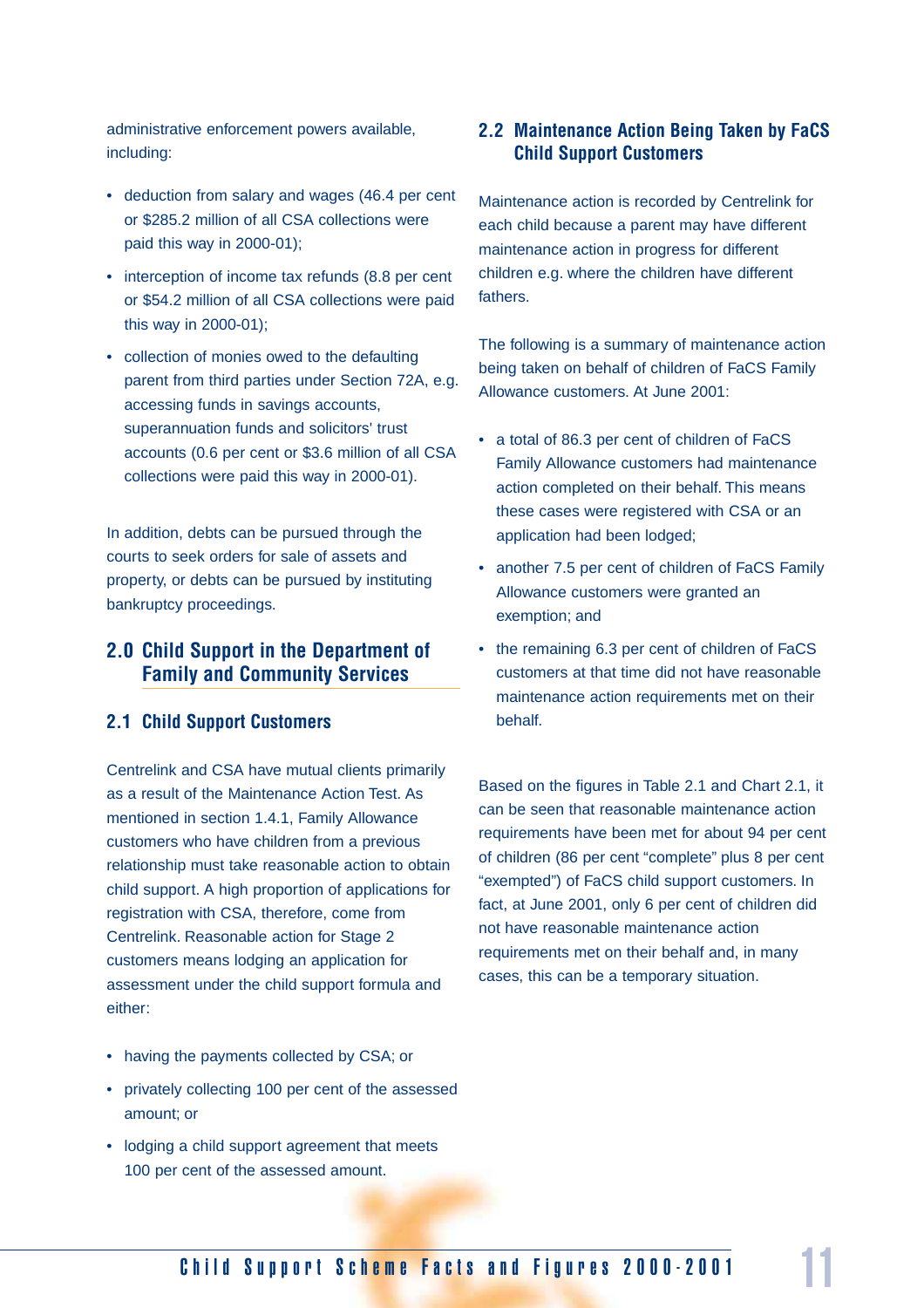|                                                                                  | <b>Table 2.1: Action Taken to Obtain Child Support</b> |               |
|----------------------------------------------------------------------------------|--------------------------------------------------------|---------------|
| <b>Maintenance Action</b>                                                        | <b>Number of Children</b>                              | $\frac{9}{6}$ |
| <b>Complete</b>                                                                  | 876,583                                                | 86.3          |
| <b>Exempt</b>                                                                    | 75,812                                                 | 7.5           |
| <b>Requirements Not Met</b>                                                      | 63,567                                                 | 6.3           |
| <b>Total</b>                                                                     | 1,015,962                                              | 100.0         |
| FaCS, June 2001.<br>Source:<br>Percentages may not add due to rounding.<br>Note: |                                                        |               |



#### **3.0 Caseload**

#### **3.1 Active Caseload6 at June 2001**

As at June 2001 there were 612,332 active cases. Some 5.7 per cent (34,650) were Stage 1 active cases, and 94.3 per cent (577,682) were Stage 2 active cases.7 Each case has two CSA clients; the payer (the parent who pays the child support) and the payee (the parent who receives the child support). There are fewer payer and payee clients than active cases as some payers and payees are involved in more than one case. As a result, CSA had about 1.2 million payers and payees by June 2001.

#### **3.2 Caseload by Stage and Payment Arrangement**

The Stage 1 active caseload has been declining since 1993. This will continue as the children in Stage 1 move out of the child support eligible population. The trends in both Stage 1 and Stage 2 caseloads are reflected in Table 3.1 and Chart 3.1.

Chart 3.1 shows growth in active cases has increased slightly after having slowed over the past five years. Between 1993 and 1994 the caseload grew by an average of 5,550 cases per month. This compares with an increase of 2,845 between 1999 and 2000 and an average of 3,552 cases per

"Active Cases" include Stage 1 and Stage 2 cases that are registered and have a current liability collected, where processing is not finalised, and cases that have been assessed but where the liability is being collected privately.

<sup>7</sup> *Child Support Agency Monthly Performance Report for June 2001* (CS5), p. 9.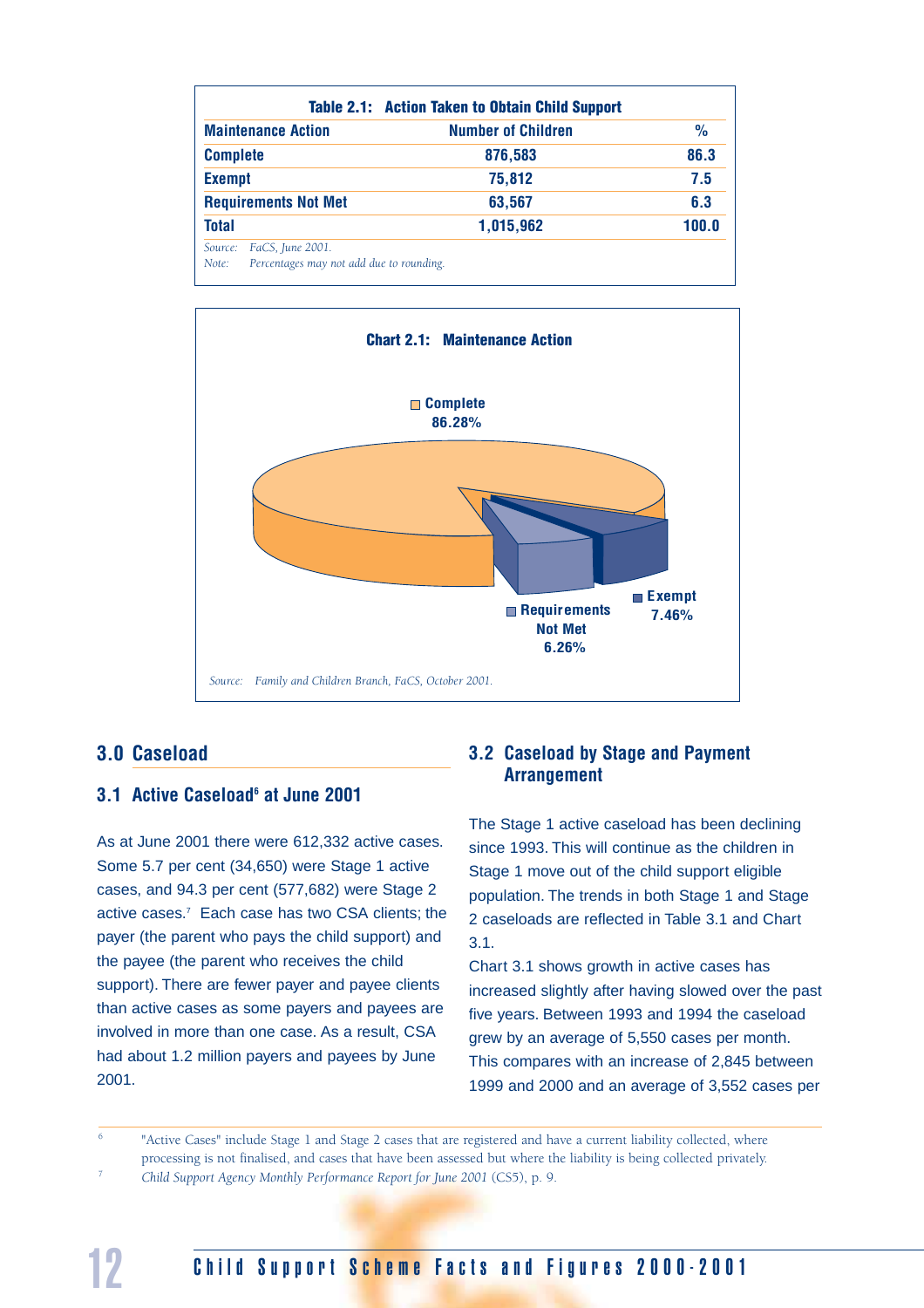

|         |                        |      | Table 3.1: Caseload Growth by Stage and Payment Arrangement <sup>1</sup> |               |              |
|---------|------------------------|------|--------------------------------------------------------------------------|---------------|--------------|
| 30 June | Stage 1                |      | <b>Stage 2</b>                                                           |               | <b>Total</b> |
|         | <b>Active Caseload</b> |      | <b>Active Caseload</b>                                                   |               |              |
|         | <b>Number</b>          | $\%$ | <b>Number</b>                                                            | $\frac{0}{0}$ |              |
| 1991    | 62,758                 | 60.9 | 40,348                                                                   | 39.1          | 103,106      |
| 1992    | 70,787                 | 50.7 | 68,865                                                                   | 49.3          | 139,652      |
| 1993    | 73,819                 | 34.9 | 137,762                                                                  | 65.1          | 211,581      |
| 1994    | 61,082                 | 22.0 | 217,103                                                                  | 78.0          | 278,185      |
| 1995    | 60,226                 | 17.9 | 276,091                                                                  | 82.1          | 336,317      |
| 1996    | 58,442                 | 14.8 | 336,466                                                                  | 85.2          | 394,908      |
| 1997    | 54,645                 | 12.2 | 393,400                                                                  | 87.8          | 448,045      |
| 1998    | 50,935                 | 10.3 | 443,599                                                                  | 89.7          | 494,534      |
| 1999    | 45,986                 | 8.6  | 489,583                                                                  | 91.4          | 535,569      |
| 2000    | 40,664                 | 7.1  | 529,046                                                                  | 92.9          | 569,710      |
| 2001    | 34,650                 | 5.7  | 577,682                                                                  | 94.3          | 612,332      |

*Source: Child Support Agency, June 2001.*

*Note: 1. Active caseload figures for Stage 1 in this table include "processing not finalised", "registered and collecting", "elections not to collect" and "keyed court orders/no applications". Active caseload figures for Stage 2 in this table include "processing not finalised", "total assessed, registered and collecting" and "total assessed but not collecting". Percentages may not add due to rounding.*

#### month between 2000 and 2001.

The increase in the percentage of Private Collect cases to 47.7 per cent of all cases (see Table 3.2 and Charts 3.2 and 3.3 below) is consistent with the Government's aim to ensure arrangements are non-intrusive to personal privacy.

#### **3.3 Assessment Type**

Table 3.3 and Chart 3.4 show the assessment types by CSA collect and Private Collect arrangements. The majority of assessments are formula based. Private Collect arrangements are more likely to be based on agreements than CSA Collect arrangements (5.9 per cent as opposed to 3.3 per cent).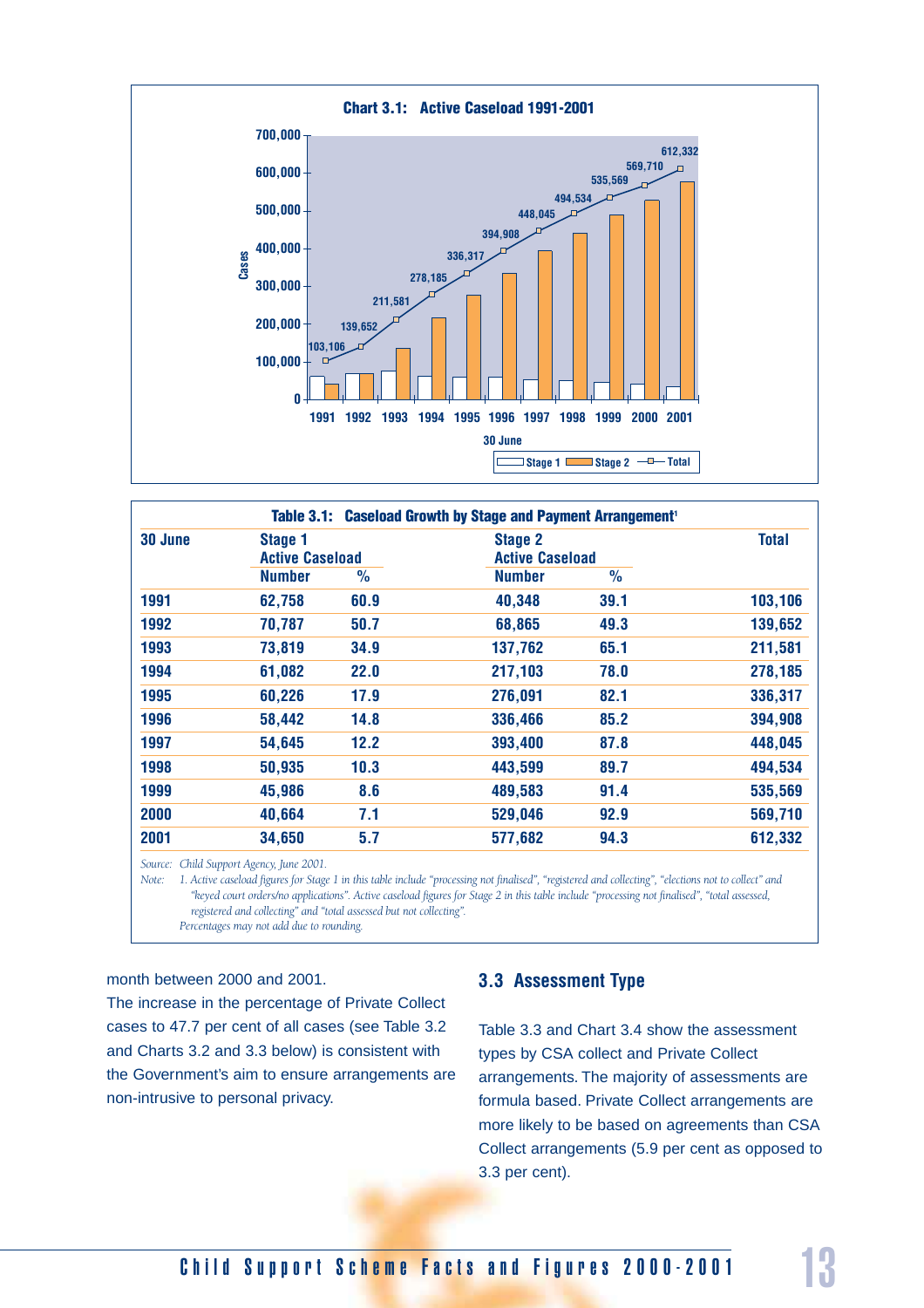|                 |               |                        | Table 3.2: Active Caseload by Private Collect and CSA Collect Split <sup>1</sup> |                    |              |
|-----------------|---------------|------------------------|----------------------------------------------------------------------------------|--------------------|--------------|
| <b>End June</b> |               | <b>Private Collect</b> |                                                                                  | <b>CSA Collect</b> | <b>Total</b> |
|                 | <b>Number</b> | $\frac{1}{2}$          | <b>Number</b>                                                                    | $\frac{0}{0}$      |              |
| 1994            | 91,468        | 33.6                   | 180,581                                                                          | 66.4               | 272,049      |
| 1995            | 121,514       | 36.7                   | 209,477                                                                          | 63.3               | 330,991      |
| 1996            | 152,018       | 39.3                   | 235,008                                                                          | 60.7               | 387,026      |
| 1997            | 179,241       | 40.7                   | 261,000                                                                          | 59.3               | 440,241      |
| 1998            | 207,569       | 42.4                   | 281,473                                                                          | 57.6               | 489,042      |
| 1999            | 232,064       | 44.0                   | 295,290                                                                          | 56.0               | 527,354      |
| 2000            | 254,237       | 45.2                   | 308,047                                                                          | 54.8               | 562,284      |
| 2001            | 289,443       | 47.7                   | 317,724                                                                          | 52.3               | 607,167      |

*Source: Child Support Agency, June 2001.*

*Notes: 1. The active caseload numbers in this table exclude cases where processing has not been finalised. Percentages may not add due to rounding.*



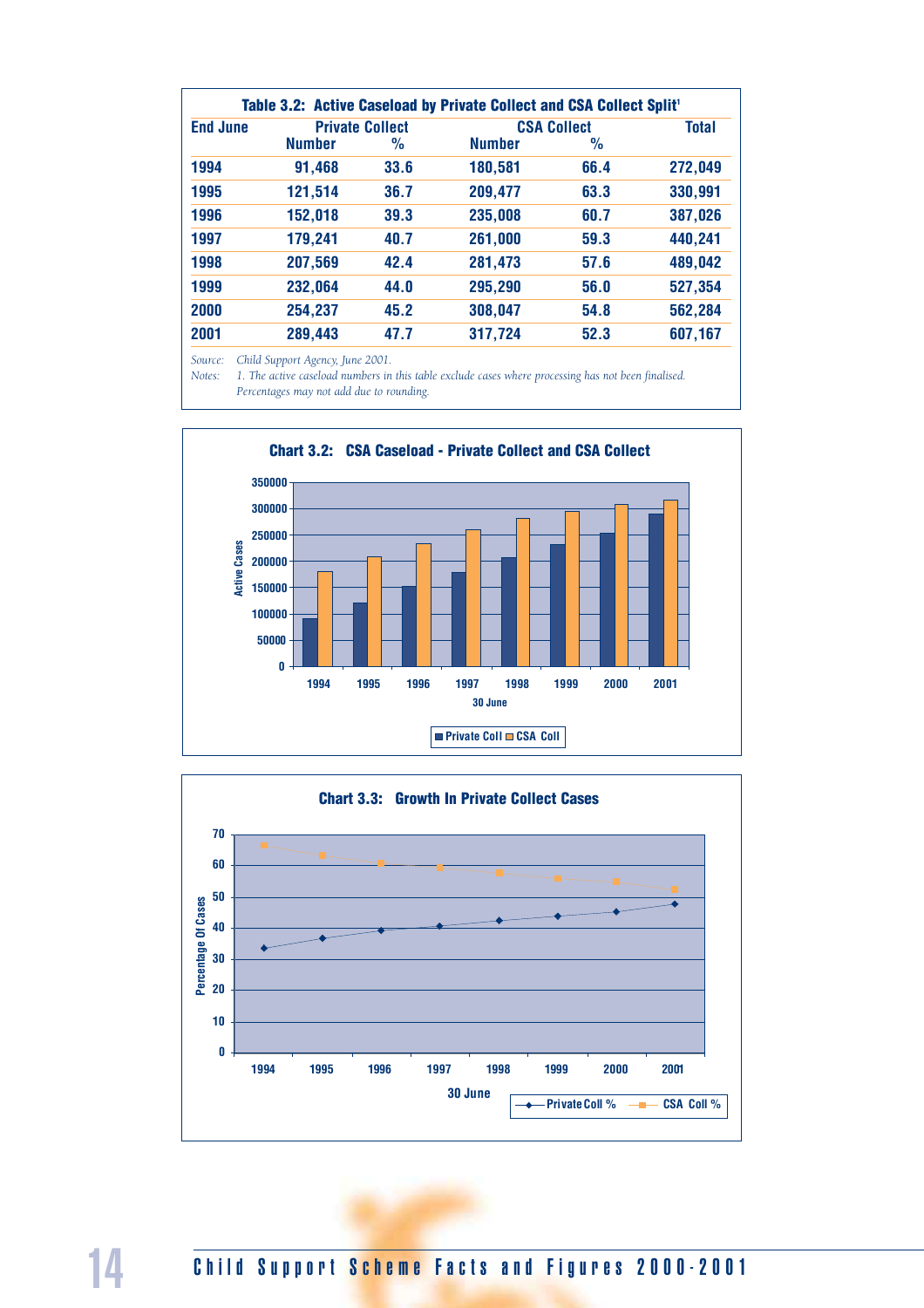CSA Collect cases are more than 6 times more likely to have a liability that is based on a change of assessment from the formula than Private Collect cases (4.4 per cent to 0.7 per cent).

#### **3.4 Change of Assessment**

In 1992 a change was introduced to allow parents to apply to CSA for a departure from a formula assessment of child support. Prior to that, an application had to be made to the Court. Since 1992 there have been more than 200,000 applications. For the 12 months ending June 2001, 86 per cent of applications were accepted, and of these, 56.4 per cent have resulted in the

assessment being varied. Change of Assessment applications have been declining as a percentage of the active Stage 2 caseload, being 8.3 per cent in 1997-98, 6.4 per cent in 1998-99, 5.8 per cent in 1999-2000 and 5.5 per cent in 2000-01.

#### **3.5 Type of Care Arrangement**

The table indicates that care arrangements other than "sole" (where the child spends more than 70 per cent of the nights with one parent) are a small minority of cases in both groups. Private Collect percentages for cases with "shared" and "major" care, however, are almost twice that of CSA Collect cases.

| Table 3.3:                            |               |                    |                        |               | Stage 2 Caseload by Assessment Type and Payment Arrangement (June 2001) <sup>1</sup> |               |
|---------------------------------------|---------------|--------------------|------------------------|---------------|--------------------------------------------------------------------------------------|---------------|
| <b>Assessment</b>                     |               | <b>CSA Collect</b> | <b>Private Collect</b> |               |                                                                                      | <b>Total</b>  |
| <b>Type</b>                           | <b>Number</b> | %                  | <b>Number</b>          | $\frac{0}{0}$ | <b>Number</b>                                                                        | $\frac{0}{0}$ |
| <b>Formula</b>                        | 269,642       | 92.0               | 260,471                | 93.2          | 530,113                                                                              | 92.6          |
| <b>Agreements</b>                     | 9,668         | 3.3                | 16,526                 | 5.9           | 26,194                                                                               | 4.6           |
| <b>Change of</b><br><b>Assessment</b> | 12,867        | 4.4                | 1,932                  | 0.7           | 14,799                                                                               | 2.6           |
| <b>Court Orders</b>                   | 1,056         | 0.4                | 415                    | 0.1           | 1.471                                                                                | 0.3           |
| <b>Total</b>                          | 293,233       | 100.00             | 279,344                | 100.00        | 572,577 1                                                                            | 100.00        |

*Source: Child Support Agency, June 2001.*

*Notes: 1.Excludes cases where processing was not finalised.*

*Percentages may not add due to rounding.*

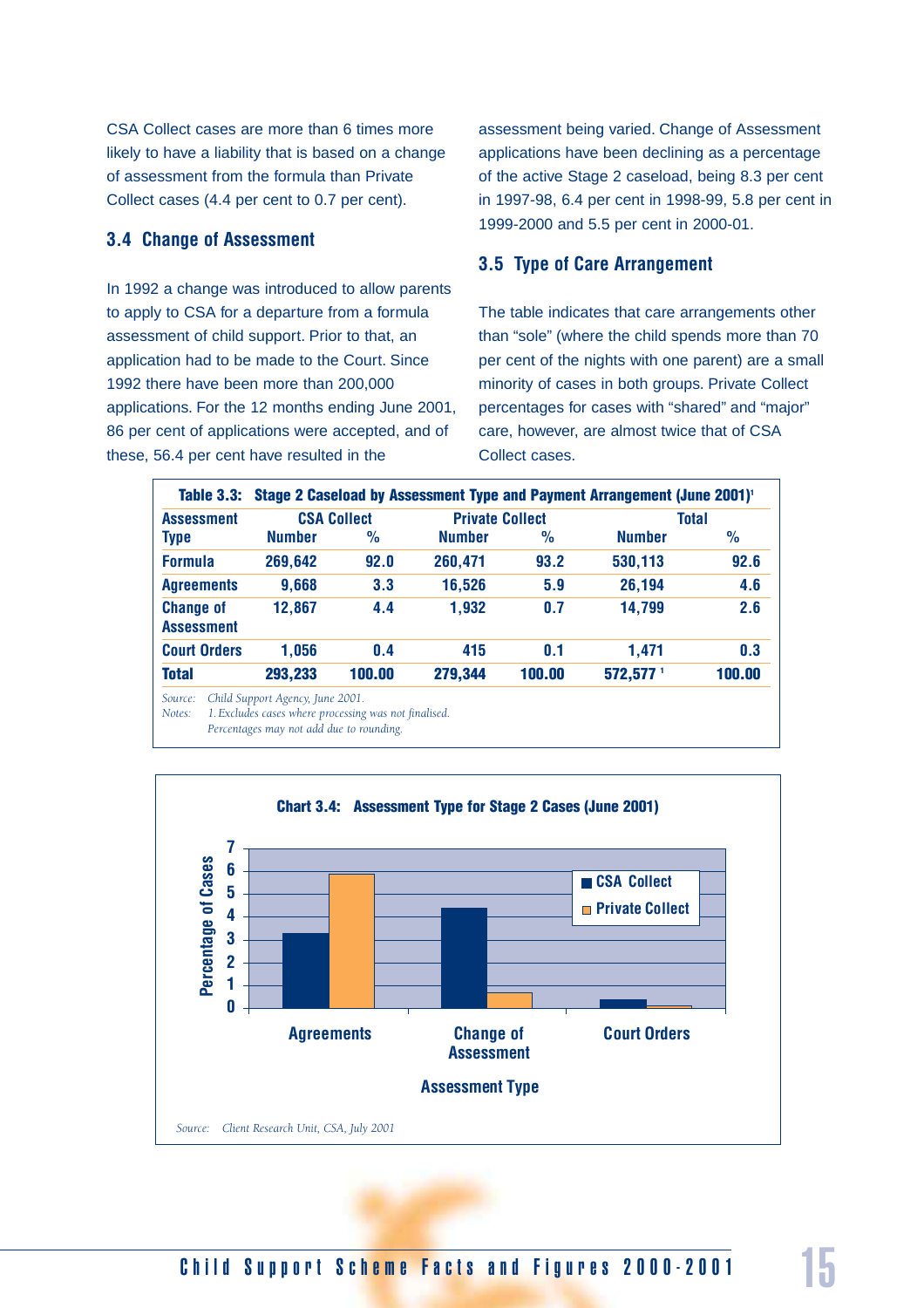|                                  | <b>Payer Initiated</b> |               |        | <b>Payee Initiated</b> |              | <b>Registrar Initiated</b> |        | <b>Total</b>  |  |
|----------------------------------|------------------------|---------------|--------|------------------------|--------------|----------------------------|--------|---------------|--|
|                                  | No.                    | $\frac{0}{0}$ | No.    | $\frac{0}{0}$          | No.          | $\frac{1}{2}$              | No.    | $\frac{0}{0}$ |  |
| <b>Applications accepted</b>     |                        |               |        |                        |              |                            |        |               |  |
| <b>Assessment varied</b>         | 9,988                  | 49.7          | 8,402  | 66.1                   | 290          | 91.2                       | 18,680 | 56.4          |  |
| <b>Assessment not varied</b>     | 5,793                  | 28.8          | 2,630  | 20.7                   | 8            | 2.5                        | 8,431  | 25.5          |  |
| <b>Refused to make decision</b>  | 1,041                  | 5.2           | 243    | 1.9                    | $\mathbf{2}$ | 0.6                        | 1,286  | 3.9           |  |
| <b>Client Agreement</b>          | 39                     | 0.2           | 26     | 0.2                    | 4            | 1.3                        | 69     | 0.2           |  |
| <b>Total</b>                     | 16,861                 | 83.9          | 11,301 | 88.9                   | 304          | 95.6                       | 28,466 | 85.9          |  |
| <b>Applications not accepted</b> |                        |               |        |                        |              |                            |        |               |  |
| Withdrawn                        | 1,405                  | 7.0           | 713    | 5.6                    | 8            | 2.5                        | 2,126  | 6.4           |  |
| <b>Incomplete</b>                | 1,286                  | 6.4           | 463    | 3.6                    | 0            | 0                          | 1,749  | 5.3           |  |
| Ineligible                       | 535                    | 2.7           | 238    | 1.9                    | 6            | 1.9                        | 779    | 2.4           |  |
| <b>Total</b>                     | 3,226                  | 16.1          | 1,414  | 11.1                   | 14           | 4.4                        | 4,654  | 14.1          |  |
| <b>Applications finalised</b>    | 20,087                 |               | 12,715 |                        | 318          |                            | 33,120 |               |  |

*Note: Percentages may not add due to rounding.*

|                    | Time children spend with payee |         | <b>CSA Collect</b> | <b>Private Collect</b> |               | <b>Total</b> |               |
|--------------------|--------------------------------|---------|--------------------|------------------------|---------------|--------------|---------------|
| <b>Care Code</b>   | % of Nights                    | No.     | $\%$               | No.                    | $\frac{9}{6}$ | <b>No</b>    | $\frac{1}{2}$ |
| <b>Substantial</b> | 30.0-39.9                      | 746     | 0.3                | 1,237                  | 0.4           | 1,983        | 0.3           |
| <b>Shared</b>      | 40.0-59.9                      | 5,615   | 1.9                | 14,233                 | 5.1           | 19,848       | 3.5           |
| <b>Major</b>       | 60.0-69.9                      | 4,652   | 1.6                | 8,054                  | 2.9           | 12,706       | 2.2           |
| <b>Sole</b>        | 70.0 and over                  | 282,220 | 96.2               | 255,820                | 91.6          | 538,040      | 94.0          |
| <b>Total</b>       |                                | 293,233 |                    | 279,344                |               | 572,577      |               |

*Notes: Percentages may not add due to rounding.*

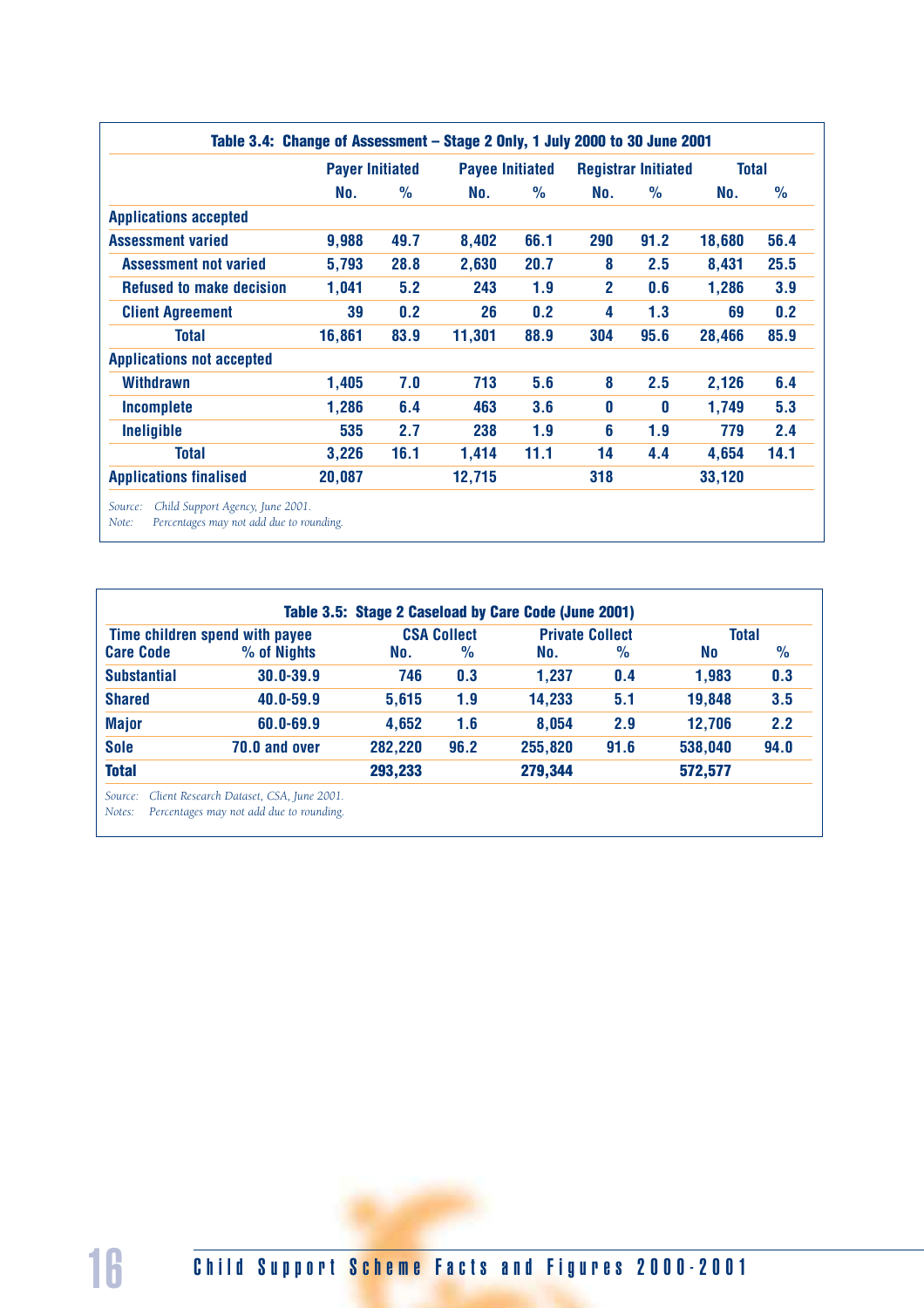#### **4.0 Client Overview by Payment Arrangement and Stage**

#### **4.1 Number of Clients**

As at June 2001 there were 612,332 active cases recorded on the Child Support System. However, a number of clients are involved in more than one case, meaning that there are fewer payees or payers than there are cases. The number of payers and payees involved in multiple cases are recorded in Tables 4.1 and 4.2 below.

Tables 4.1 and 4.2 show that over 96 per cent of payers and payees are involved in just one case. About 3.7 per cent of payers and payees are involved in two cases, while just 0.2 per cent of all payers and payees are involved in three or more cases.

#### **4.2 Number of Children**

The following tables record the number of "eligible children" and the number of "relevant dependent

children" under Stage 2 of the Child Support Scheme.

#### *4.2.1 Children Covered by Child Support Assessments (Stage 2)*

Cases registered with CSA as at 30 June 2001 accounted for a total of 901,356 children. Children who are eligible to be included in a formula assessment are:

- 1. children who were born on or after 1 October 1989; or
- 2. children whose parents separated on or after 1 October 1989; or
- 3. children who have a sibling born on or after 1 October 1989. The child must also be under 18, not married or in a de facto relationship, not adopted by someone else and either an Australian citizen or resident or present in Australia on the day of application.

| <b>Number of Cases</b> | <b>CSA Collect</b> |      | <b>Private Collect</b> |      | <b>Total</b>  |               |
|------------------------|--------------------|------|------------------------|------|---------------|---------------|
|                        | <b>Number</b>      | $\%$ | <b>Number</b>          | $\%$ | <b>Number</b> | $\frac{9}{6}$ |
| 1                      | 271,725            | 92.5 | 287,758                | 99.7 | 559,483       | 96.1          |
| $\mathbf{2}$           | 20,567             | 7.0  | 781                    | 0.3  | 21,348        | 3.7           |
| 3                      | 1,328              | 0.5  | 44                     | 0    | 1,372         | 0.2           |
| 4                      | 99                 | 0    | 3                      | 0    | 102           | 0             |
| 5                      | 11                 | 0    | 0                      | 0    | 11            | 0             |
| <b>Total</b>           | 293,730            |      | 288,586                |      | 582,316       |               |

*Notes: Percentages may not add due to rounding.*

| <b>Number of Cases</b> | <b>CSA Collect</b> |               | <b>Private Collect</b> |      | <b>Total</b>  |      |
|------------------------|--------------------|---------------|------------------------|------|---------------|------|
|                        | <b>Number</b>      | $\frac{1}{2}$ | <b>Number</b>          | $\%$ | <b>Number</b> | $\%$ |
|                        | 271,892            | 92.5          | 287,867                | 99.7 | 559,759       | 96.1 |
| 2                      | 20,609             | 7.0           | 750                    | 0.3  | 21,359        | 3.7  |
| 3                      | 1,295              | 0.4           | 31                     | 0    | 1,326         | 0.2  |
| 4                      | 67                 | 0             |                        | 0    | 68            | 0    |
| 5                      | 6                  | 0             | $\mathbf{0}$           | 0    | 6             | 0    |
| <b>Total</b>           | 293,868            |               | 288,650                |      | 582,518       |      |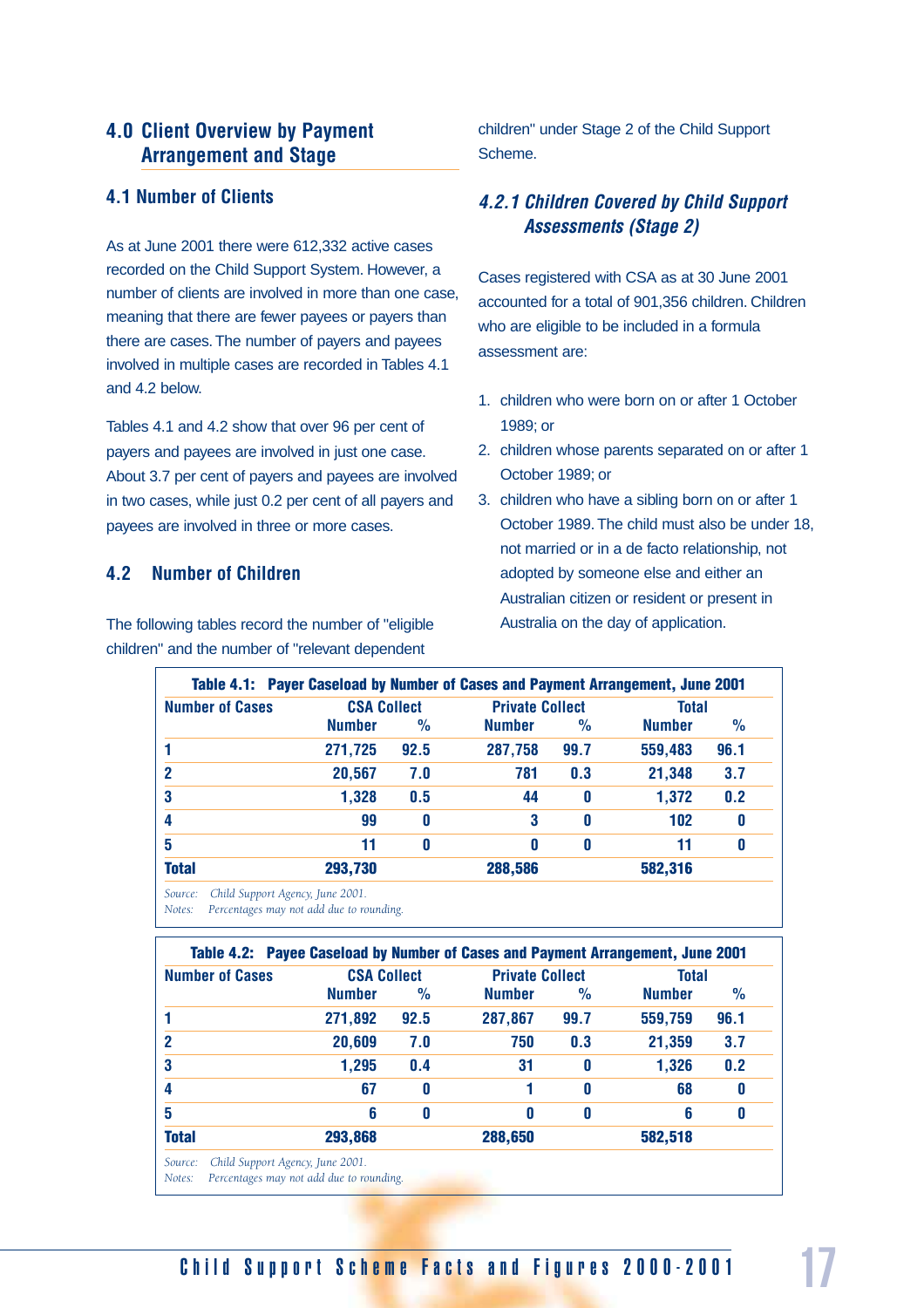| Table 4.3: Eligible Children per Case - Stage 2 cases only, June 2001 |                                              |                 |                        |              |                 |                        |              |                 |                        |
|-----------------------------------------------------------------------|----------------------------------------------|-----------------|------------------------|--------------|-----------------|------------------------|--------------|-----------------|------------------------|
| No. of                                                                | <b>CSA Collect</b><br><b>Private Collect</b> |                 |                        |              |                 |                        |              | <b>Total</b>    |                        |
| <b>Children</b><br><b>Per Case</b>                                    | <b>Cases</b>                                 | <b>Children</b> | $%$ of<br><b>Cases</b> | <b>Cases</b> | <b>Children</b> | $%$ of<br><b>Cases</b> | <b>Cases</b> | <b>Children</b> | $%$ of<br><b>Cases</b> |
|                                                                       | 175,703                                      | 175,703         | 59.9                   | 154,209      | 154,209         | 55.2                   | 329,912      | 329,912         | 57.6                   |
| $\mathbf{2}$                                                          | 85,953                                       | 171,906         | 29.3                   | 89,779       | 179,558         | 32.1                   | 175,732      | 351,464         | 30.7                   |
| 3                                                                     | 24,404                                       | 73,212          | 8.3                    | 27,447       | 82,341          | 9.8                    | 51,851       | 155,553         | 9.1                    |
| 4                                                                     | 5,657                                        | 22,628          | 1.9                    | 6,356        | 25,424          | 2.3                    | 12,013       | 48,052          | 2.1                    |
| 5                                                                     | 1,123                                        | 5,615           | 0.4                    | 1,196        | 5,980           | 0.4                    | 2,319        | 11,595          | 0.4                    |
| 6                                                                     | 287                                          | 1,722           | 0.1                    | 261          | 1,566           | 0.1                    | 548          | 3,288           | 0.1                    |
| 7                                                                     | 77                                           | 539             | 0                      | 70           | 490             | 0                      | 147          | 1,029           | $\boldsymbol{0}$       |
| 8 or more                                                             | 29                                           | 239             | $\bf{0}$               | 26           | 224             | 0                      | 55           | 463             | $\boldsymbol{0}$       |
| <b>Total</b>                                                          | 293,233                                      | 451,564         |                        | 279,344      | 449,792         |                        | 572,577      | 901,356         |                        |

*Notes: Percentages may not add due to rounding.*

Table 4.3 records the number of children covered by child support assessments by CSA Collect and Private Collect groups. There is little difference in the distribution of eligible children between CSA Collect and Private Collect cases. For example, 60 per cent of Stage 2 CSA Collect cases have one eligible child, while 55 per cent of Stage 2 Private Collect cases have one eligible child. There are up to two eligible children in 89 per cent of CSA Collect cases and 87 per cent in Private Collect cases. There are up to three children in over 97 per cent of cases in both CSA Collect and Private Collect categories.

#### *4.2.2 Payers' Subsequent Families*

Formula assessments make allowance for "relevant dependent children" of the payer. These are children under the age of 18 years who are the natural or adopted child of a parent and that parent is the sole or principal provider of ongoing daily care for the child, or has major care of the child.

The impact of the presence of relevant dependent children is to increase the payer's exempt income amount. Almost 15 per cent of all assessments are adjusted for relevant children as shown in Table 4.4.

| <b>Number of Children</b>                                 |               | <b>CSA Collect</b> |               | <b>Private Collect</b> | <b>Total</b>  |               |
|-----------------------------------------------------------|---------------|--------------------|---------------|------------------------|---------------|---------------|
|                                                           | <b>Number</b> | $\frac{1}{2}$      | <b>Number</b> | $\frac{0}{0}$          | <b>Number</b> | $\frac{1}{2}$ |
|                                                           | 26,046        | 8.9                | 29,612        | 10.6                   | 55,658        | 9.7           |
| 2                                                         | 10,561        | 3.6                | 10,705        | 3.8                    | 21,266        | 3.7           |
| 3                                                         | 2,460         | 0.8                | 2,595         | 0.9                    | 5,055         | 0.9           |
| 4                                                         | 522           | 0.2                | 667           | 0.2                    | 1,189         | 0.2           |
| 5 or more                                                 | 169           | 0.1                | 245           | 0.1                    | 414           | 0.1           |
| <b>Total cases with</b><br>relevant dependent<br>children | 39,758        | 13.6               | 43,824        | 15.7                   | 83,582        | 14.6          |
| <b>Total Stage 2 cases</b>                                | 293,233       | 100.0              | 279,344       | 100.0                  | 572,577       | 100.0         |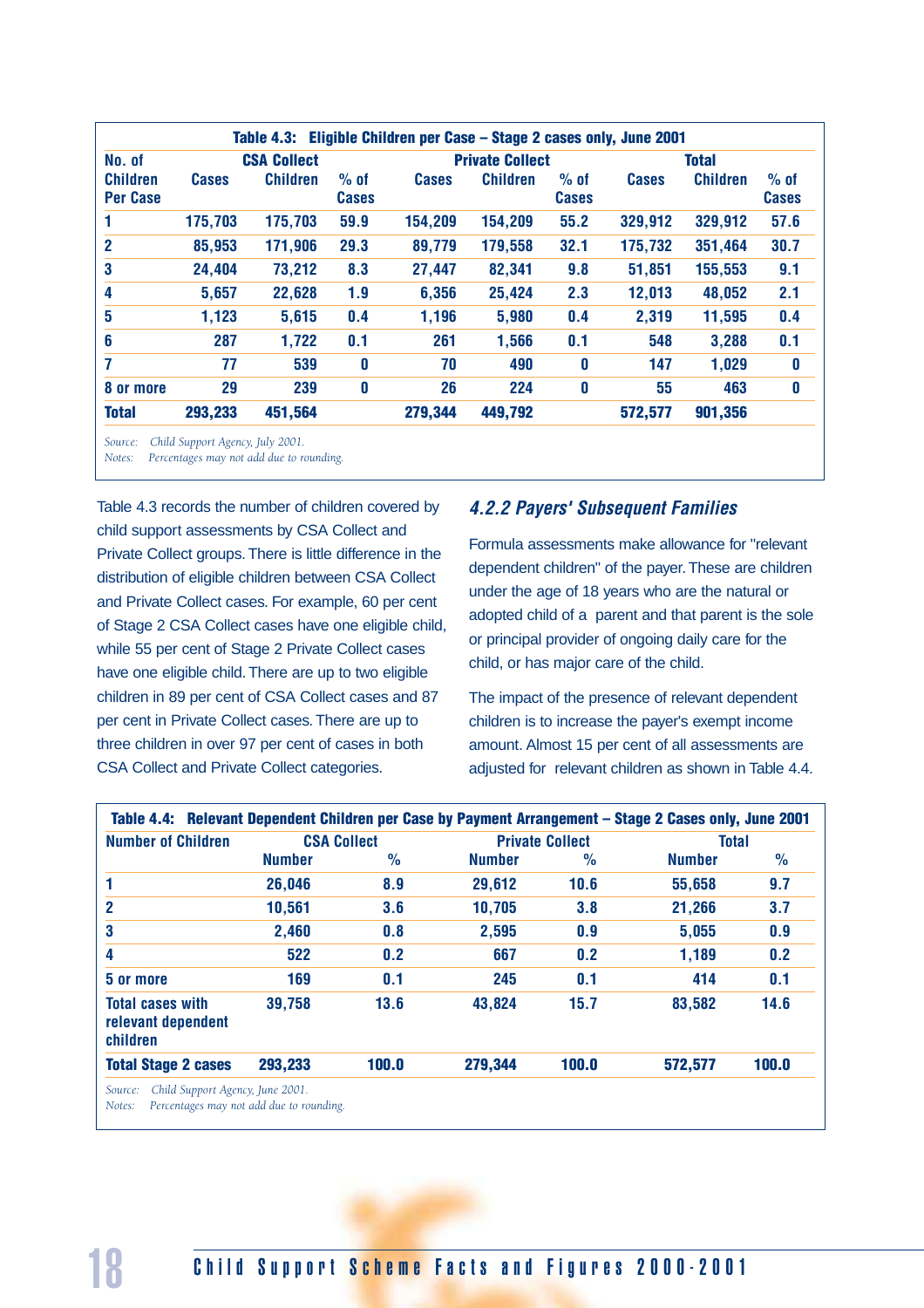| Table 4.5: Payer Gender by Payment Arrangement, June 2001 |                           |                                  |                               |              |                         |  |
|-----------------------------------------------------------|---------------------------|----------------------------------|-------------------------------|--------------|-------------------------|--|
| <b>CSA Collect</b>                                        | $%$ CSA<br><b>Collect</b> | <b>Private</b><br><b>Collect</b> | $%$ Private<br><b>Collect</b> | <b>Total</b> | % Total<br><b>Cases</b> |  |
| 289,089                                                   | 91.1                      | 258,742                          | 89.4                          | 547,831      | 90.3                    |  |
| 27,890                                                    | 8.8                       | 30,477                           | 10.5                          | 58,367       | 9.6                     |  |
| 317,291                                                   |                           | 289,465                          |                               | 606,756      |                         |  |
|                                                           |                           |                                  |                               |              |                         |  |

*Source: Client Research Unit, CSA, June 2001.*

*Notes: 1. This figure includes 558 cases where the gender of the payee could not be identified from data held on the Child Support System (312 CSA collect and 246 Private collect).*

*Percentages may not add due to rounding.*

| Table 4.6: Payee Gender by Payment Arrangement, June 2001 |                    |                           |                                  |                               |         |                           |  |
|-----------------------------------------------------------|--------------------|---------------------------|----------------------------------|-------------------------------|---------|---------------------------|--|
|                                                           | <b>CSA Collect</b> | $%$ CSA<br><b>Collect</b> | <b>Private</b><br><b>Collect</b> | $%$ Private<br><b>Collect</b> | Total   | $%$ Total<br><b>Cases</b> |  |
| <b>Male</b>                                               | 27,143             | 8.6                       | 30,013                           | 10.4                          | 57,156  | 9.4                       |  |
| <b>Female</b>                                             | 290,021            | 91.4                      | 259,321                          | 89.6                          | 549,342 | 90.5                      |  |
| <b>Total</b> <sup>1</sup>                                 | 317,291            |                           | 289,465                          |                               | 606,756 |                           |  |

*Source: Client Research Unit, CSA, June 2001.*

*Notes: 1. This figure includes 258 cases where the gender of the payee could not be identified from data held on the Child Support System (127 CSA collect and 131 Private collect).*

*Percentages may not add due to rounding.*

#### **4.3 Number and Gender of Payers and Payees**

Table 4.5 shows that 90.3 per cent of CSA Collect payers are male and 9.6 per cent are female. Furthermore, 89.4 per cent of all Private Collect payers are male and 10.5 per cent are female.

Table 4.6 shows that 9.4 per cent of CSA Collect payees are male and 90.5 per cent of CSA Collect payees are female. Furthermore, 10.4 per cent of Private Collect payees are male and 89.6 per cent are female.

#### **4.4 Age of Cases**

Table 4.7 breaks the caseload into age of cases by Stage.<sup>8</sup> Age data relates to the year that the case was first registered. Almost 56 per cent of Stage 1 cases are between 11 and 13 years old while over 78 per cent of Stage 2 cases are 8 years old and under.

#### **4.5 Income of Payers and Payees**

Tables 4.8, 4.9, 4.10 and 4.11 show payer and payee incomes by CSA Collect and Private Collect arrangements from two sources, the Tax Returns Data Base (TRDB) and the Child Support System (CSS). The data from the TRDB is for all parents who have lodged a tax return, and is the taxable income, i.e. after taxable deductions have been made. The data from the Child Support System includes the TRDB information but also includes estimated or derived income amounts for parents who have not lodged a tax return.

Some parents are exempted from lodging an income tax return where their income is received from Centrelink and/or they have informed the ATO they are not required to lodge, and the ATO agrees (see notes to Tables 4.9 and 4.11 for numbers of non-lodgers).

Caseload figures exclude "processing not finalised" cases.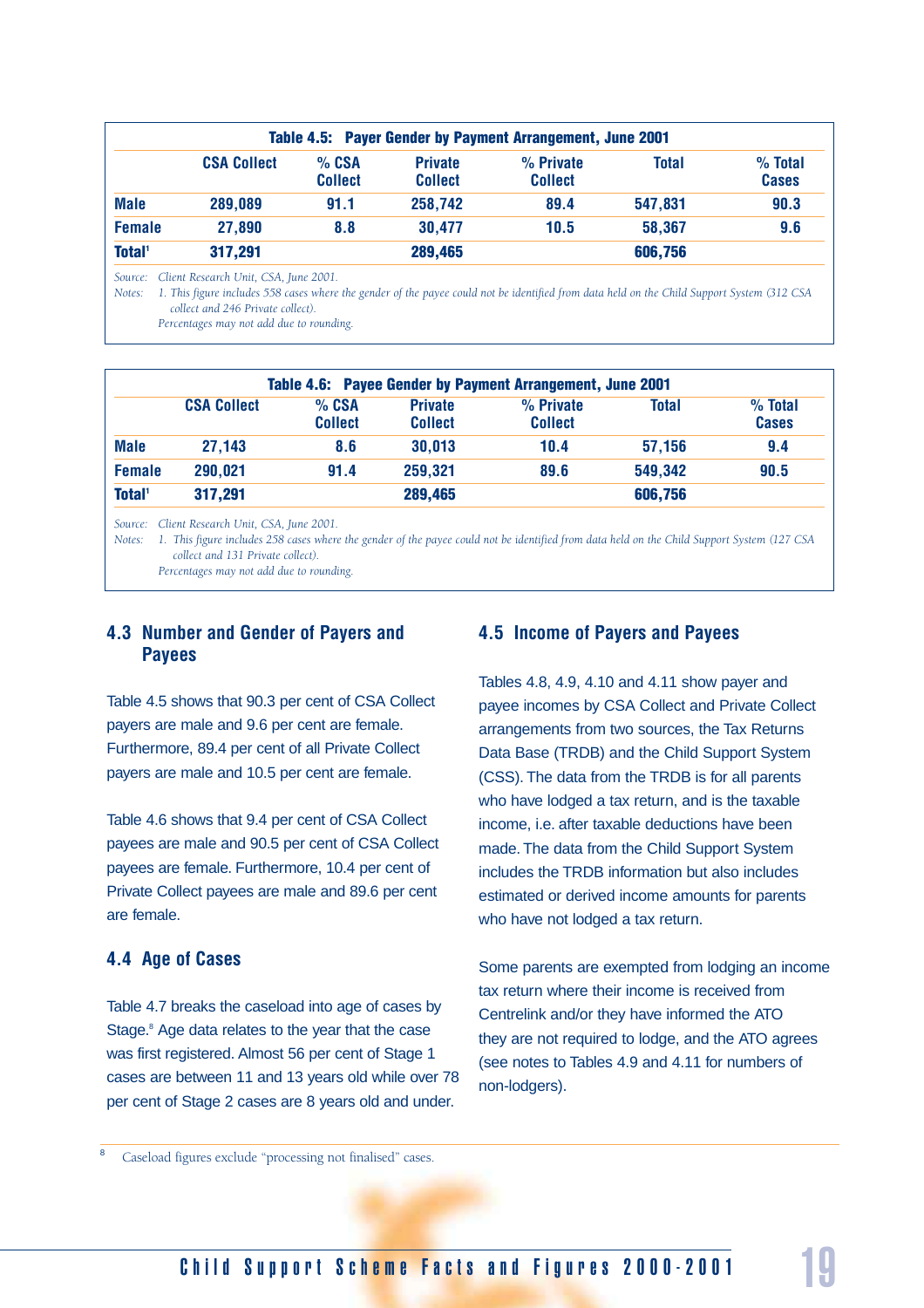| Table 4.7: Age of Cases by Stage, June 2001 |                                           |               |               |                 |               |                           |               |  |
|---------------------------------------------|-------------------------------------------|---------------|---------------|-----------------|---------------|---------------------------|---------------|--|
|                                             | <b>Case Age</b><br>in Years. <sup>1</sup> | Stage 1       |               | <b>Stage 2</b>  |               | <b>Total Cases by Age</b> |               |  |
|                                             |                                           | <b>Number</b> | $\frac{0}{0}$ | <b>Number</b>   | $\frac{0}{0}$ | <b>Number</b>             | $\frac{0}{0}$ |  |
| 1                                           | 2001 <sup>2</sup>                         | (288)         | (0.8)         | (44, 974)       | (7.9)         | (45, 262)                 | (7.5)         |  |
| $\overline{2}$                              | 2000                                      | 583           | 1.7           | 76,583          | 13.4          | 77,166                    | 12.7          |  |
| 3                                           | 1999                                      | 606           | 1.8           | 59,596          | 10.4          | 60,202                    | 9.9           |  |
| 4                                           | 1998                                      | 778           | 2.3           | 55,177          | 9.6           | 55,955                    | 9.2           |  |
| 5                                           | 1997                                      | 986           | 2.9           | 59,211          | 10.3          | 60,197                    | 9.9           |  |
| 6                                           | 1996                                      | 1,087         | 3.2           | 54,242          | 9.5           | 55,329                    | 9.1           |  |
| 7                                           | 1995                                      | 1,135         | 3.3           | 50,167          | 8.8           | 51,302                    | 8.5           |  |
| 8                                           | 1994                                      | 1,493         | 4.4           | 50,624          | 8.8           | 52,117                    | 8.6           |  |
| 9                                           | 1993                                      | 2,069         | 6.1           | 54,011          | 9.4           | 56,080                    | 9.2           |  |
| 10                                          | 1992                                      | 2,843         | 8.3           | 32,131          | 5.6           | 34,974                    | 5.8           |  |
| 11                                          | 1991                                      | 4,266         | 12.5          | 20,221          | 3.5           | 24,487                    | 4.0           |  |
| 12                                          | 1990                                      | 6,480         | 19.0          | 14,874          | 2.6           | 21,354                    | 3.5           |  |
| 13                                          | 1989                                      | 8,303         | 24.3          | 698             | 0.1           | 9,001                     | 1.5           |  |
| 14                                          | 1988                                      | 3,263         | 9.5           | 68 <sup>3</sup> | $\mathbf 0$   | 3,331                     | 0.5           |  |
| <b>Totals</b>                               |                                           | 34,180        |               | 572,577         |               | 606,757                   |               |  |

*Source: Child Support Agency, June 2001.*

*Notes: 1. Data relates to the year the case was registered.* 

*2. The 2001 data is for the half year to 30 June.*

*3. These are cases that began as Stage 1 cases but are now Stage 2 cases.*

*Percentages may not add due to rounding.*

The tables show that payer median taxable incomes are significantly greater than the median taxable income of payees. Family tax benefits are not included in the incomes shown. Payees from private collect and CSA collect payment arrangements have similar median incomes but payers in private collect arrangements have significantly higher median child support incomes than those in CSA Collect arrangements.

| Table 4.8: Payer Child Support Income, June 2001 |                                                                      |                        |               |  |  |  |
|--------------------------------------------------|----------------------------------------------------------------------|------------------------|---------------|--|--|--|
| <b>Payers</b>                                    | <b>CSA Collect</b>                                                   | <b>Private Collect</b> | <b>Totals</b> |  |  |  |
| <b>Total number</b>                              | 317,764                                                              | 288,993                | 606,757       |  |  |  |
| <b>Median</b>                                    | \$13,886                                                             | \$23,711               | \$18,367      |  |  |  |
| <b>Minimum</b>                                   | \$0                                                                  | \$O                    | \$0           |  |  |  |
| <b>Maximum</b>                                   | \$9,553,903                                                          | \$5,757,072            | \$9,553,903   |  |  |  |
|                                                  | Source: Child Support System of the Child Support Agency, June 2001. |                        |               |  |  |  |

|                     |                    | Table 4.9: Payer Taxable Income (TRDB), June 2001                                                                                                                          |                 |  |
|---------------------|--------------------|----------------------------------------------------------------------------------------------------------------------------------------------------------------------------|-----------------|--|
| Payers <sup>1</sup> | <b>CSA Collect</b> | <b>Private Collect</b>                                                                                                                                                     | <b>Totals</b>   |  |
| <b>Total number</b> | 164,354            | 190,323                                                                                                                                                                    | 354,677         |  |
| <b>Median</b>       | \$28,038           | \$31,922                                                                                                                                                                   | \$30,111        |  |
| <b>Minimum</b>      | $-$ \$1,555,671    | $-$ \$4,868,289                                                                                                                                                            | $-$ \$4,868,289 |  |
| <b>Maximum</b>      | \$9,553,903        | \$5,715,621                                                                                                                                                                | \$9,553,903     |  |
| Source:<br>Notes:   | Private Collect).  | Tax Returns Database and Child Support System of the Child Support Agency, June 2001.<br>1. There were 252,080 payers who were non-lodgers (153,410 CSA Collect and 98,670 |                 |  |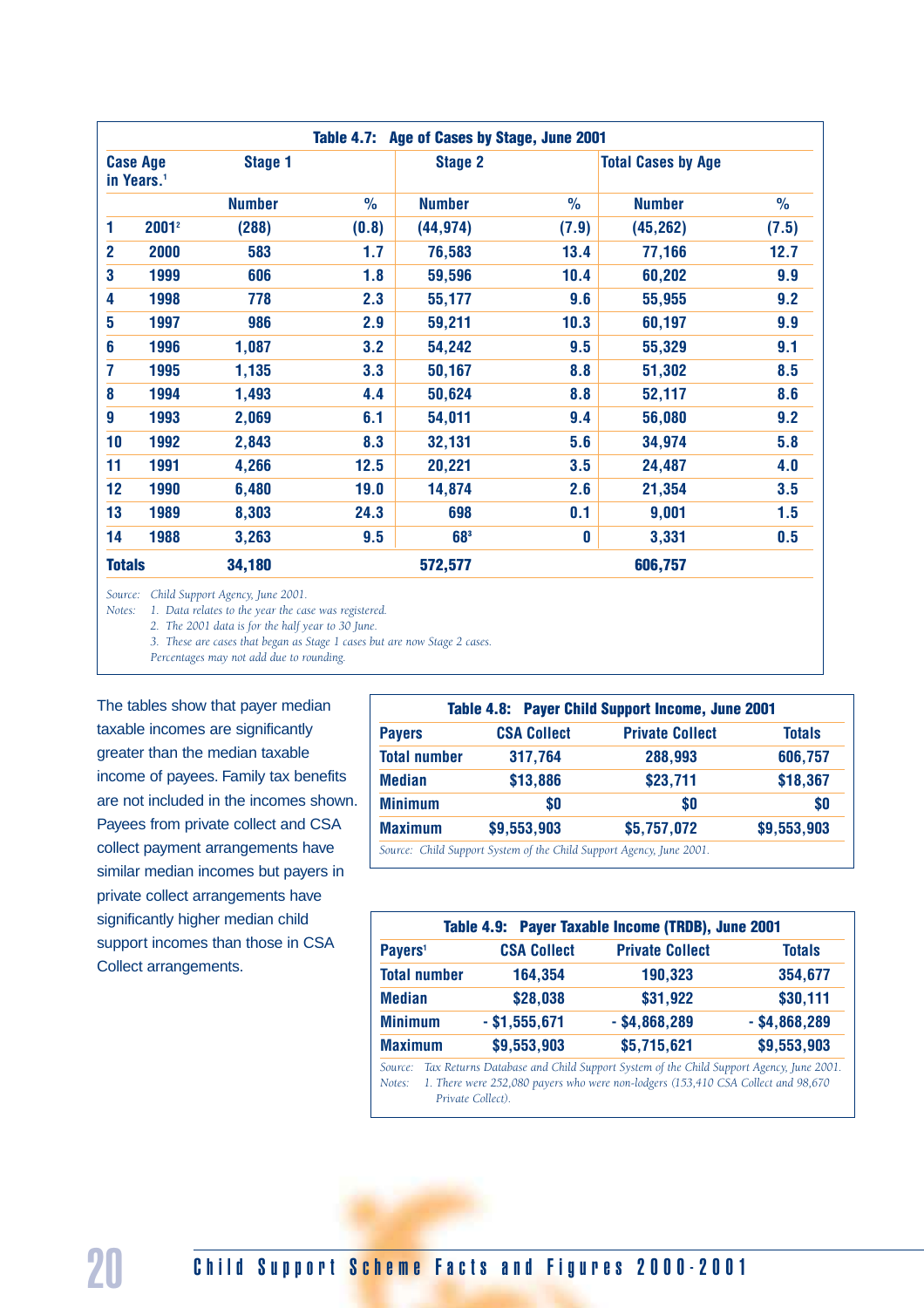| Table 4.10: Payee Child Support Income, June 2001 |                    |                        |               |  |  |  |
|---------------------------------------------------|--------------------|------------------------|---------------|--|--|--|
| <b>Payees</b>                                     | <b>CSA Collect</b> | <b>Private Collect</b> | <b>Totals</b> |  |  |  |
| <b>Total number</b>                               | 317,764            | 288,993                | 606,757       |  |  |  |
| <b>Median</b>                                     | \$9,506            | \$9,452                | \$9,487       |  |  |  |
| <b>Minimum</b>                                    | \$O                | \$0                    | \$O           |  |  |  |
| <b>Maximum</b>                                    | \$1,326,579        | \$3,183,821            | \$3,183,821   |  |  |  |

| Payees <sup>1</sup>            | <b>CSA Collect</b>        | <b>Private Collect</b>                                                                                                                                                        | <b>Totals</b> |  |
|--------------------------------|---------------------------|-------------------------------------------------------------------------------------------------------------------------------------------------------------------------------|---------------|--|
| <b>Total number</b><br>144,540 |                           | 142,702                                                                                                                                                                       | 287,242       |  |
| <b>Median</b>                  | \$18,581                  | \$18,143                                                                                                                                                                      | \$18,372      |  |
| <b>Minimum</b>                 | $-$ \$399,400             | $-$ \$519,952                                                                                                                                                                 | $-$ \$519,952 |  |
| <b>Maximum</b>                 | \$1,355,356               | \$2,864,326                                                                                                                                                                   | \$2,864,326   |  |
| Source:<br>Notes:              | 146,291 Private Collect). | Tax Returns Database and Child Support System of the Child Support Agency, June 2001.<br>1. There was a total of 319,515 payees who were non-lodgers (173,224 CSA Collect and |               |  |

#### **4.6 Income Sources of CSA Payers Who Lodge Tax Returns**

Table 4.12 shows the source of income for payers who lodged tax returns. It shows the numbers of payers who earned some or all of their income from these different sources. One payer may have earned income from a number of these sources.

The most common source of income for payers who lodged tax returns was salary and wages,

with almost 86 per cent of all payers deriving some or all of their income from this source. By comparison just 20 per cent of payers who lodged tax returns received some or all of their income from Government benefits and allowances.

For those payers with an income the source with the highest average earnings was Salary and Wages (\$33,951) followed by Net Income or Loss for Business (\$19,352) and Partnerships and Trusts (\$17,496).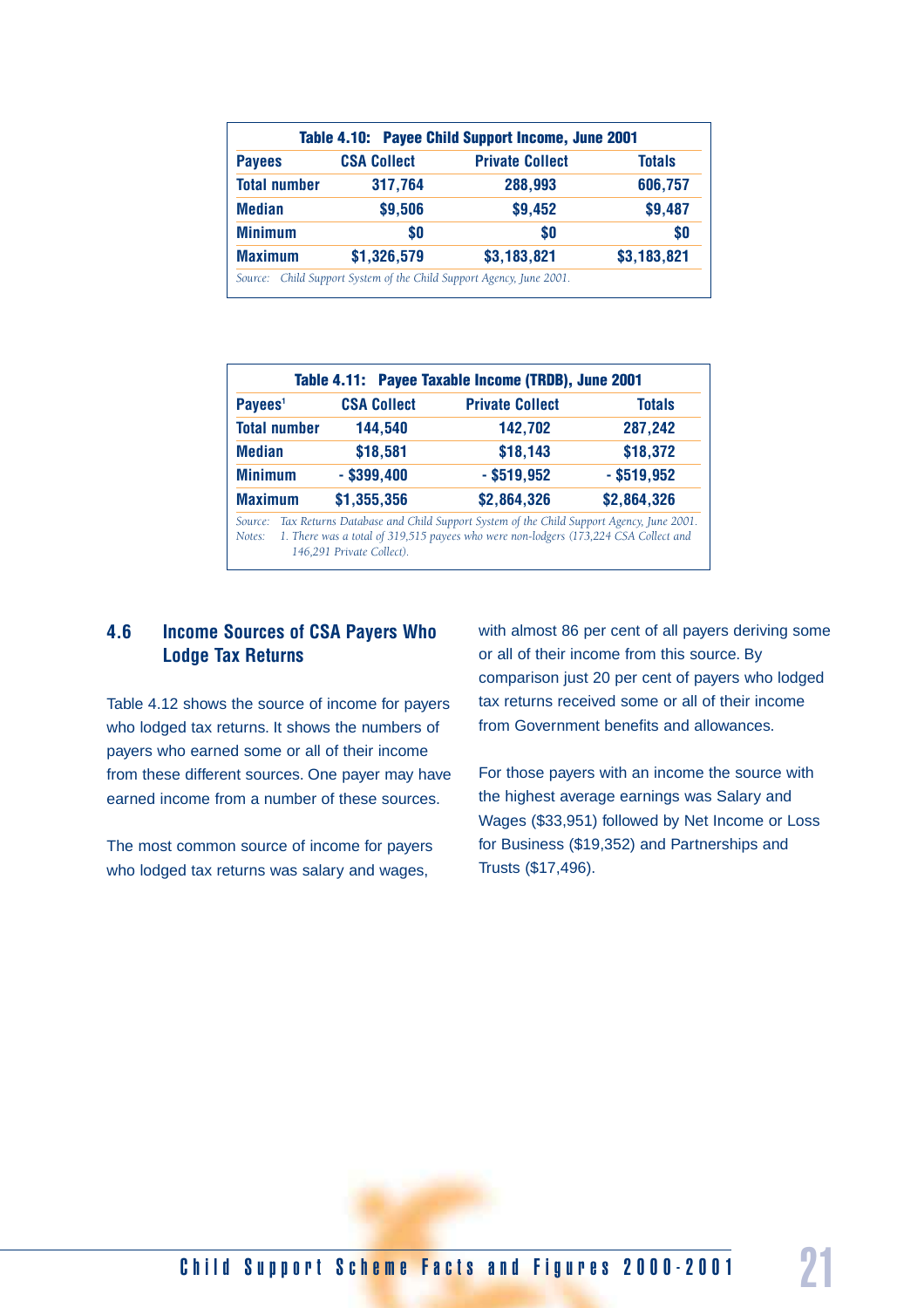| Table 4.12: Income Sources of CSA Payers Who Lodge Tax Returns, June 2001 |               |               |                              |  |  |  |  |
|---------------------------------------------------------------------------|---------------|---------------|------------------------------|--|--|--|--|
| <b>10 Main Income Sources</b>                                             | <b>Number</b> | $\frac{0}{0}$ | <b>Average Earnings (\$)</b> |  |  |  |  |
| <b>Salary and Wages</b>                                                   | 303,304       | 85.5          | 33,951                       |  |  |  |  |
| <b>Allowance, Director's Fees</b>                                         | 92,345        | 26.0          | 2,059                        |  |  |  |  |
| <b>Gross Interest</b>                                                     | 71,817        | 20.2          | 404                          |  |  |  |  |
| <b>Government Benefits and Allowances</b>                                 | 71,002        | 20.0          | 3,809                        |  |  |  |  |
| <b>Net Income or Loss From Business</b>                                   | 46,998        | 13.3          | 19,352                       |  |  |  |  |
| <b>Dividends</b>                                                          | 39,924        | 11.3          | 2,524                        |  |  |  |  |
| <b>Gross Rent</b>                                                         | 27,801        | 7.8           | 7,775                        |  |  |  |  |
| <b>Partnerships and Trusts</b>                                            | 24,246        | 6.8           | 17,496                       |  |  |  |  |
| <b>Eligible Termination Payments</b>                                      | 15,914        | 4.5           | 9,102                        |  |  |  |  |
| <b>Lump Sum Payments</b>                                                  | 10,358        | 2.9           | 6,085                        |  |  |  |  |
| <b>Total for CSA Payers</b>                                               | 354,6771,3    |               | $35,119^2$                   |  |  |  |  |

*Notes: 1. This total differs from the sum of the main income sources because payers can earn income from more than one source 2. This is the average income for all payers who lodged a tax return. Therefore it is not the sum of the average incomes 3. This total includes an additional 527 payers who received incomes from sources other than those noted in this table. Percentages may not add due to rounding.*

#### **5.0 Program Outcomes**

#### **5.1 Liabilities**

The following liability statistics are broken down into CSA Collect and Private Collect categories.

#### *5.1.1 Liabilities by CSA and Private Collect*

Until 30 June 1999 payers were not required to pay child support if their liability calculated under the formula was less than \$260 per year. From 1 July 1999, however, a minimum liability of \$260 per year now applies to most parents.

There are a number of reasons why a parent is not required to pay child support, including the following:

- Stage 1 court orders can have a clause that the payer will not have to pay child maintenance during periods of unemployment or in other circumstances;
- A Stage 1 payer can apply to CSA not to enforce the court order during periods of unemployment;
- Where parents have an Agreement that the liability be nil;
- Where the parent has no income in a year; and
- Where the parents share the care of their child and their incomes are equal.

Tables 5.1 and 5.2 show the percentage of CSA Collect payers and Private Collect payers within specified liability ranges, while Chart 5.1 plots those percentages. The table and chart demonstrate that:

- a smaller proportion of CSA Collect cases have nil liabilities than Private Collect cases;
- a higher proportion of CSA Collect cases have \$260 liabilities than Private Collect cases;
- a higher proportion of CSA Collect payers have liabilities under \$4,000; and
- a higher proportion of Private Collect payers have liabilities of between \$4,000 and \$14,000, which is in line with the data presented in Tables 4.8 and 4.9, indicating that payers' median incomes are significantly higher in Private Collect cases.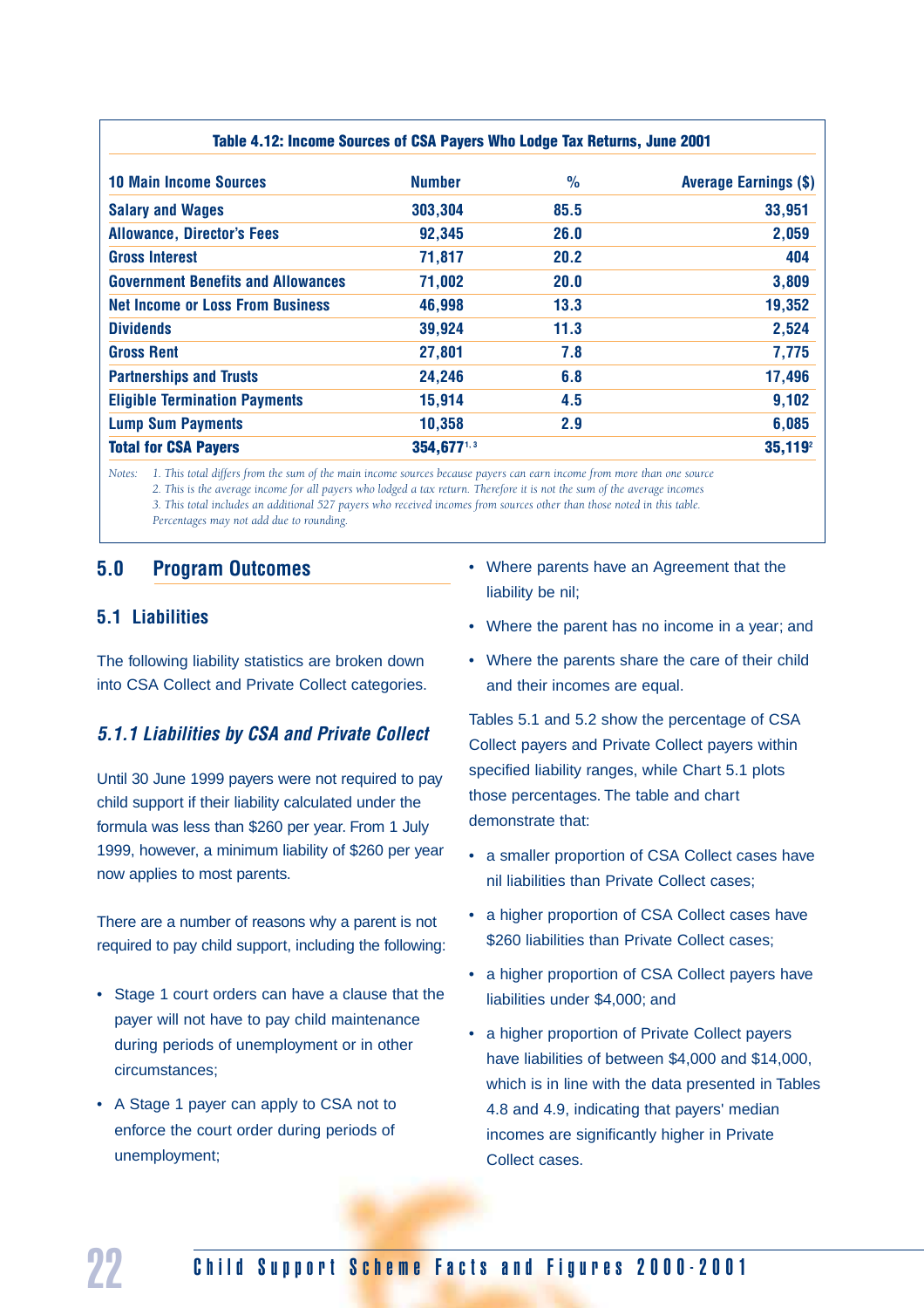| <b>Liability</b>  | <b>CSA</b><br><b>Collect</b> | % CSA<br><b>Collect</b> | <b>Private</b><br><b>Collect</b> | % Private<br><b>Collect</b> | <b>Total</b> | $%$ of<br><b>Total Cases</b> |
|-------------------|------------------------------|-------------------------|----------------------------------|-----------------------------|--------------|------------------------------|
| <b>Over \$260</b> | 173,230                      | 54.6                    | 197,003                          | 68.1                        | 370,233      | 61.0                         |
| \$260             | 103,121                      | 32.5                    | 56,611                           | 19.6                        | 159,732      | 26.3                         |
| \$1 to \$259      | 20,136                       | 6.3                     | 7,179                            | 2.5                         | 27,315       | 4.5                          |
| <b>Nil</b>        | 20,804                       | 6.6                     | 28,673                           | 9.9                         | 49,477       | 8.2                          |
| <b>Total</b>      | 317,291                      |                         | 289,466                          |                             | 606,757      |                              |

|                                                        |                                            |                                | Table 5.2: Payer Liabilities (June 2000)<br>(Nil and Above-Nil Liabilities) |                                    |                                 |                                   |
|--------------------------------------------------------|--------------------------------------------|--------------------------------|-----------------------------------------------------------------------------|------------------------------------|---------------------------------|-----------------------------------|
| <b>Payer Liability</b><br>$(\$pa)$                     | <b>CSA Collect</b><br><b>Collect Total</b> | <b>CSA</b><br><b>Collect %</b> | <b>Private</b><br><b>Collect Total</b>                                      | <b>Private</b><br><b>Collect %</b> | <b>Total</b><br><b>Caseload</b> | <b>Total</b><br><b>Caseload %</b> |
| 0                                                      | 20,804                                     | 6.6                            | 28,673                                                                      | 9.9                                | 49,477                          | 8.2                               |
| $1 - 259$                                              | 20,136                                     | 6.3                            | 7,179                                                                       | 2.5                                | 27,315                          | 4.5                               |
| 260                                                    | 103,121                                    | 32.5                           | 56,611                                                                      | 19.6                               | 159,732                         | 26.3                              |
| 261-500                                                | 6,675                                      | 2.1                            | 5,043                                                                       | 1.7                                | 11,718                          | 1.9                               |
| 501-1,000                                              | 13,039                                     | 4.1                            | 10,270                                                                      | 3.5                                | 23,309                          | 3.8                               |
| 1,001-2,000                                            | 35,910                                     | 11.3                           | 29,795                                                                      | 10.3                               | 65,705                          | 10.8                              |
| 2,001-3,000                                            | 32,031                                     | 10.1                           | 28,862                                                                      | 10.0                               | 60,893                          | 10.0                              |
| 3,001-4,000                                            | 22,007                                     | 6.9                            | 22,493                                                                      | 7.8                                | 44,500                          | 7.3                               |
| 4,001-5,000                                            | 16,340                                     | 5.1                            | 19,165                                                                      | 6.6                                | 35,505                          | 5.9                               |
| $5,001 - 6,000$                                        | 12,955                                     | 4.1                            | 17,226                                                                      | 6.0                                | 30,181                          | 5.0                               |
| $6,001 - 7,000$                                        | 8,809                                      | 2.8                            | 13,064                                                                      | 4.5                                | 21,873                          | 3.6                               |
| 7,001-8,000                                            | 6,584                                      | 2.1                            | 10,816                                                                      | 3.7                                | 17,400                          | 2.9                               |
| 8,001-9,000                                            | 4,576                                      | 1.4                            | 8,138                                                                       | 2.8                                | 12,714                          | 2.1                               |
| 9,001-10,000                                           | 3,427                                      | 1.1                            | 6,448                                                                       | 2.2                                | 9,875                           | 1.6                               |
| 10,001-11,000                                          | 2,624                                      | 0.8                            | 5,179                                                                       | 1.8                                | 7,803                           | 1.3                               |
| 11,001-12,000                                          | 1,846                                      | 0.6                            | 4,017                                                                       | 1.4                                | 5,863                           | 1.0                               |
| 12,001-13,000                                          | 1,279                                      | 0.4                            | 3,104                                                                       | 1.1                                | 4,383                           | 0.7                               |
| 13,001-14,000                                          | 1,042                                      | 0.3                            | 2,537                                                                       | 0.9                                | 3,579                           | 0.6                               |
| 14,001-15,000                                          | 820                                        | 0.3                            | 1,903                                                                       | 0.7                                | 2,723                           | 0.4                               |
| 15,001-16,000                                          | 674                                        | 0.2                            | 1,636                                                                       | 0.6                                | 2,310                           | 0.4                               |
| 16,001-17,000                                          | 621                                        | 0.2                            | 1,532                                                                       | 0.5                                | 2,153                           | 0.4                               |
| 17,001-18,000                                          | 412                                        | 0.1                            | 1,029                                                                       | 0.4                                | 1,441                           | 0.2                               |
| 18,001-19,000                                          | 229                                        | 0.1                            | 658                                                                         | 0.2                                | 887                             | 0.1                               |
| 19,001-20,000                                          | 191                                        | 0.1                            | 526                                                                         | 0.2                                | 717                             | 0.1                               |
| >20,001                                                | 1,139                                      | 0.4                            | 3,562                                                                       | 1.2                                | 4,701                           | 0.8                               |
| <b>Total</b><br>Source: Child Sunnort Agency June 2001 | 317,291                                    |                                | 289,466                                                                     |                                    | 606,757                         |                                   |

*Source: Child Support Agency, June 2001.*

*Note: Percentages may not add due to rounding.*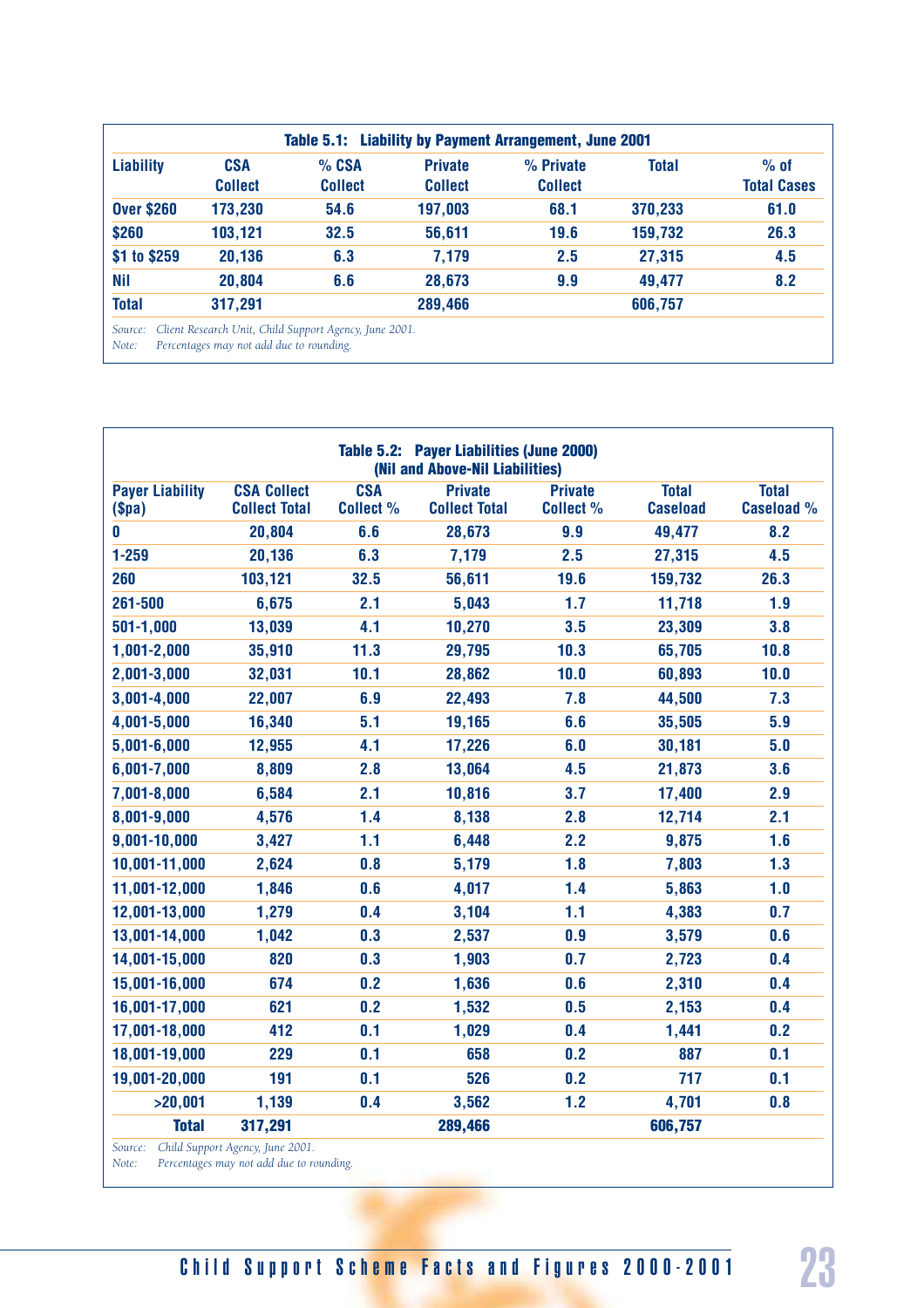

#### *5.1.2 Average Child Support Liabilities*

Table 5.3 records the average daily and weekly child support for each Stage and payment arrangement. There are two sets of averages: one set includes all cases and the other excludes cases where the assessment is \$260 a year or less. In Stage 2 cases, where liabilities of \$260 or less have been excluded, there is a difference of \$25.39 per week between the average Stage 2 CSA Collect liability (\$80.86 per week) and the average Private Collect liability (\$106.25 per week). Where all cases have been included, the difference between the Stage 2 CSA Collect and Stage 2 Private Collect average liability figures is \$33.51 per week.

Table 5.4 outlines the total average weekly liability for Stage 2 CSA Collect and Private Collect cases based upon the number of eligible children. In all cases the average liabilities of the Private Collect cases are higher than the average liabilities for Stage 2 CSA Collect cases.

#### **5.2 Payments**

#### *5.2.1 Total Credits and Liabilities*

Table 5.5 shows total liabilities and all credits since 1988. As at June 1991 a total of \$283 million in liabilities had been registered for payers, and \$185 million had actually been collected. In other words CSA collections represented 65 per cent of all liabilities. By June 2001 CSA Collect cumulative liabilities had risen to \$5,368.1 million and cumulative credits were up to \$4,698.4 million. This resulted in an 87.5 per cent collection rate.

The liabilities and collections in Table 5.5 are also depicted in Chart 5.2. Total liabilities are represented by the white bars, while the credits are recorded in the blue bars. Running across the top of the chart are the credit amounts as a percentage of all liabilities.

Chart 5.3 shows the total Private Collect liabilities for 1993-94 to 2000-01. The CSA assumes that the collection rate for privately collected child support is 100 per cent as payees are able to request collection by the CSA where the payer fails to meet their obligation.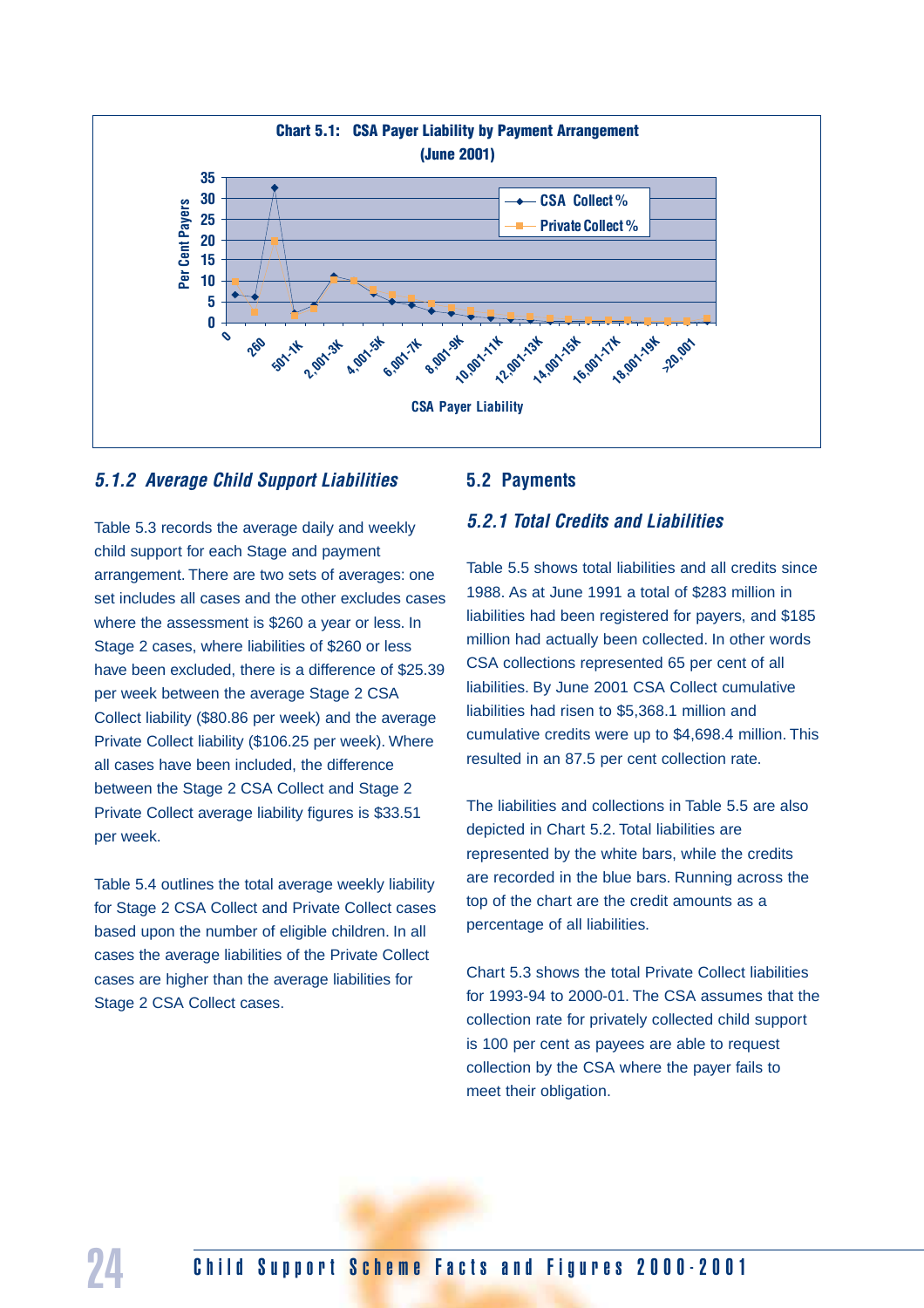| <b>Stage</b>   | <b>Payment</b><br><b>Arrangement</b> |                     | <b>Average Liabilities</b><br>(all cases) |                     | <b>Average Liabilities</b><br>(Liability more than \$260) |
|----------------|--------------------------------------|---------------------|-------------------------------------------|---------------------|-----------------------------------------------------------|
|                |                                      | <b>Weekly</b><br>\$ | <b>Annual</b><br>\$                       | <b>Weekly</b><br>\$ | <b>Annual</b><br>\$                                       |
| Stage 1        | <b>CSA</b>                           | 56.37               | 2,939.21                                  | 56.67               | 2,955.02                                                  |
|                | <b>Private</b>                       | 49.56               | 2,584.04                                  | 49.80               | 2,596.60                                                  |
|                | <b>Total</b>                         | 54.14               | 2,823.04                                  | 54.42               | 2,837.75                                                  |
| <b>Stage 2</b> | <b>CSA</b>                           | 47.01               | 2,451.21                                  | 80.86               | 4,216.52                                                  |
|                | <b>Private</b>                       | 80.52               | 4,198.52                                  | 106.25              | 5,540.18                                                  |
|                | <b>Total</b>                         | 62.94               | 3,282.02                                  | 94.80               | 4,943.07                                                  |
| <b>Total</b>   | <b>CSA</b>                           | 47.61               | 2,482.43                                  | 78.23               | 4,079.14                                                  |
|                | <b>Private</b>                       | 79.42               | 4,141.43                                  | 103.62              | 5,403.09                                                  |
|                | <b>Total</b>                         | 62.50               | 3,258.80                                  | 91.74               | 4,783.62                                                  |

|                          |               |                    | <b>Stage 2 Cases only, June 2001</b> | Table 5.4: Average Weekly Liabilities by the Number of Eligible Children by Payment Arrangement <sup>1</sup> – |               |                   |
|--------------------------|---------------|--------------------|--------------------------------------|----------------------------------------------------------------------------------------------------------------|---------------|-------------------|
| <b>Eligible Children</b> |               | <b>CSA Collect</b> |                                      | <b>Private Collect</b>                                                                                         | <b>Total</b>  |                   |
|                          | <b>Number</b> | Average \$         | <b>Number</b>                        | Average \$                                                                                                     | <b>Number</b> | <b>Average \$</b> |
|                          | 165,494       | 36.71              | 136,070                              | 56.18                                                                                                          | 301,564       | 45.50             |
| 2                        | 81,691        | 60.67              | 82,483                               | 104.15                                                                                                         | 164,174       | 82.52             |
| 3                        | 23,276        | 67.73              | 25,510                               | 124.00                                                                                                         | 48,786        | 97.15             |
| 4                        | 5,394         | 61.53              | 5,945                                | 119.16                                                                                                         | 11,339        | 91.75             |
| 5                        | 1,068         | 52.23              | 1,108                                | 100.73                                                                                                         | 2,176         | 76.92             |
| 6                        | 280           | 56.89              | 245                                  | 81.16                                                                                                          | 525           | 68.22             |
| 7                        | 74            | 42.52              | 68                                   | 66.83                                                                                                          | 142           | 54.16             |
| 8                        | 23            | 53.44              | 15                                   | 65.64                                                                                                          | 38            | 58.26             |
| Total <sup>2</sup>       | 277,303       | 46.94              | 251,455                              | 80.51                                                                                                          | 528,758       | 62.91             |

*Source: Child Support Agency, June 2001.*

*Note: 1. Nil liability cases have been excluded from this table.*

*2. Cases with more than 8 Eligible Children have been excluded from this table for privacy reasons because of the small numbers involved. A total of 14 cases have been deleted.*

*Percentages may not add due to rounding.*

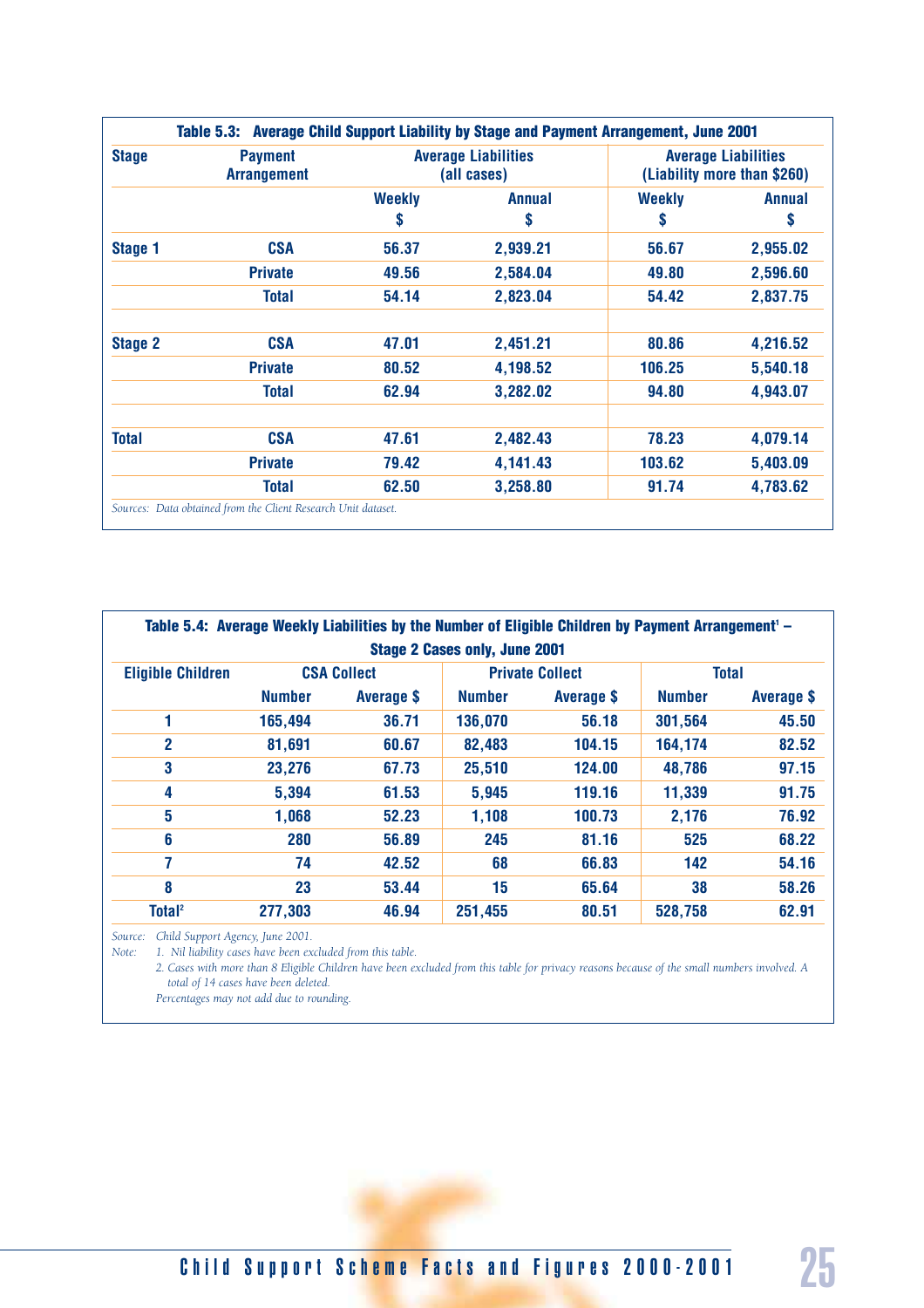|           |                   | Table 5.5: Cumulative Credits and Liabilities for CSA Collect Cases,<br><b>June 2001</b> |                   |
|-----------|-------------------|------------------------------------------------------------------------------------------|-------------------|
| 30 June   | <b>Cumulative</b> | <b>Cumulative</b>                                                                        | <b>Collection</b> |
|           | Liabilities \$m   | <b>Credits \$m</b>                                                                       | Rate %            |
| 1988-91   | 283.0             | 185.0                                                                                    | 65.0              |
| 1988-92   | 505.1             | 346.4                                                                                    | 69.0              |
| 1988-93   | 784.9             | 569.4                                                                                    | 73.0              |
| 1988-94   | 1.131.3           | 848.2                                                                                    | 75.0              |
| 1988-95   | 1,795.8           | 1,315.8                                                                                  | 73.3              |
| 1988-96   | 2,228.4           | 1,729.1                                                                                  | 77.6              |
| 1988-97   | 2,725.7           | 2,209.1                                                                                  | 81.0              |
| 1988-98   | 3,305.6           | 2,761.3                                                                                  | 83.5              |
| 1988-99   | 3,940.4           | 3.357.5                                                                                  | 85.2              |
| 1988-2000 | 4,645.2           | 4,010.5                                                                                  | 86.3              |
| 1988-2001 | 5.368.1           | 4.698.4                                                                                  | 87.5              |

*Source: Child Support Agency, June 2001.*

*Notes: The difference between the "All Liabilities" figures and the "All Credits" figures are the Gross Maintenance Debt figures, not Net Maintenance Debt figures reported elsewhere in this publication. Net Maintenance Debt figures exclude Write Off amounts. The 1991 credit and liability totals include amounts for 1988, 1989 and 1990.*



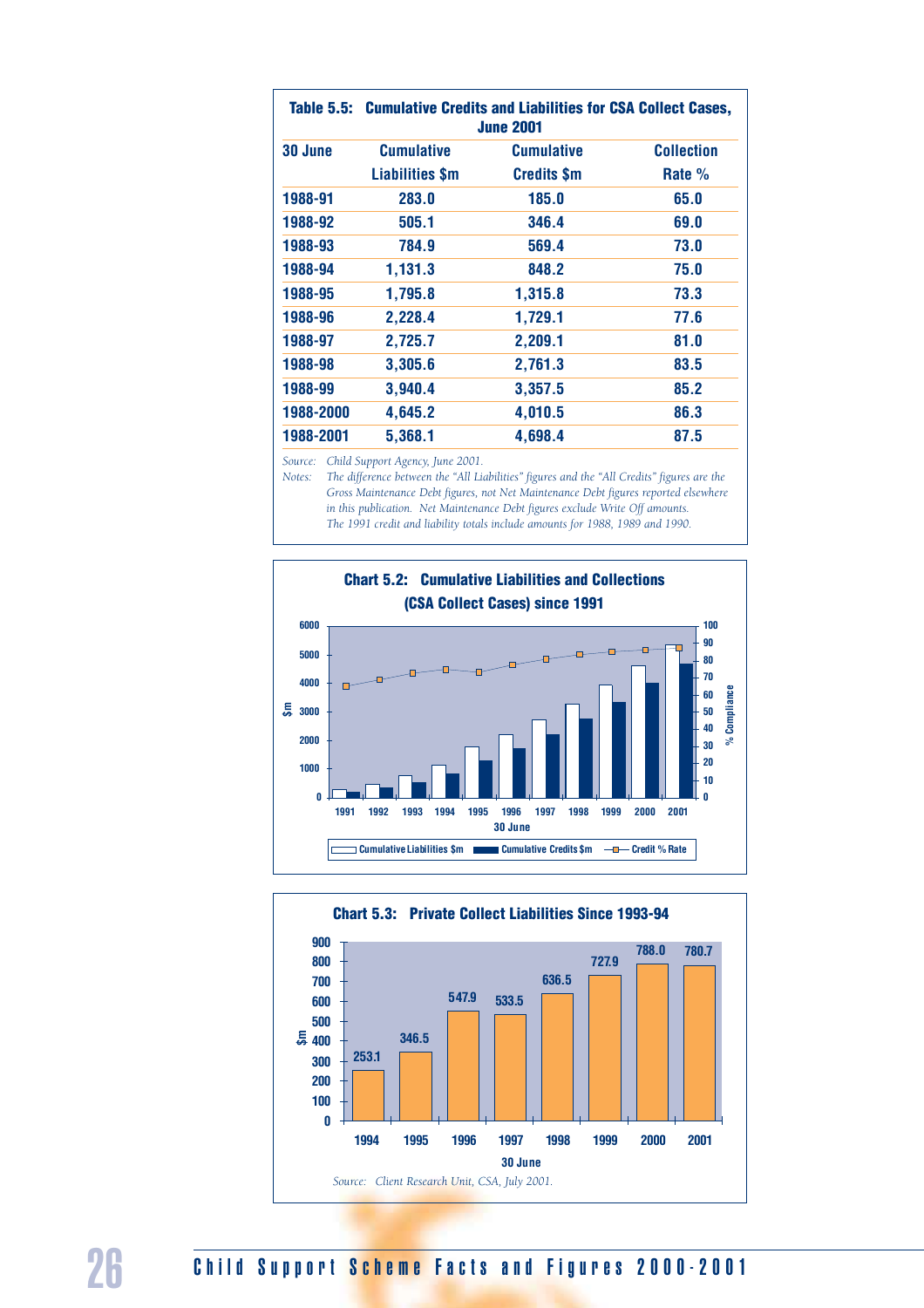#### *5.2.2 Child Support Transferred*

"Transfers" are child support liabilities that have been collected by CSA (CSA Collect), as well as payments that have been paid directly between parents but where the eligible carers are registered with CSA (Private Collect arrangements). The total amount of

child support transferred in 2000-01 was \$1,400.1 million, including \$780.7 million in private collections and \$619.4 million in funds collected by the CSA. This is a \$13.9 million (1.0 per cent) increase from the transfers total of \$1,386.2 million in 1999-2000 (see Table 5.6 and Chart 5.4).

|                 |               |                                | Table 5.6: Transfers (\$m.)        |               |               |
|-----------------|---------------|--------------------------------|------------------------------------|---------------|---------------|
|                 |               | <b>CSA Collect<sup>1</sup></b> | <b>Private Collect<sup>2</sup></b> |               | <b>Total</b>  |
| <b>End June</b> | <b>Number</b> | $\frac{0}{0}$                  | <b>Number</b>                      | $\frac{9}{6}$ | <b>Number</b> |
| 1994            | 274.2         | 52.0                           | 253.1                              | 48.0          | 527.3         |
| 1995            | 327.0         | 48.6                           | 346.5                              | 51.4          | 673.5         |
| 1996            | 388.7         | 41.5                           | 547.9                              | 58.5          | 936.6         |
| 1997            | 458.0         | 46.2                           | 533.5                              | 53.8          | 991.5         |
| 1998            | 526.4         | 45.3                           | 636.5                              | 54.7          | 1,162.9       |
| 1999            | 571.3         | 44.0                           | 727.9                              | 56.0          | 1,299.2       |
| 2000            | 598.2         | 43.2                           | 788.0                              | 56.8          | 1,386.2       |
| 2001            | 619.4         | 44.2                           | 780.7                              | 55.8          | 1,400.1       |

*Source: CSA, June 2001*

*Note: 1. The CSA Collect figures include amounts for Interim Disbursement, Final Disbursement, Emergency Disbursement and Non-Agency Payments (NAPs).*

2. Private Collect totals assume 100 per cent of privately paid child support is transferred. Where this is not so, the payee is entitled to ask the *CSA to collect the liability.*

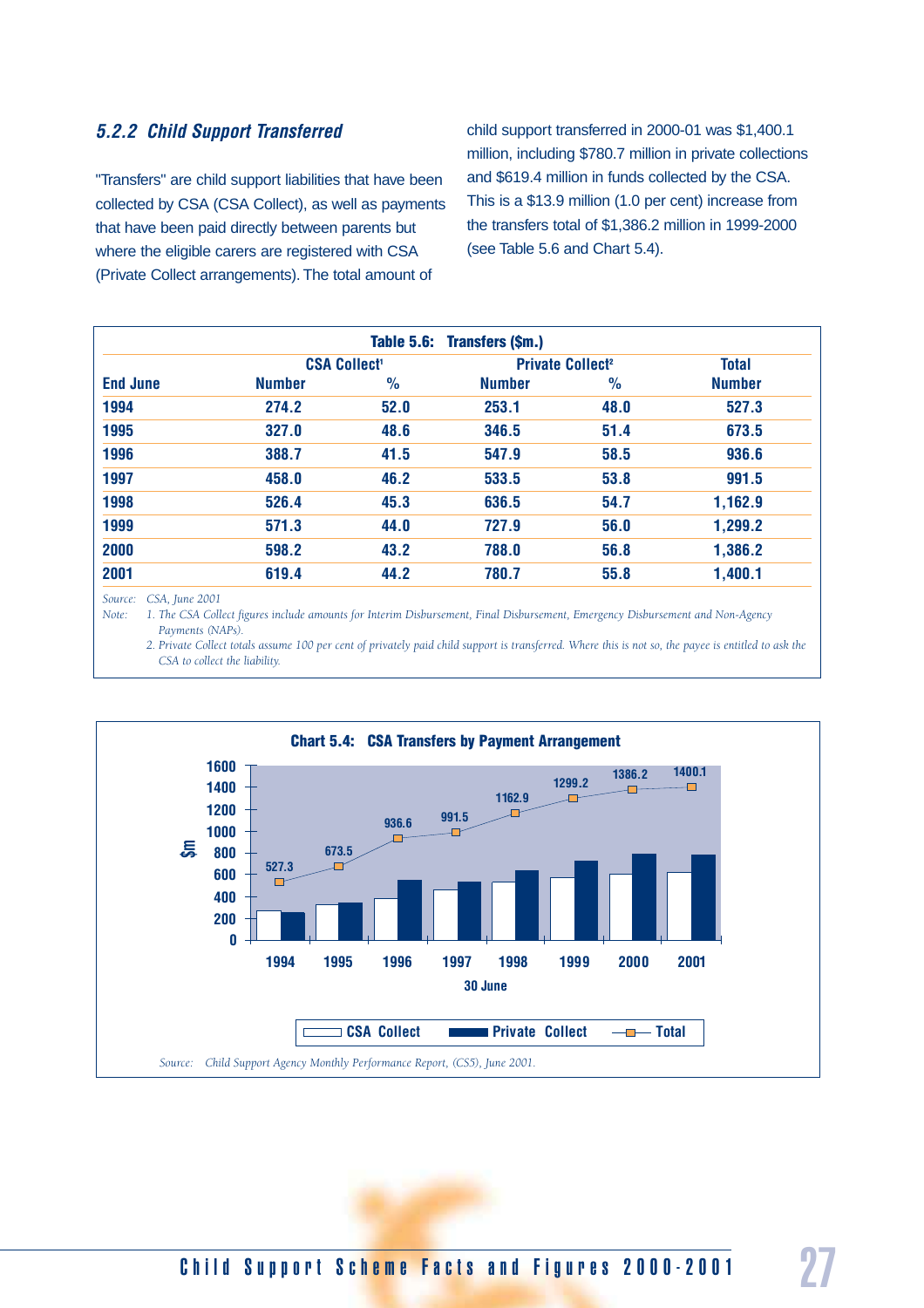#### *5.2.3 Collections - CSA Collect Cases*

Child support payments can be received by the CSA in a number of ways:

- Employer Withholding: these are monies withheld by the parent's employer and paid directly to CSA by the employer on the employee's behalf;
- Cash: monies paid by the parent directly to the CSA by cheque or money order;
- Tax Refund Intercept Payments (TRIPs): these are monies intercepted from a payer's tax refund by CSA; or

• Non-Agency Payments (NAPs): these are payments made directly to the payee or a third party by the payer instead of to the CSA. These payments are made in lieu of child support and might include money or the payment of medical bills, school fees etc.

Table 5.7 and Chart 5.5 show that the cash component, as a percentage of child support payments, is increasing while Employer Withholding and NAPs are decreasing. The percentage amount collected through TRIPs has been relatively stable.

|         | <b>Table 5.7: Child Support Payments - Percentages</b> |      |              |             |
|---------|--------------------------------------------------------|------|--------------|-------------|
| 30 June | <b>Employer Witholding</b>                             | Cash | <b>TRIPS</b> | <b>NAPs</b> |
| 1998    | 53.1                                                   | 30.6 | 8.9          | 7.4         |
| 1999    | 51.1                                                   | 33.4 | 8.5          | 6.9         |
| 2000    | 48.8                                                   | 35.6 | 9.1          | 6.5         |
| 2001    | 46.4                                                   | 39.2 | 8.8          | 5.7         |



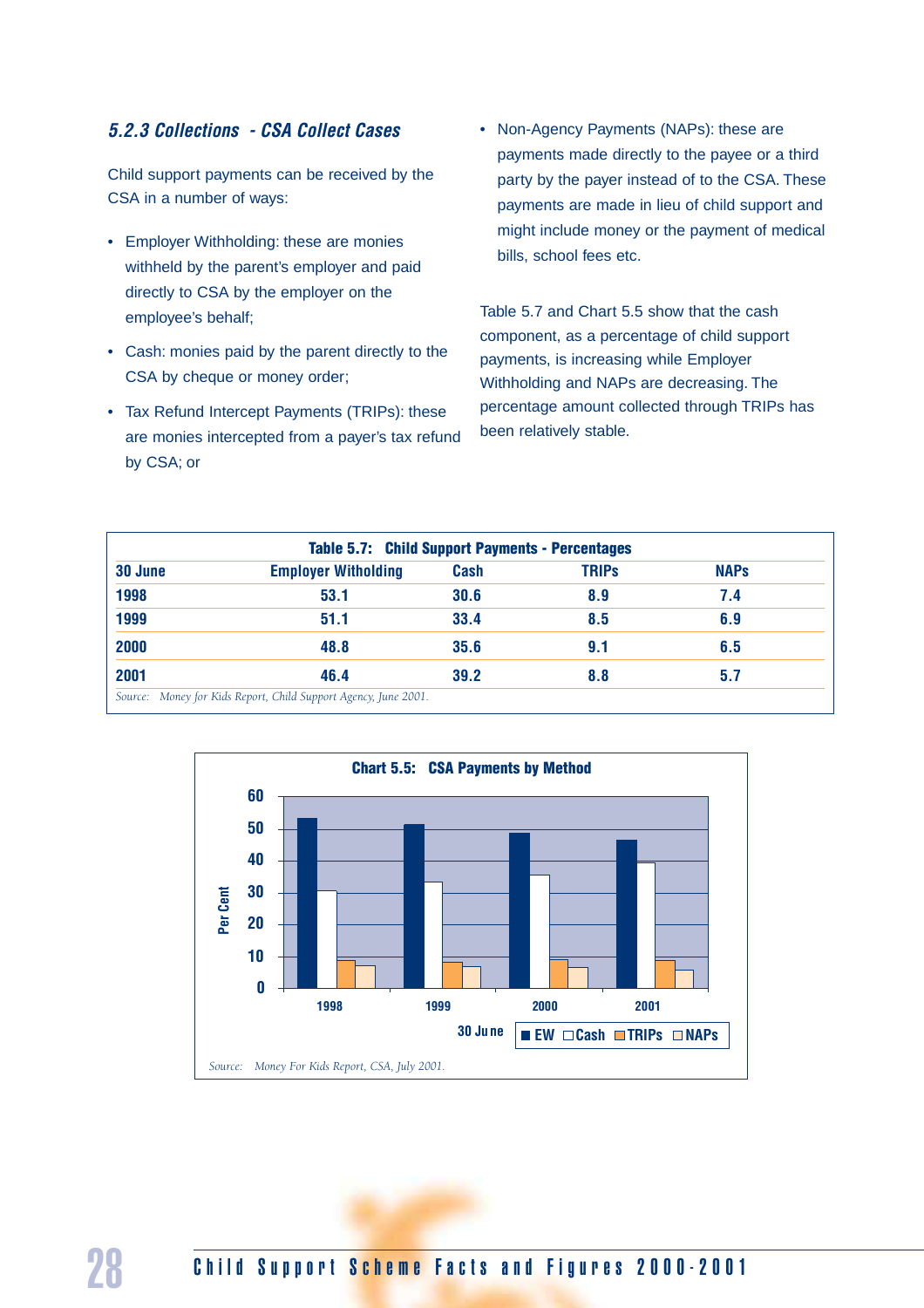|                     |                                                                                  |                 |                                                         |                    |          |                  | Payer Child Support Income                                                                                                                                      |                  |           |                                 |          |             |                                  |       |
|---------------------|----------------------------------------------------------------------------------|-----------------|---------------------------------------------------------|--------------------|----------|------------------|-----------------------------------------------------------------------------------------------------------------------------------------------------------------|------------------|-----------|---------------------------------|----------|-------------|----------------------------------|-------|
|                     | <b>SQ</b>                                                                        |                 | \$1-12,000                                              |                    |          | $$12-20,000$     | \$20-50,000                                                                                                                                                     |                  | \$50,000+ |                                 |          |             | <b>Total</b>                     |       |
| Debt (\$)<br>Maint. | <u>ف</u>                                                                         | <u>န</u><br>Sum | <u>g</u>                                                | Sum<br><b>SE</b>   | <u>ģ</u> | Sum<br><b>SF</b> | <u>ģ</u>                                                                                                                                                        | <b>Sm</b><br>Sum | , о́      | Sum<br><b>Sm</b>                | <u>ş</u> | ್ಲೆ<br>ρ.   | Sum<br>$\overline{\mathfrak{s}}$ |       |
|                     | 5,579                                                                            | 0               | 28,300                                                  | $\bullet$          | 9,978    | $\bullet$        | 40,311                                                                                                                                                          | $\bullet$        | 11,553    | $\bullet$                       | 95,721   | 29.5        | $\bullet$                        |       |
| $1 - 260$           | 6,087                                                                            | 0.7             | 37,149                                                  | 0<br>4             | 5,276    | 9.G              | 16,806                                                                                                                                                          | $\frac{6}{1}$    | 3,450     | <u>ვ</u>                        | 68,768   | <b>21.2</b> | 7.2                              |       |
| 261-500             | 3,511                                                                            | $\frac{5}{1}$   | 18,031                                                  | က<br>N             | 2,736    | $\frac{1}{1}$    | 5,875                                                                                                                                                           | 2.2              | 1,110     | 0.4                             | 31,263   | 9.6         | 12.4                             |       |
| $501 - 1K$          | 1,655                                                                            | 1.2             | 9,879                                                   | က<br>r             | 3,767    | 2.7              | 8,077                                                                                                                                                           | 5.9              | 1,229     | $\overline{0}$ . $\overline{0}$ | 24,607   | 7.6         | 18.0                             |       |
| 1,001-2K            | 2,656                                                                            | 3.8             | 12,492                                                  | 2<br>$\frac{8}{1}$ | 4,277    | 6.2              | 9,970                                                                                                                                                           | 14.5             | 1,286     | 1.9                             | 30,681   | 9.4         | 44.6                             |       |
| 2,001-5K            | 2,609                                                                            | 8.2             | 15,477                                                  | က<br>49.           | 6,316    | 20.7             | 13,222                                                                                                                                                          | 42.9             | 1,579     | 5.1                             | 39,203   | 12.1        | 126.2                            | 20.9  |
| 5,001-10K           | 1,216                                                                            | 8.6             | 7,329                                                   | 9<br>50.           | 3,370    | 23.6             | 7,791                                                                                                                                                           | 55.1             | 946       | 6.7                             | 20,652   | 6.4         | 144.8                            | 24.0  |
| $10,000+$           | 1,237                                                                            | 26.9            | 4,072                                                   | N<br>N             | 2,199    | <b>38.8</b>      | 5,399                                                                                                                                                           | 93.6             | 541       | 19.5                            | 13,848   | 4.3         | 250.6                            | 41.5  |
| <b>Total</b>        | 24,550                                                                           | 50.8            | 132,729                                                 | ဖ<br>208           | 37,919   | 93.7             | 107,451                                                                                                                                                         | 215.9            | 22,094    | 34.8                            | 324,743  | 100.0       | 603.8                            | 100.0 |
| Source:<br>Notes:   | Client Research Unit database, June 2001.<br>Totals may not add due to rounding. |                 | 1. Debt figures in this table are Net Maintenance Debt. |                    |          |                  | 2. The difference in the debt total included in this table (\$603.8 million) and Table 5.9 (\$595.9 million) is debt attached to Stage 2 Private Collect cases. |                  |           |                                 |          |             |                                  |       |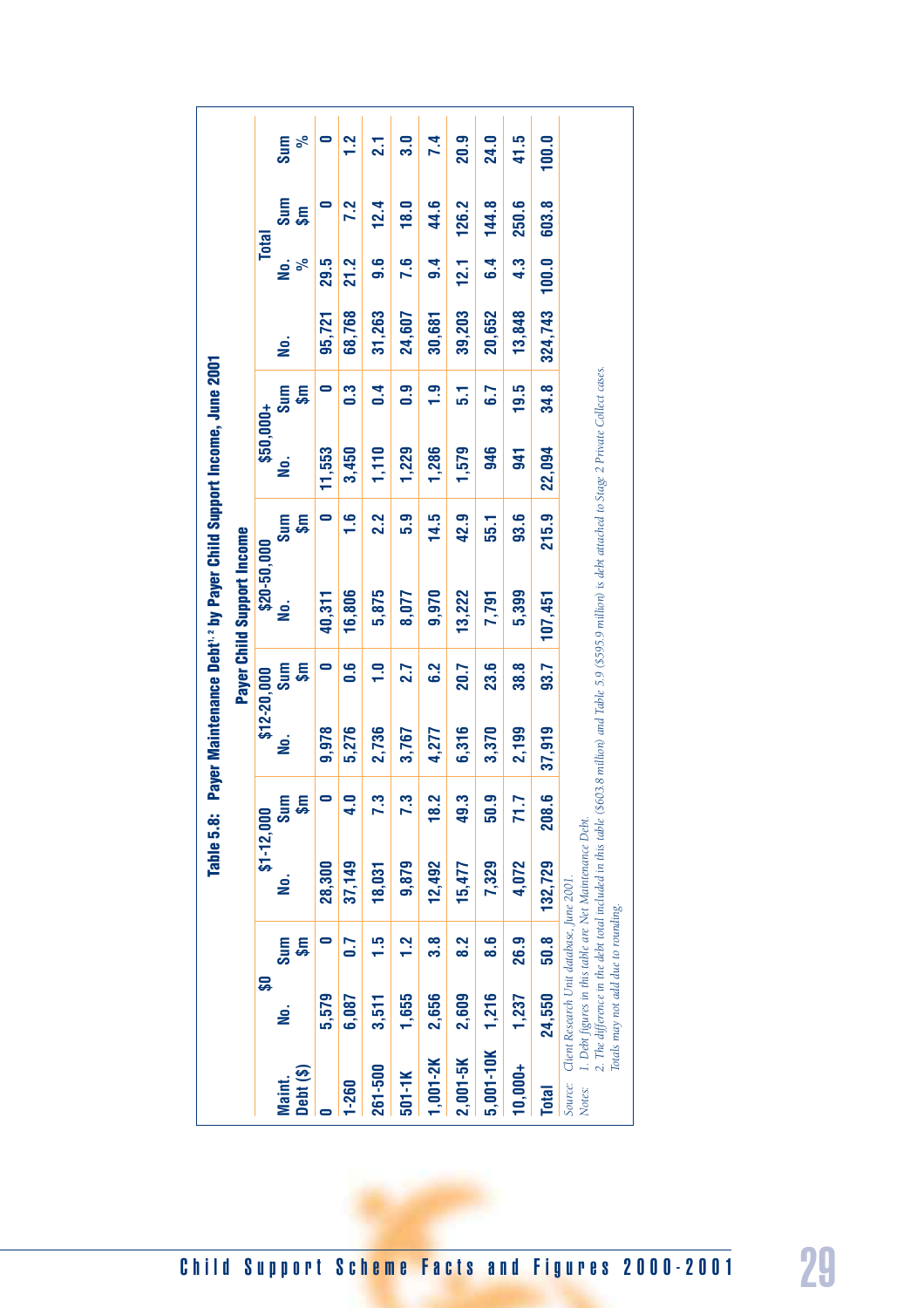#### *5.2.4 Liabilities and Debt – CSA Collect Cases*

Table 5.8 shows the number of payers in each income range by the size of maintenance debt. The table shows that only 4.1 per cent of payers have a maintenance debt of greater than \$10,000 but that these payers comprise 40.7 per cent of the total debt.

#### *5.2.5 Debt – CSA Collect Cases*

Table 5.9 and Chart 5.6 record Scheme arrears amounts as at the end of the past eight financial years.

| <b>End June</b> | <b>Cumulative</b><br><b>Maintenance</b><br>Debt \$m. | <b>Cumulative</b><br><b>Liabilities</b><br>\$m. | <b>Annual</b><br><b>Change in</b><br>Debt % | Debt as $%$<br><b>Liabilities</b> |
|-----------------|------------------------------------------------------|-------------------------------------------------|---------------------------------------------|-----------------------------------|
| 1994            | 501.7                                                | 1,131.3                                         | n/a                                         | 44.4                              |
| 1995            | 463.7                                                | 1,795.8                                         | $-7.6$                                      | 25.8                              |
| 1996            | 470.8                                                | 2,228.4                                         | 1.5                                         | 21.1                              |
| 1997            | 458.4                                                | 2,725.7                                         | $-2.6$                                      | 16.8                              |
| 1998            | 450.3                                                | 3,305.6                                         | $-1.8$                                      | 13.6                              |
| 1999            | 455.6                                                | 3,940.4                                         | 1.2                                         | 11.6                              |
| 2000            | 542.6                                                | 4,645.2                                         | 19.1                                        | 11.7                              |
| 2001            | 595.9                                                | 5,368.1                                         | 9.8                                         | 11.1                              |

*Source: Child Support Agency Monthly Performance Report, (CS5), June 2001.*

*Note: 1. The Net Maintenance Debt total of \$595.9 million in this table varies from the total of \$603.8 million in Table 5.8 as data in this table excludes Stage 2 Private Collect Debt of about \$7 million.*

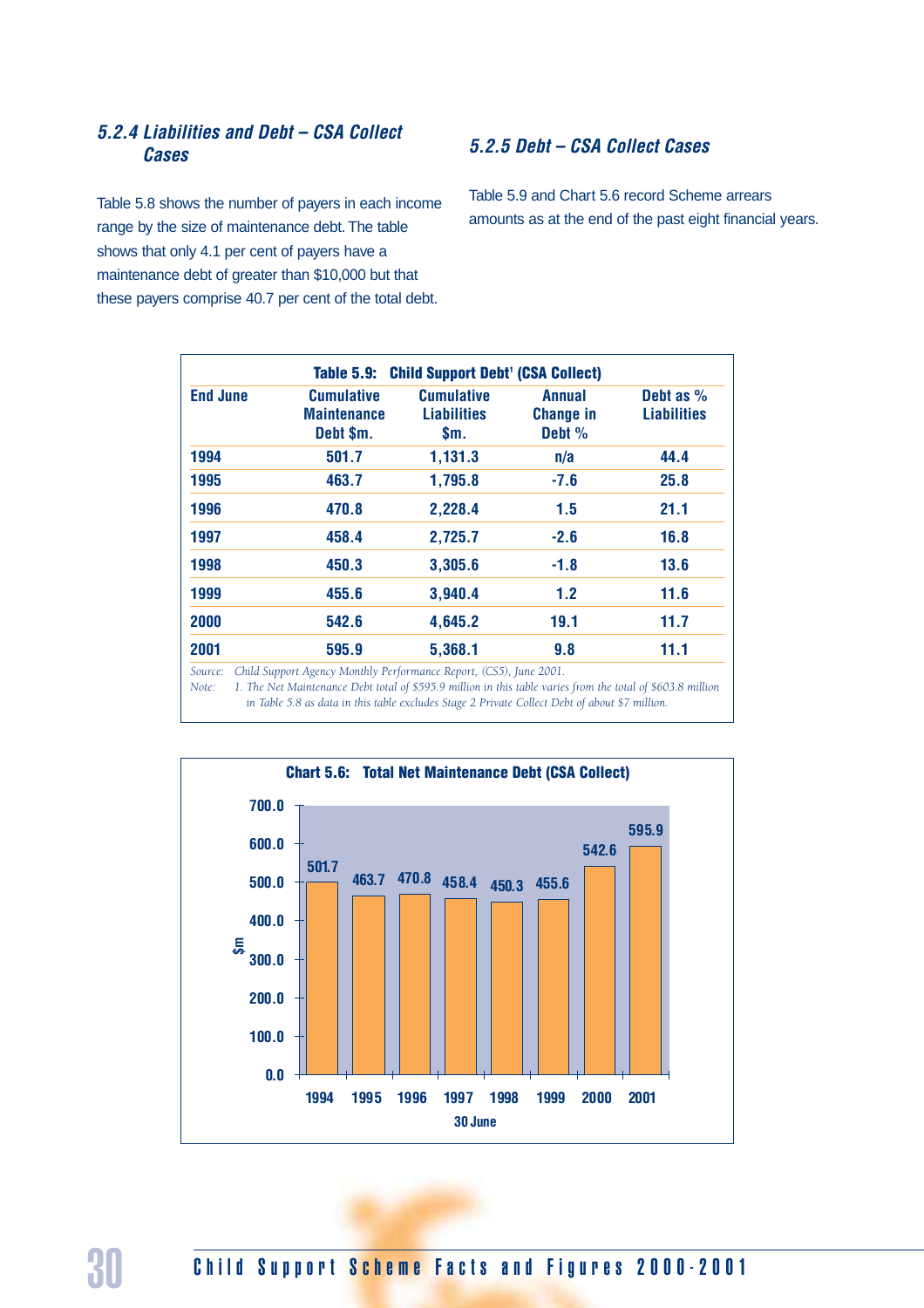#### **6.0 Legal Services Overview**

#### **6.1 Background**

The Child Support Scheme Legal Services Program aims to provide information to low income parents (particularly Department of Family and Community Services customers) about their rights and responsibilities under the Child Support Scheme. These legal services assist with legal advice, information, minor assistance, and, when appropriate, legal representation to ensure that children with separated parents benefit from the Child Support Scheme.

Legal Aid Commissions in each State and Territory, and thirteen specialist Community Legal Services located throughout Australia, provide services to parents eligible to receive child support (carer parents) and parents responsible for paying child support (liable parents).

The following activities are undertaken by legal services on behalf of carer parents:

- assistance in preparing and completing legal documents;
- obtaining court orders;
- advising self-representing clients about what is involved in attending court;
- assistance with establishing proof of parentage;
- assisting clients interpret child support documents from other government bodies;
- assisting stage 2 clients understand the change of assessment process; and
- court representation as appropriate.

In addition to the above activities for carer parents, a number of specific activities are undertaken on behalf of liable parents including:

• assisting clients understand their rights of appeal under the change of assessment arrangements;

- assisting clients interpret their child support obligations;
- assisting with preparing and completing legal documents;
- advising self-representing clients about what is involved in attending court;
- court representation as appropriate.

The Child Support Agency also actively supports clients by liaising directly with the legal service providers to resolve child support issues. The Child Support Agency also refers clients to independent legal services as appropriate, to ensure that clients are fully informed and have access to legal advice and information.

Legal aid commissions expend funds on child support matters in accordance with Commonwealth priorities and guidelines.

The new legal aid agreements for 2000-01 to 2003-04 incorporate an outputs–based reporting framework which will enable a more accurate identification of the amount of expenditure on particular categories of service delivery, including child support. The agreements also incorporate a range of improved performance measures. The Commonwealth will assess each commission's performance in terms of effectiveness (the extent to which outcomes have been achieved), efficiency (the outputs produced for the quantum of funds provided) and service quality. Monitoring of performance will be undertaken on an ongoing basis through the examination of information and data provided by commissions in accordance with the agreements.

Commonwealth funding for child support matters is also administered through the Community Legal Services Program to 13 centres in Australia who provide specialist child support legal services to clients. In the 2000-01 financial year, the total allocation was \$1,251,070.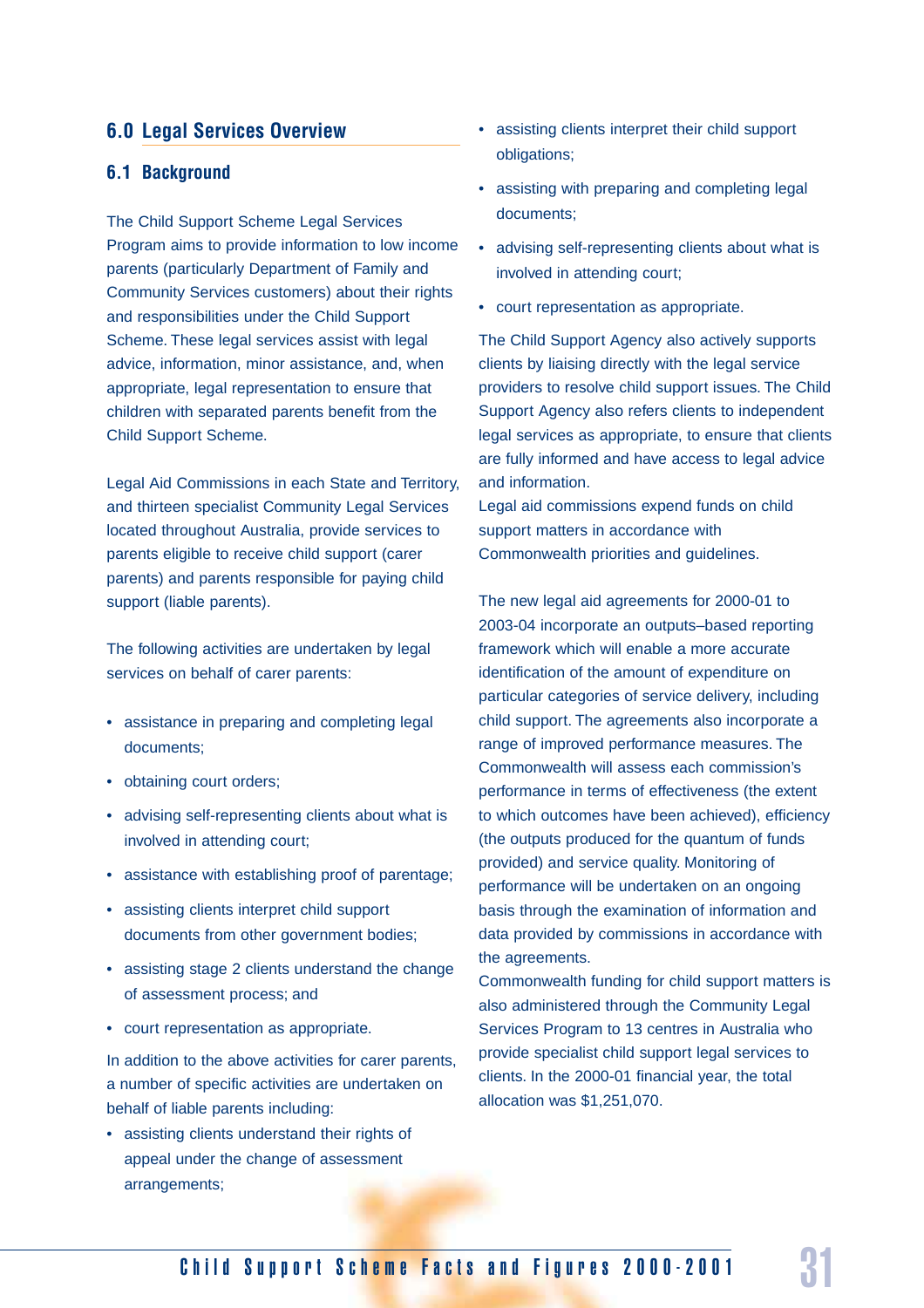#### **6.2 Statistics and Advice Work Types**

#### *6.2.1 Legal Aid Commission Statistics*

At time of writing, New South Wales had not submitted data for the 2000–01 period.

During 2000-01 legal aid commissions (with the exception of New South Wales) recorded the following child support related activities.

- A total of 1,653 clients attended child support forums
- A total of 3,276 clients applied for legal aid assistance under the Child Support Scheme
- 3,247 applications for child support related legal aid assistance were approved
- 33 applications for child support related legal aid assistance were refused
- 3,311 child support related cases were finalised

The following number of advice interviews by work type were recorded nationally:

- Advice 2,295
- Minor Assistance 708
- CSS assisting with application for maintenance 1,581
- CSS assisting with application to vary existing maintenance/order/agreement 971
- Draft letter to FaCS seeking exemption 315
- CSS phone advice non-1800 number 2,683
- CSS phone advice 1800 number 1,285
- Not specified 1,223

#### *6.2.2 Community Legal Services Statistics*

During 2000-01 community legal services funding specifically to provide child support services recorded the following number of activities:

(Activity type for problem type)

- Advice 3,759
- Information 1,686
- Community Legal Education 40
- Cases Opened 1,221
- Cases Closed 1,151

#### **6.3 Additional Child Support Information Collected by Community Legal Services Relating to Child Support Activities for 2000-01**

| Parent Type:                    | <b>Number</b>  |
|---------------------------------|----------------|
| Carer (only)                    | 782            |
| Liable (only)                   | 465            |
| Both carer and liable           | 0              |
| Stages:                         |                |
| Stage 1                         | 160            |
| Stage 2                         | 1,088          |
| Parentage:                      |                |
| Not disputed                    | 790            |
| Other proof sought              | 96             |
| <b>Test required</b>            | 140            |
| <b>Test positive</b>            | 21             |
| <b>Test negative</b>            | 4              |
| Age of Client:                  |                |
| Less than 26 years              | 396            |
| 26-35 years                     | 1,045          |
| 36-45 years                     | 1,360          |
| over 45 years                   | 507            |
| <b>Income Source:</b>           |                |
| <b>Employed full-time</b>       | 770            |
| <b>Employed part-time</b>       | 425            |
| Self employed                   | 134            |
| <b>Centrelink benefit</b>       | 1,766          |
| <b>Other Government benefit</b> | 107            |
| No income                       | 123            |
| <b>Employed temporarily</b>     | 4              |
| <b>Student allowance</b>        | 3              |
| Community development           |                |
| employment program              | $\overline{2}$ |
| Other                           | 123            |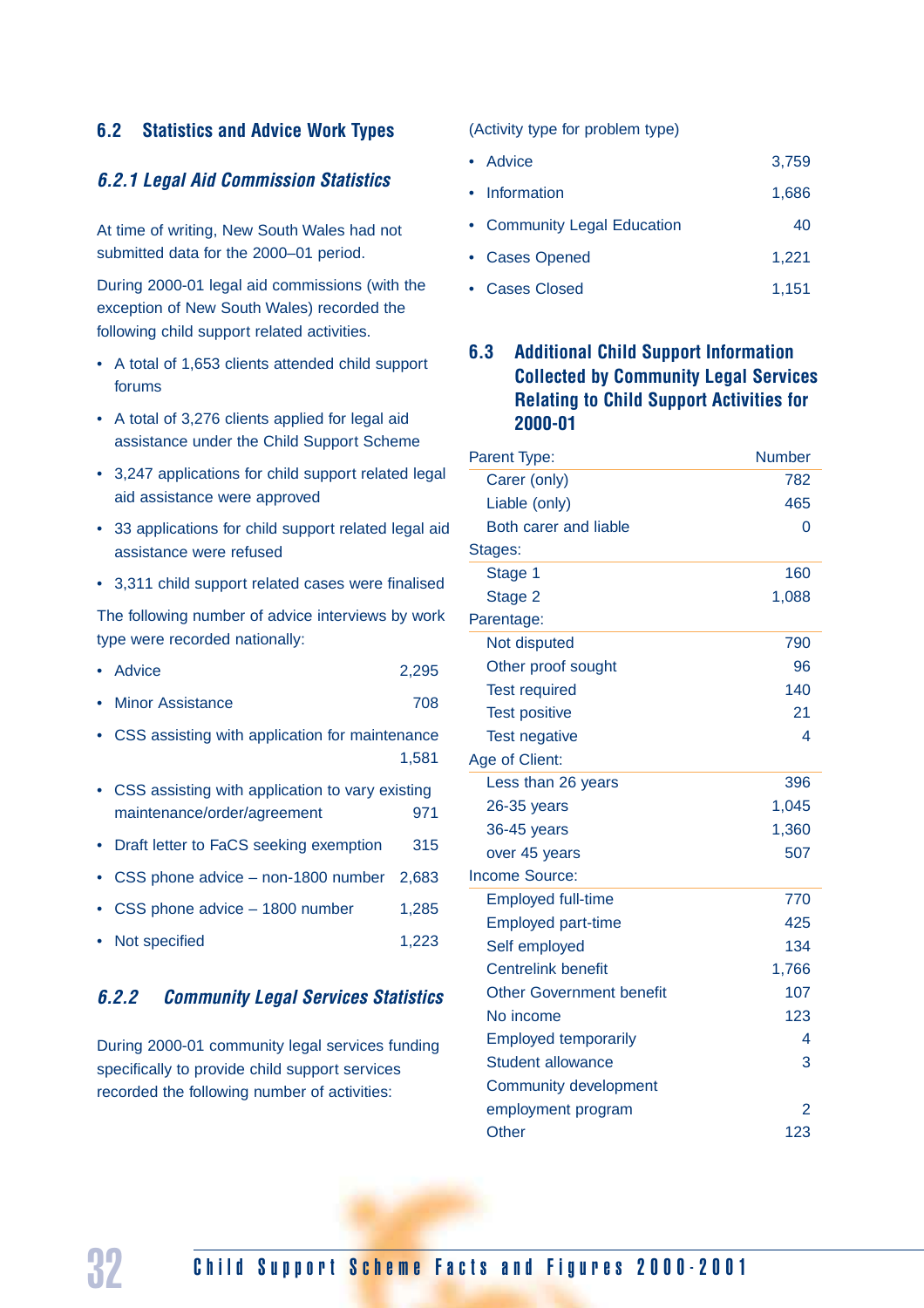#### **7.0 Savings and Costs**

#### **7.1 Savings**

Savings to Government outlays are achieved as a result of the application of the maintenance income test to payments of more than minimum rate Family Tax Benefit. As at June 2001, payments of

more than the minimum rate Family Tax Benefit are reduced by 50 cents for each dollar of maintenance received above \$1,062.15 per annum for a parent with one child from a previous relationship. The threshold is increased where there are additional children or if there is a couple with both partners receiving maintenance.

|                |                    |              |           |                          | <b>Table 7.1: Savings Attributed to the Child Support Scheme</b> |                  |     |               |           |                    |              |                        |
|----------------|--------------------|--------------|-----------|--------------------------|------------------------------------------------------------------|------------------|-----|---------------|-----------|--------------------|--------------|------------------------|
|                | 89-90<br><b>Sm</b> | 90-91<br>Sm. | <b>Sm</b> | 91-92 92-93<br><b>Sm</b> | 93-94 94-95 95-96 96-97 97-98<br><b>Sm</b>                       | \$m              | \$m | $\mathsf{sm}$ | <b>Sm</b> | 98-99<br><b>Sm</b> | 99-00<br>\$m | $00 - 01$<br><b>Sm</b> |
| <b>Savings</b> | 36                 | 56           | 74        | 103                      | 124                                                              | 146 <sup>1</sup> | 283 | 318           | 378.3     | 419.2              | $425.0^2$    | $380.4^2$              |

*Source: Department of Family and Community Services, June 2001.*

*Notes: 1. There is no direct comparability between the 1994-95 and later years' savings figures. In 1995-96 the then DSS amended its modelling procedures, resulting in additional clients being counted. Nor is there any direct comparability between the 1998-99 and later years' savings figures.*

*2. These figures for 1999-2000 and 2000-01 are indicative only and may be revised. These totals are calculated by The Department of Family and Community Services.*

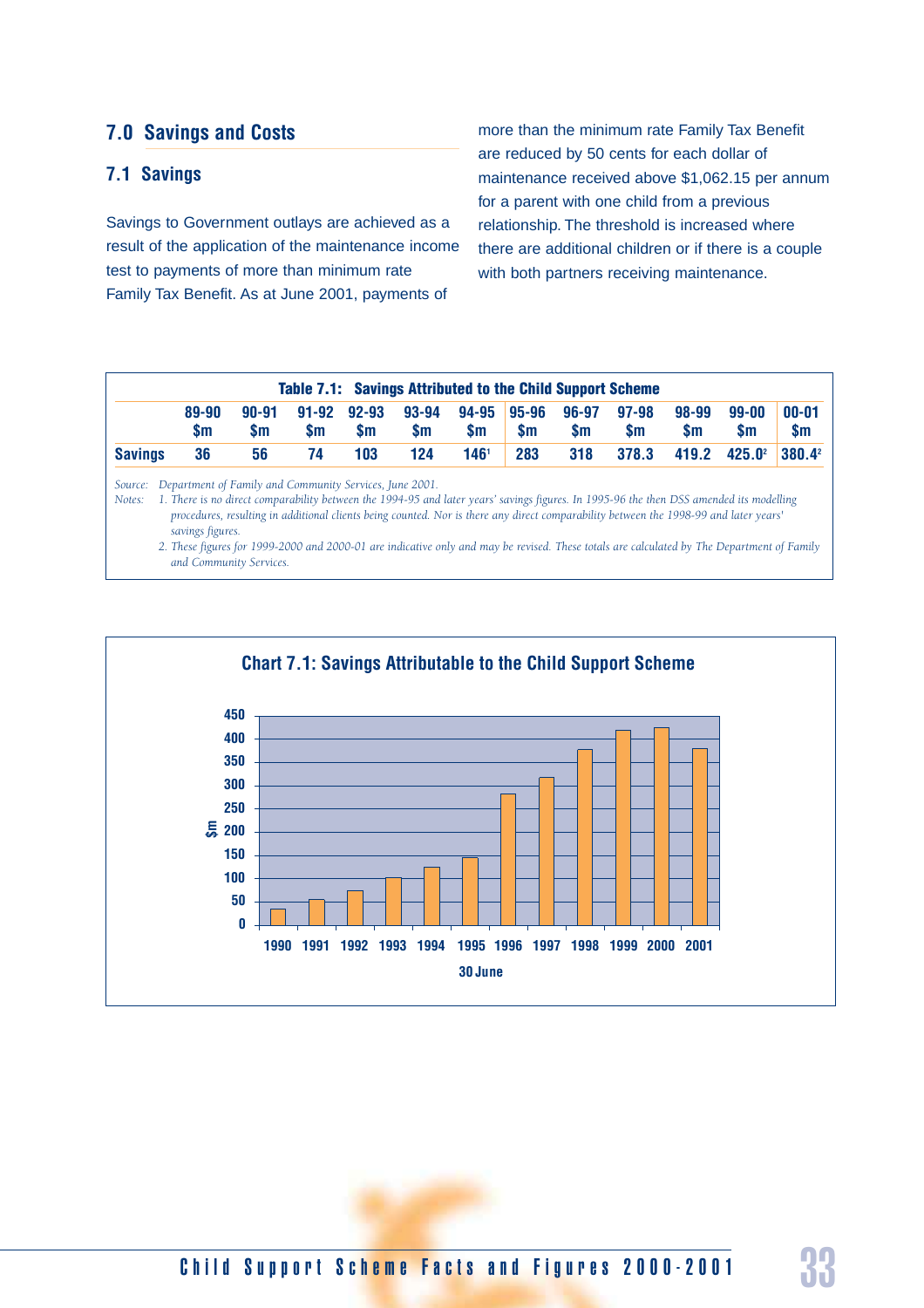

#### **7.2 Scheme Costs**

|                                |                    |                        |                        |                        |                    | Table 7.2: Savings and Costs of the Child Support Scheme <sup>1</sup> |                    |                    |                        |                    |                        |                        |
|--------------------------------|--------------------|------------------------|------------------------|------------------------|--------------------|-----------------------------------------------------------------------|--------------------|--------------------|------------------------|--------------------|------------------------|------------------------|
| <b>Agency/Dept</b>             | 89-90<br><b>Sm</b> | $90 - 91$<br><b>Sm</b> | $91 - 92$<br><b>Sm</b> | $92 - 93$<br><b>Sm</b> | 93-94<br><b>Sm</b> | 94-95<br><b>Sm</b>                                                    | 95-96<br><b>Sm</b> | 96-97<br><b>Sm</b> | $97 - 98$<br><b>Sm</b> | 98-99<br><b>Sm</b> | $99 - 00$<br><b>Sm</b> | $00 - 01$<br><b>Sm</b> |
| CSA <sup>2</sup>               | 13.5               | 26.3                   | 33.7                   | 57.0                   | 70.1               | 84.8                                                                  | 114.8              | 160.6              | 169.7                  | 180.1              | 198.2                  | 203.7                  |
| <b>FaCS</b>                    | 3.6                | 4.7                    | 6.0                    | 9.6                    | 10.4               | 10.4                                                                  | 12.4               | 8.6                | 10.4                   | 2.7                | 3.0                    | 2.3                    |
| AGD <sup>3</sup>               | 5.7                | 10.0                   | 5.8                    | 6.4                    | 7.2                | 7.2                                                                   | 4.3                | 4.7                | 7.5                    | 7.8                | 7.8                    | 7.8                    |
| <b>Scheme Costs</b>            | 22.8               | 41.0                   | 45.5                   | 73.0                   | 87.8               | 102.4                                                                 | 131.6              | 173.9              | 187.7                  | 190.6              | 209.0                  | 213.8                  |
| <b>Savings in</b>              |                    |                        |                        |                        |                    |                                                                       |                    |                    |                        |                    |                        |                        |
| FaCS pay'ts <sup>4</sup>       | 36                 | 56                     | 74                     | 103                    | 124                | 146                                                                   | 283                | 318                | 378                    | 419                | $425^{\circ}$          | 380 <sup>6</sup>       |
| <b>Net Savings<sup>5</sup></b> | 13                 | 15                     | 29                     | 30                     | 36                 | 44                                                                    | 151                | 144                | 191                    | 228                | 216 <sup>6</sup>       | 166 <sup>6</sup>       |

*Source: Child Support Agency, Department of Family and Community Services and Attorney-General's Department, June 2001.*

*Notes: 1. There is no comparability between data in this table for years up to and including 1994-95 with data for 1995-96 and later years, due to changes in savings calculations.*

- *2. The 1996-97, 1997-98 and 1998-99 CSA costs figures are not directly comparable with the 1995-96 figure of \$114.85 million. The later figures are accrued cost estimates which include, for example, all CSA costs for salaries, administrative costs, leave, IT redevelopment, internal user charges (IUCs) etc.*
- *3. Attorney-General's Department 1996-97, 1997-98 and 1998-99 costs for its responsibilities within the Child Support Scheme are not comparable with data for earlier years. The 1996-97, 1997-98 and 1998-99 figures are the actual amounts that A-G's spent administering its child support work: earlier figures are amounts that were allocated by the Department of Finance for those CSS responsibilities.*
- *4. The 1999-2000 savings attributable to the Child Support Scheme are not comparable with data for earlier years. The increase in savings reflects steps taken by Centrelink to streamline the process for private collection customers.*
- *5. Net Savings equals Net Savings to Government outlays minus Scheme Costs.*
- *6. These figures for 1999-2000 and 2000-01 are indicative only and may be revised. These totals are calculated by the Department of Family and Community Services.*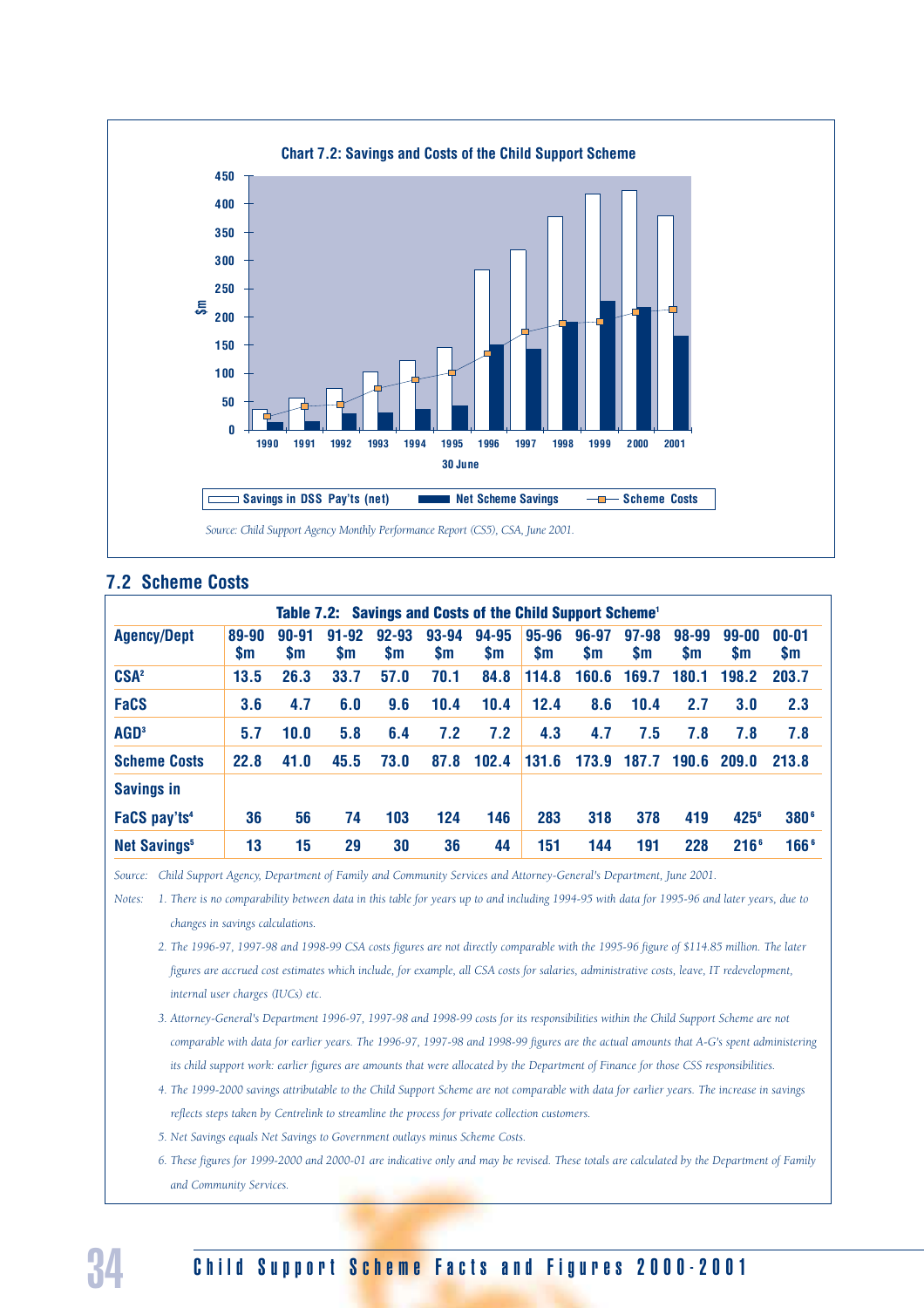#### **7.3 Comparisons with Overseas Agencies**

The Australian Child Support Agency has conducted preliminary research into how broad cost-effectiveness indicators of the Australian Child Support Scheme compare with other child support organisations.

The reader should note that these figures have not been standardised using agreed definitions, although an international project is continuing to develop such standards between the Australia, New Zealand, USA, Canada and UK child support organisations. Given the lack of standardisation between the information for each jurisdiction, close comparisons between these data is inadvisable. Surveyed agencies define collections in different ways.<sup>9</sup>

#### **7.4 CSA Staff**

Table 7.5 records staffing levels for CSA at June 2001. The table also notes the gender breakdown by classification levels.

|                                      |         |                                                          |                               |                                                               | Table 7.4: Comparative Statistics for Australian and Overseas Child Support Programs (1998-99) <sup>1,2</sup> |                 |                                                           |                                         |                   |
|--------------------------------------|---------|----------------------------------------------------------|-------------------------------|---------------------------------------------------------------|---------------------------------------------------------------------------------------------------------------|-----------------|-----------------------------------------------------------|-----------------------------------------|-------------------|
| <b>Country</b>                       |         | Total A\$m.<br><b>Collected or</b><br><b>Transferred</b> | <b>Program</b><br>Costs A\$m. | <b>AS</b><br><b>Collected</b><br>for each \$1<br><b>Spent</b> | <b>Cost of</b><br><b>Collecting \$1</b>                                                                       | <b>Caseload</b> | <b>Agency</b><br><b>Staff</b><br><b>Numbers</b><br>(FTEs) | Cost A\$<br>per<br><b>Agency</b><br>FTE | <b>Arrears AS</b> |
| <b>Australia</b>                     | 1997-98 | 1,162.9                                                  | 169.7                         | 6.85                                                          | 14.6 cents                                                                                                    | 494,534         | 2,587                                                     | 65,597                                  | 450.3             |
|                                      | 1998-99 | 1,299.2                                                  | 180.1                         | 7.21                                                          | $13.9$ cents                                                                                                  | 535,569         | 2,663                                                     | 67,634                                  | 455.6             |
|                                      | 1999-00 | 1,386.2                                                  | 198.2                         | 6.99                                                          | 14.3 cents                                                                                                    | 569,710         | 2,714                                                     | 75,055                                  | 542.6             |
| Canada <sup>3</sup>                  | 1998-99 | 1,225.6                                                  | n/a                           | n/a                                                           | n/a                                                                                                           | 389,273         | 1,590                                                     | 62,830                                  | 1,746.6           |
| <b>New</b><br><b>Zealand</b>         | 1997-98 | 153.2                                                    | 33.7                          | 4.55                                                          | 22.0 cents                                                                                                    | 131,750         | 509                                                       | 66,220                                  | 224.9             |
|                                      | 1998-99 | 160.2                                                    | 36.4                          | 4.40                                                          | 22.7 cents                                                                                                    | 132,500         | 475                                                       | 76,571                                  | 259.1             |
| <b>United</b><br>Kingdom             | 1998-99 | 1,686.7                                                  | 589.3                         | 2.86                                                          | $35.0$ cents                                                                                                  | 923,960         | 9,299                                                     | 63,372                                  | n/a               |
| <b>United</b><br>States <sup>4</sup> | 1996-97 | 22,673.9                                                 | 5,815.8                       | 3.90                                                          | <b>25.6 cents</b>                                                                                             | 19,057,164      | 52,483                                                    | 110,987                                 | 75,703.8          |
|                                      | 1997-98 | 24,342.9                                                 | 6,082.4                       | 4.00                                                          | $25.0$ cents                                                                                                  | 19,419,449      | 56,212                                                    | n/a                                     | n/a               |

*Notes: 1. Currency amounts in this table are A\$ and were converted using the exchange rate quoted in The Australian Financial Review, 7 July 2000. These topline results do not necessarily reflect different policy aims and administrative arrangements between agencies.*

*2. Australian staff numbers in this table are Average Staffing Level (ASL). There was also a small number of FaCS staff dedicated to the Child Support Scheme, and a small number of staff in the Attorney-General's Department who had child support responsibilities.* 

|                  |             |      | Table 7.5: CSA Total Staff by Gender and Classifications, June 2001 <sup>1, 2, 3</sup> |               |                    |
|------------------|-------------|------|----------------------------------------------------------------------------------------|---------------|--------------------|
|                  | <b>Male</b> | $\%$ | <b>Female</b>                                                                          | $\frac{0}{0}$ | <b>Total Staff</b> |
| <b>APS 1-6</b>   | 685         | 27.2 | 1,835                                                                                  | 72.8          | 2,520              |
| <b>SOG/EL1-2</b> | 80          | 47.6 | 88                                                                                     | 52.4          | 168                |
| <b>SES</b>       |             | 42.9 |                                                                                        | 57.1          |                    |
| <b>Total</b>     | 768         | 28.5 | 1,927                                                                                  | 71.5          | 2,695              |

*Source: Child Support Agency, June 2001.*

*Notes: 1. Numbers are Actual Full Time Equivalents (FTE) which include staff on unpaid leave. Unpaid categories include staff who are on leave without pay, unpaid maternity leave, and compensation.*

*2. Staff on Higher Duties Allowance (HDA) are recorded at HDA level rather than their nominal classification.*

*3. The bulk of Scheme staff are employed by the CSA. There is also a small number of staff employed in other areas of FaCS, and the Attorney-General's Department, both of which also have administrative responsibilities under the Child Support Scheme.*

*Percentages may not add due to rounding.*

<sup>9</sup> The reader is referred to the paper Child Support Schemes: Australia and Comparisons, Client Research Unit, Child Support Agency, March 2001.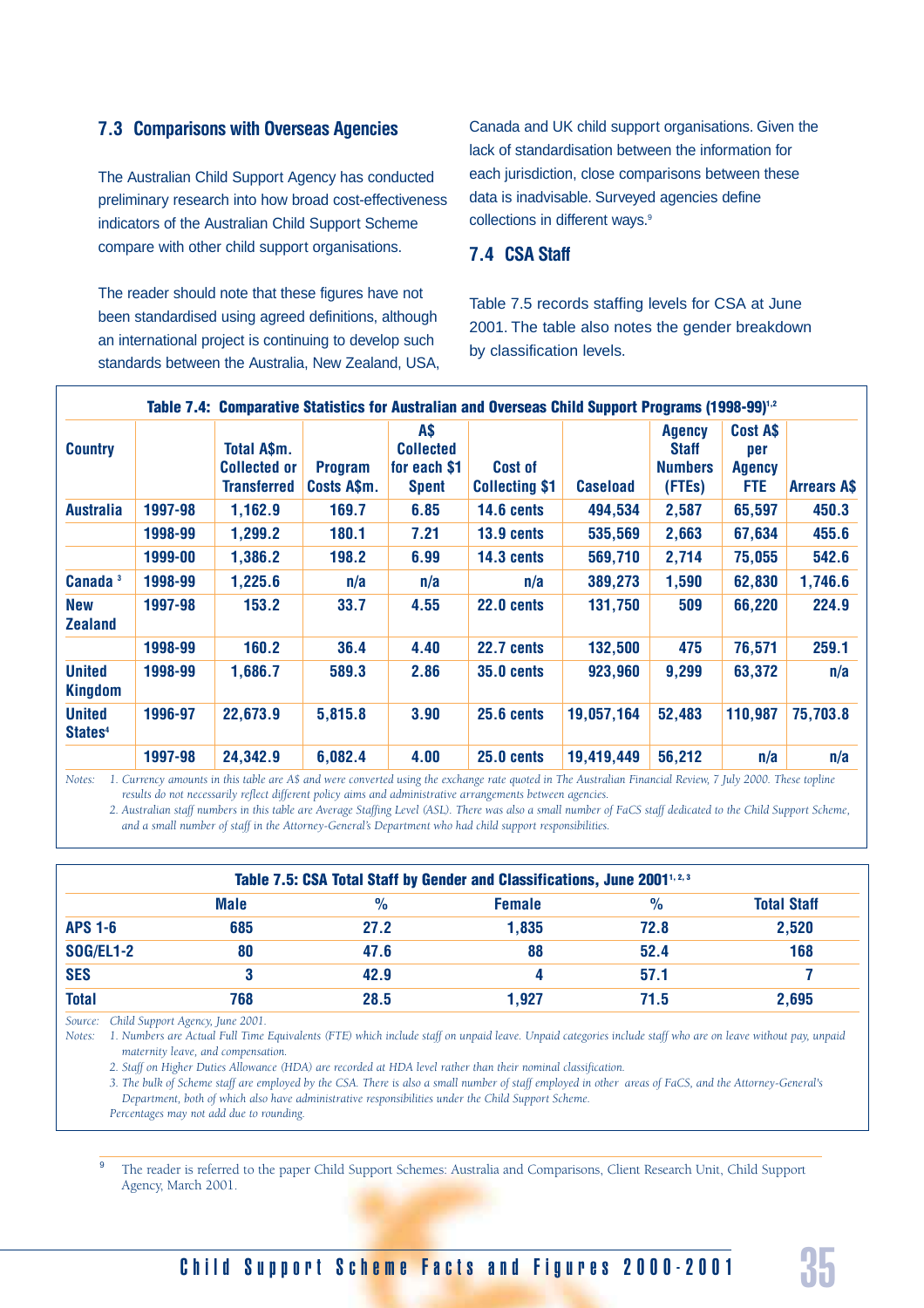At the end of June 2001 there were 2,695 FTE staff in the CSA. Of that number 1,927 were females (71.5 per cent) and 768 were males (28.5 per cent). At levels ASO 1-6 (and equivalents) 73 per cent of all officers were female but at the Senior Officer levels males accounted for 43 per cent of CSA staff.

#### **7.5 CSA Telephone Performance**

Research has established that CSA clients prefer communicating by telephone. Recognising this fact, the CSA has allocated considerable time and funding to improving its telephone system. This effort is reflected in the telephone performance statistics in Table 7.6.

| <b>End June</b> | <b>Main Queue</b> <sup>1</sup><br>(calls per day) | <b>Response Time<sup>2</sup></b> | <b>IVR Calls</b><br>per day <sup>3</sup> | <b>Total Phone</b><br><b>Traffic (queue</b><br>and IVR total) <sup>4</sup> |
|-----------------|---------------------------------------------------|----------------------------------|------------------------------------------|----------------------------------------------------------------------------|
| 1994            | 5,000                                             | n/a                              | n/a                                      | 5,000                                                                      |
| 1995            | 9,000                                             | $80\%$ in 3 mins                 | n/a                                      | 9,000                                                                      |
| 1996            | 6,000                                             | $80\%$ in 2 mins                 | n/a                                      | 6,000                                                                      |
| 1997            | 8,000                                             | $90\%$ in 2 mins                 | 2,308                                    | 10,300                                                                     |
| 1998            | 8,500                                             | $93.3\%$ in 2 mins               |                                          |                                                                            |
|                 |                                                   | 83.5% in 30 secs                 | 4,154                                    | 12,700                                                                     |
| 1999            | 8,500                                             | $86\%$ in 2 mins                 | 4,681                                    | 13,200                                                                     |
| 2000            | 8,450                                             | 87% in 2 mins                    | 6,287                                    | 14,700                                                                     |
| 2001            | 9,371                                             | 95.5% in 2 mins                  | 5,753                                    | 15,124                                                                     |
|                 |                                                   | 84.5% in 30 secs                 |                                          |                                                                            |

*Source: CSA, June 2001.*

*Notes: 1. Main Queue includes public calls, which have been logged on to the CSA phone system. The total excludes Change of Assessment (COA) and Complaints calls.*

*2. Response time is calculated on calls logged in to the Main Queue.*

*3. IVR (Interactive Voice Response) was introduced by the CSA during 1995-96. An IVR traffic figure for that year is not available. The calls to the Main Queue decreased during that year as a result of the introduction of the IVR. IVR calls are counted on a monthly basis given that* the system operates 7 days per week. In this instance, however, calls have been calculated on a daily basis using the following method. In *2000-01 there were 124,641 IVR calls per month or 1.5 million for the year. This figure was then divided by 260, which is the number of days in a working year, to produce the result of 5,753. This makes the IVR calls per day consistent with the way the calls per day are measured for the Main Queue.*

*4. The totals in this column include all Main Queue calls and IVR calls calculated on a daily basis using the method described in note 3 above.*

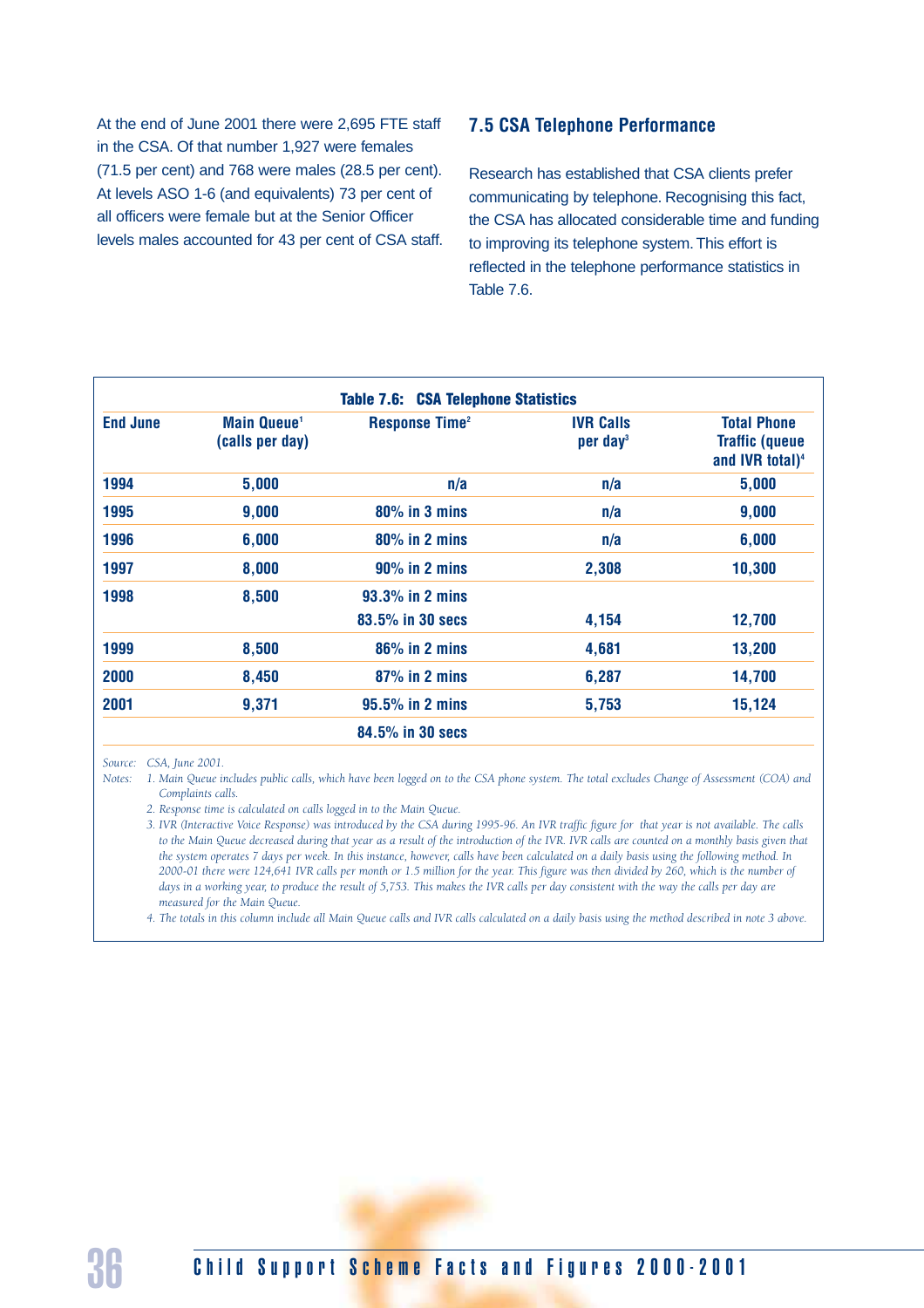## **Appendix 1: Contact Details**

Parents are able to obtain information from the Child Support Agency, Centrelink and legal service providers on the following numbers.

#### **Child Support Agency**

| $\bullet$ | <b>General Enquiries</b>                                                                                | <b>Phone 131 272</b> |
|-----------|---------------------------------------------------------------------------------------------------------|----------------------|
| $\bullet$ | <b>CSA Info Service (IVR automated)</b><br>service for quick account enquiries and general information) | <b>Phone 131 107</b> |
| $\bullet$ | <b>Child Support Change of Assessment</b>                                                               | <b>Phone 131 141</b> |
| $\bullet$ | <b>CSA Complaints</b>                                                                                   | <b>Phone 132 919</b> |
|           | Website                                                                                                 | www.csa.gov.au       |

#### **Centrelink**

| $\bullet$ | <b>Pensions Information</b>               | <b>Phone 132 300</b> |
|-----------|-------------------------------------------|----------------------|
| $\bullet$ | <b>Family Payments</b>                    | <b>Phone 136 150</b> |
| $\bullet$ | Enquiries in languages other than English | <b>Phone 131 202</b> |
| $\bullet$ | <b>Appointments</b>                       | <b>Phone 131 021</b> |

#### **Family Assistance Office**

• General Enquiries **Phone 136 150**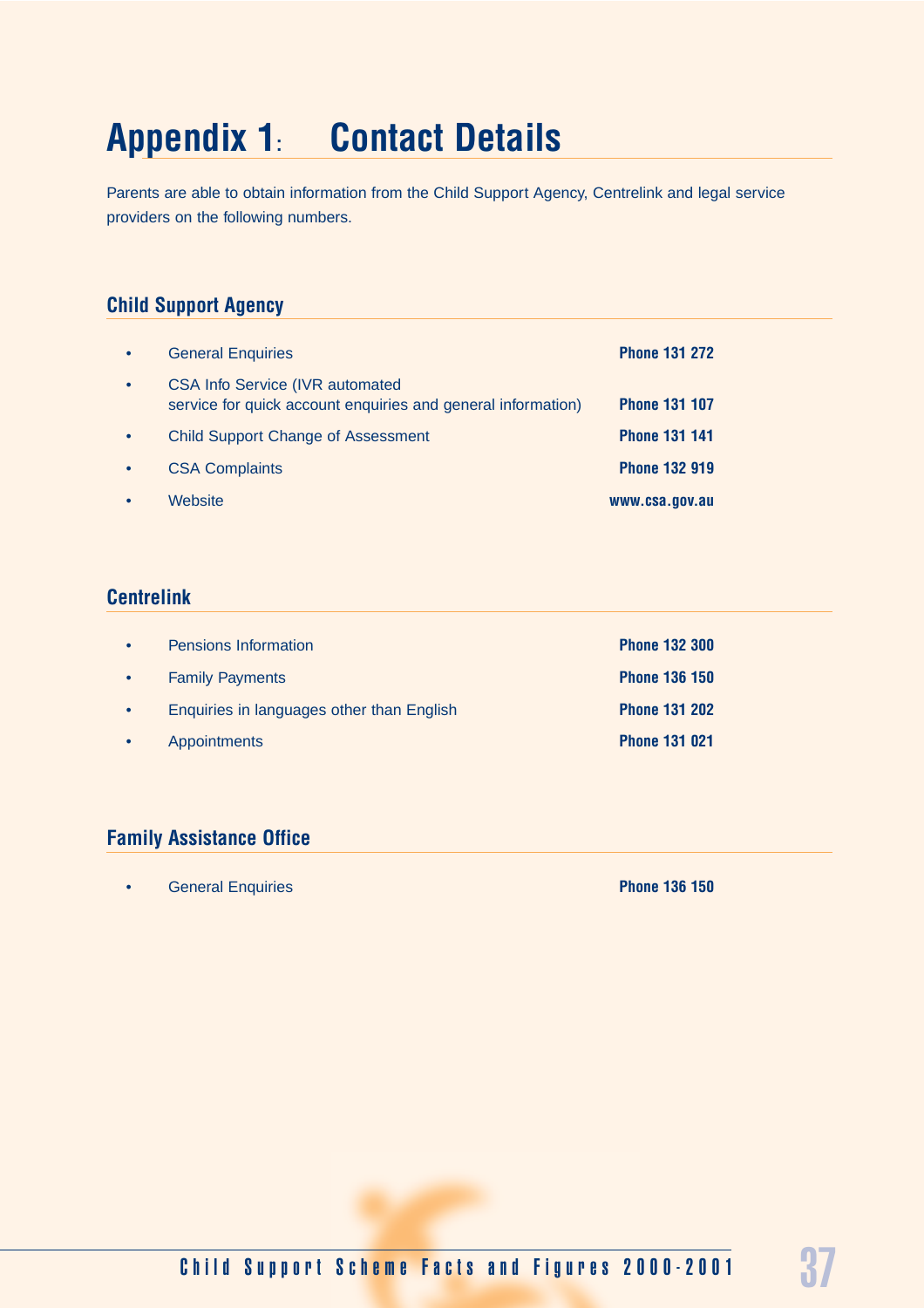## **Carer Parent Services**

#### **Child Support Scheme**

If you require assistance to understand your rights and responsibilities under the Child Support Scheme, a number of Legal Aid related agencies throughout Australia provide specialised independent services. For more information or advice about how the Scheme applies to you, please contact one of the services listed below.

| <b>AUSTRALIAN CAPITAL TERRITORY</b>                      |                                      | <b>NORTHERN TERRITORY</b>                       |                                 |
|----------------------------------------------------------|--------------------------------------|-------------------------------------------------|---------------------------------|
| Legal Aid Office (ACT)                                   |                                      | Northern Territory Legal Aid Commission         |                                 |
|                                                          | Phone: (02) 6243 3411                | <b>Family Law Advice Sessions</b>               |                                 |
| <b>NEW SOUTH WALES</b>                                   |                                      |                                                 | Phone: (08) 8999 3000           |
| <b>Legal Aid Commission of NSW</b>                       |                                      | <b>QUEENSLAND</b>                               |                                 |
|                                                          | Phone: (02) 9744 3833                | <b>Legal Aid Queensland</b>                     |                                 |
|                                                          | <b>Phone: 1800 451 784 Toll Free</b> | <b>Child Support Unit</b>                       |                                 |
| <b>Macarthur Legal Centre</b>                            |                                      |                                                 | Phone: 1300 651 188 (Toll Free) |
|                                                          | Phone: (02) 4628 2042                |                                                 | $(07)$ 3238 3545<br>Fax:        |
| Illawarra Legal Centre Inc.                              |                                      | Caxton Legal Centre Inc.                        |                                 |
|                                                          | Phone: (02) 4276 1939                |                                                 | Phone: (07) 3254 1811           |
|                                                          |                                      | <b>VICTORIA</b>                                 |                                 |
| Southwest Sydney Legal Centre                            | Phone: (02) 9601 7777                | Victoria Legal Aid                              |                                 |
|                                                          |                                      |                                                 | Phone: (03) 9269 0408           |
| <b>SOUTH AUSTRALIA</b>                                   |                                      | Peninsula Community Legal Centre Inc.           |                                 |
| Legal Service Commission of South Australia              |                                      |                                                 | Phone: (03) 9783 3600           |
| <b>Child Support Section</b>                             | Phone: (08) 8463 3576                |                                                 |                                 |
|                                                          |                                      | Geelong Community Legal Service Inc.            | Phone: (03) 5229 0775           |
| <b>Noarlunga Community Legal Service</b>                 |                                      |                                                 |                                 |
|                                                          | Phone: (08) 8384 5222                | Springvale Monash Legal Service                 |                                 |
| <b>Westside Community Lawyers</b>                        |                                      |                                                 | Phone: (03) 9562 3144           |
|                                                          | Phone: (08) 8243 5521                | Springvale Community Aid and Advice Bureau Inc. |                                 |
| <b>Para District Legal Service</b>                       |                                      |                                                 | Phone: (03) 9546 5255           |
|                                                          | Phone: (08) 8281 6911                | <b>WESTERN AUSTRALIA</b>                        |                                 |
|                                                          |                                      | Legal Aid Western Australia                     |                                 |
| <b>TASMANIA*</b>                                         |                                      | <b>Child Support Legal Unit</b>                 |                                 |
| <b>Legal Aid Commission of Tasmania</b><br>(Launceston)  |                                      |                                                 | Phone: (08) 9261 6253           |
|                                                          | Phone: (03) 6336 2050                | <b>Bunbury Community Legal Centre</b>           |                                 |
|                                                          |                                      |                                                 | Phone: (08) 9791 3206           |
| <b>Hobart Community Legal Service</b>                    |                                      | <b>Gosnells Community Centre</b>                |                                 |
|                                                          | Phone: (03) 6223 2500                |                                                 | Phone (08) 9398 1455            |
| * Carer parents in the south of the state should contact |                                      |                                                 |                                 |
| the Hobart Community Legal Service. Carers in the        |                                      |                                                 |                                 |
| north and northwest of the state should contact the      |                                      |                                                 |                                 |

Legal Aid Commission.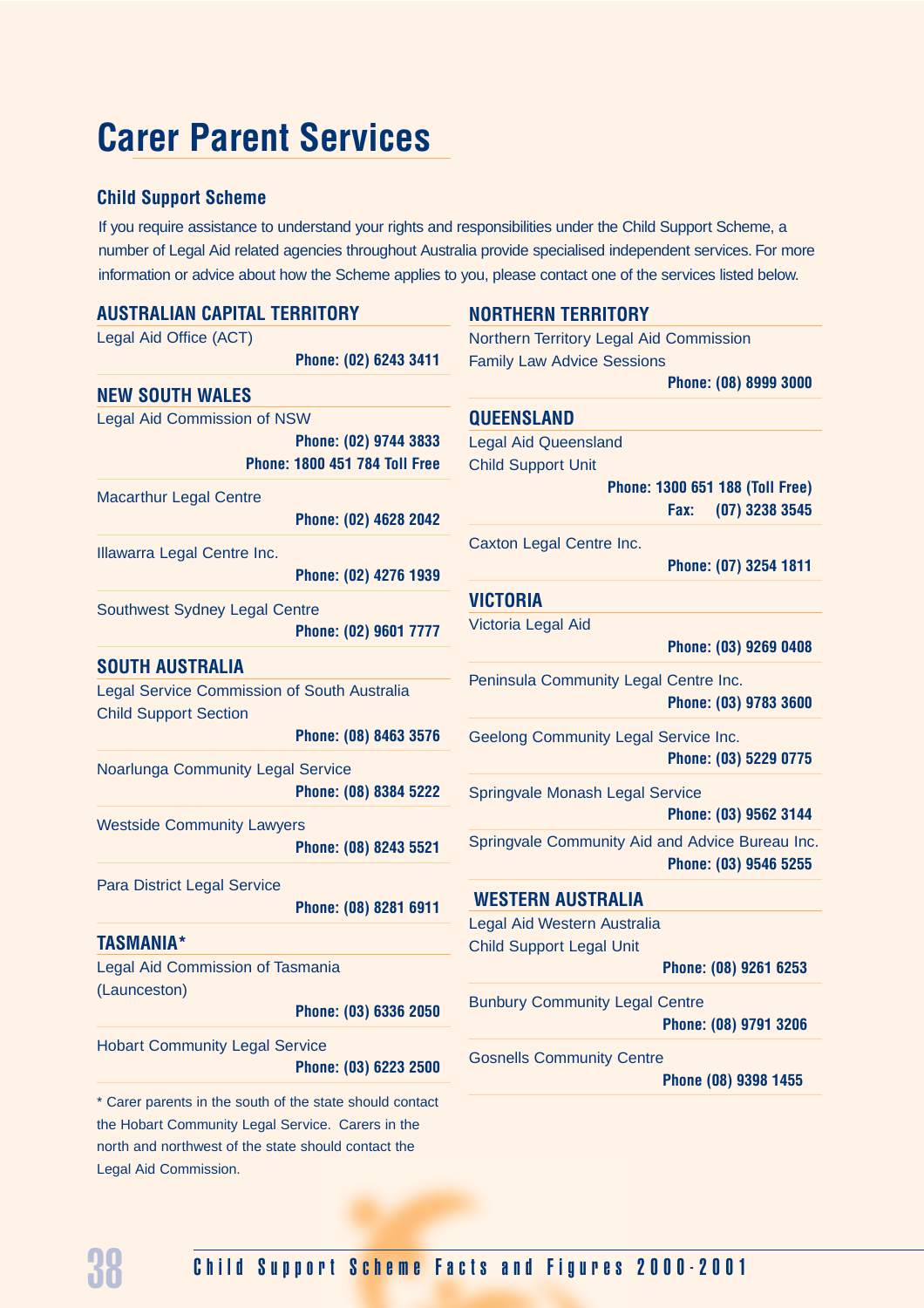## **Liable Parent Services**

#### **Child Support Scheme**

If you require assistance to understand your rights and responsibilities under the Child Support Scheme, a number of Legal Aid related agencies throughout Australia provide specialised independent services. These services may be able to assist you to purchase a self-help kit, attend an information session or receive telephone information and/or advice. For more information or advice about how the Scheme applies to you, please contact one of the services listed below.

| <b>AUSTRALIAN CAPITAL TERRITORY</b>                 | <b>NORTHERN TERRITORY</b>                      |
|-----------------------------------------------------|------------------------------------------------|
| Legal Aid Office (ACT)                              | Northern Territory Legal Aid Commission        |
| Phone: (02) 6243 3411                               | <b>Family Law Advice Sessions</b>              |
| <b>NEW SOUTH WALES</b>                              | Phone: (08) 8999 3000                          |
| Legal Aid Commission of NSW Child Support           | <b>QUEENSLAND</b>                              |
| <b>Service</b>                                      | <b>Legal Aid Queensland Child Support Unit</b> |
| Phone: (02) 9744 3833                               | (Liable Parent Project)                        |
| 1800 451 784 Toll-Free                              | Phone: 1300 651 188 Toll-Free                  |
| <b>SOUTH AUSTRALIA</b>                              | Fax: (07) 3238 3545                            |
| <b>Legal Services Commission of South Australia</b> | <b>Caxton Legal Centre</b>                     |
| <b>Child Support Section</b>                        | Phone: (07) 3254 1811                          |
| Phone: (08) 8463 3576                               | <b>VICTORIA</b>                                |
| Noarlunga Community Legal Centre                    | Victoria Legal Aid                             |
| Phone: (08) 8384 5222                               | <b>Liable Parents Information Service</b>      |
| <b>Westside Community Lawyers</b>                   | Phone: (03) 9269 0408                          |
| Phone: (08) 8243 5521                               | <b>Peninsula Community Legal Service</b>       |
| <b>TASMANIA</b>                                     | Phone: (03) 9783 3600                          |
| Legal Aid Commission of Tasmania Child Support      | 1800 064 784 (0359 area only)                  |
| <b>Information Sessions</b>                         | <b>Geelong Community Legal Service</b>         |
| <b>Launceston Office</b>                            | Liable Parent Child Support Worker             |
| Phone: (03) 6336 2050                               | Phone: (03) 5221 4744                          |
| <b>Hobart Office</b>                                | <b>Springvale Legal Service</b>                |
| Phone: (03) 6233 8383                               | Phone: (03) 9562 3144                          |
| <b>WESTERN AUSTRALIA</b>                            | Springvale Monash Community Aid and Advice     |
| Legal Aid Western Australia                         | <b>Bureau</b>                                  |
| <b>Child Support Legal Unit</b>                     | Phone: (03) 9546 5255                          |
| <b>Liable Parent Forums</b>                         |                                                |
| Phone: (08) 9261 6318<br>Phone: 1800 199 363        |                                                |
| <b>Bunbury Community Legal Centre</b>               |                                                |
| Phone: (08) 9791 3206                               |                                                |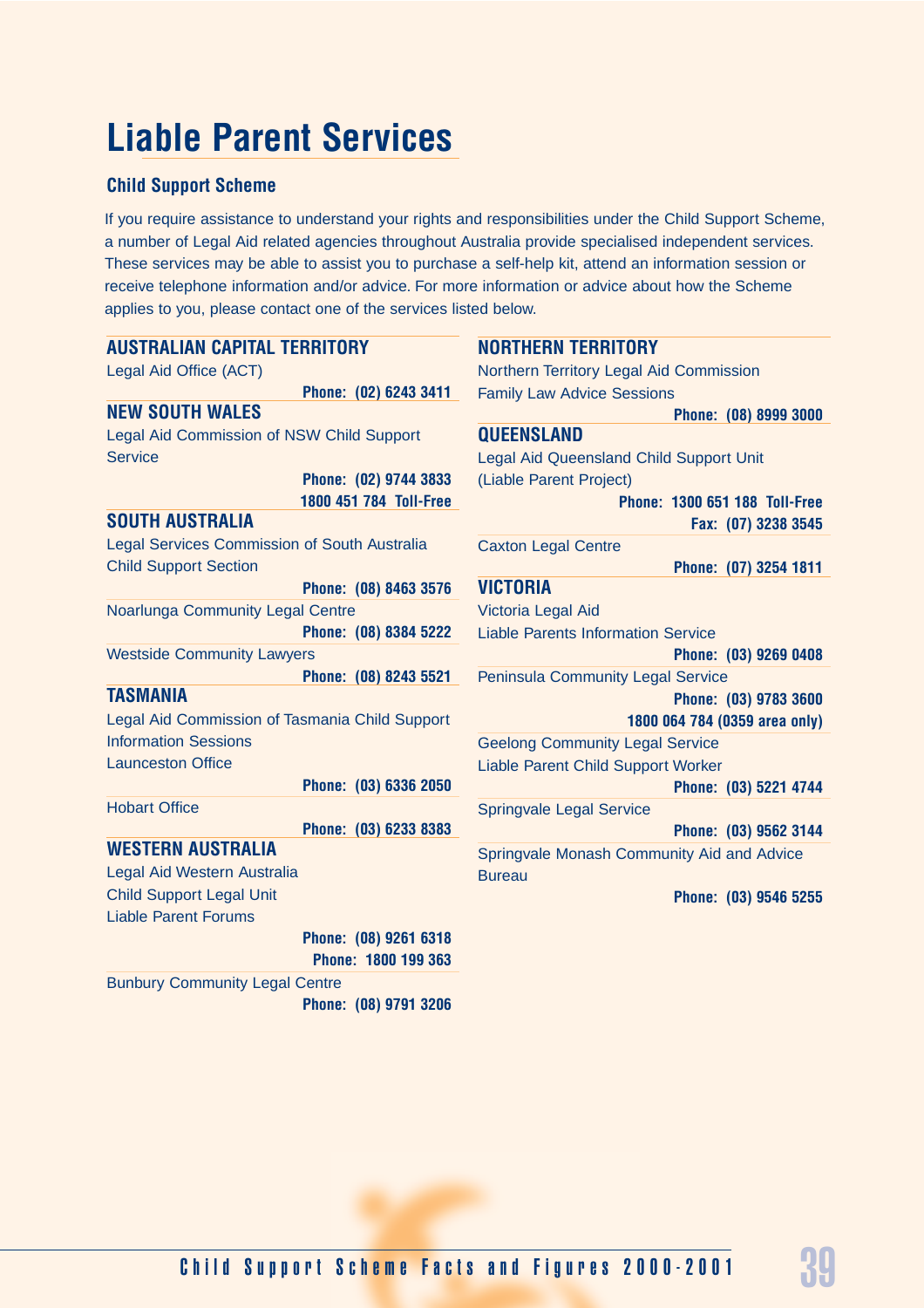|                                                                                              |         | <b>Child Support Year</b> |         |         |         |         |         |         |
|----------------------------------------------------------------------------------------------|---------|---------------------------|---------|---------|---------|---------|---------|---------|
|                                                                                              | 1994-95 | 1995-96                   | 1996-97 | 1997-98 | 1998-99 | 1999    | 2000    | 2001    |
| Liable Parent's exempted income amount                                                       | မာ      | မာ                        | မာ      | မာ      | မာ      |         | မာ      |         |
| Single yearly rate of pension (no relevant dependents)                                       | 8,221   | 8,362                     | 8,733   | 9,006   | 9,043   | 10,219  | 10,482  | 11,271  |
| Twice married pension rate (with relevant dependents)                                        | 13,712  | 13,946                    | 14,570  | 15,023  | 15,085  | 17,051  | 17,498  | 18,813  |
| Additional amount for child under 13 at end of child<br>support year                         | 1,669   | 1,747                     | 1,830   | 1,888   | 1,895   | 1,958   | 2,018   | 2,049   |
| Additional amount for child 13-15 at end of child<br>support year                            | 2,356   | 2,447                     | 2,558   | 2,639   | 2,649   | 2,733   | 2,813   | 2,857   |
| child<br>Additional amount for child 16 or over at end of<br>support year                    | 3,428   | 3,487                     | 3,643   | 3,756   | 3,771   | 3,875   | 3,977   | 4,276   |
| Source: Social Security Act 1991                                                             |         |                           |         |         |         |         |         |         |
| Resident Parent's disregarded income amount                                                  |         |                           |         |         |         |         |         |         |
| Yearly equivalent of average weekly earnings                                                 | 33,259  | 34,549                    | 36,130  | 37,424  | 38,787  | 31,351  | 31,699  | 33,717  |
| Additional amount for first child under 6 as at<br>start of child support year               | 3,825   | 3,973                     | 4,155   | 4,304   | 4,461   | n/a     | n/a     | n/a     |
| SB<br>Additional amount for each other child under 6<br>at start of child support year       | 831     | 864                       | 903     | 936     | 970     | n/a     | n/a     | n/a     |
| $12$ as<br>Additional amount for child 6 or over and under<br>at start of child support year | 1,663   | 1,727                     | 1,807   | 1,871   | 1,939   | n/a     | n/a     | n/a     |
| Other amounts                                                                                |         |                           |         |         |         |         |         |         |
| Yearly equivalent of 2.5 times AWE                                                           | 83,148  | 86,373                    | 90,325  | 93,560  | 96,968  | 101,153 | 103,103 | 108,732 |
| Inflation factor                                                                             | 1.020   | 1.035                     | 1.040   | 1.045   | 1.040   | 1.040   | 1.0375  | 1.0375  |
| <b>Weekly Protected Earnings Rate (for the period</b><br>1 Jan to 31 Dec)                    | 197.78  | 201.15                    | 210.15  | 216.68  | 217.58  | 218.85  | 221.03  | 237.3   |